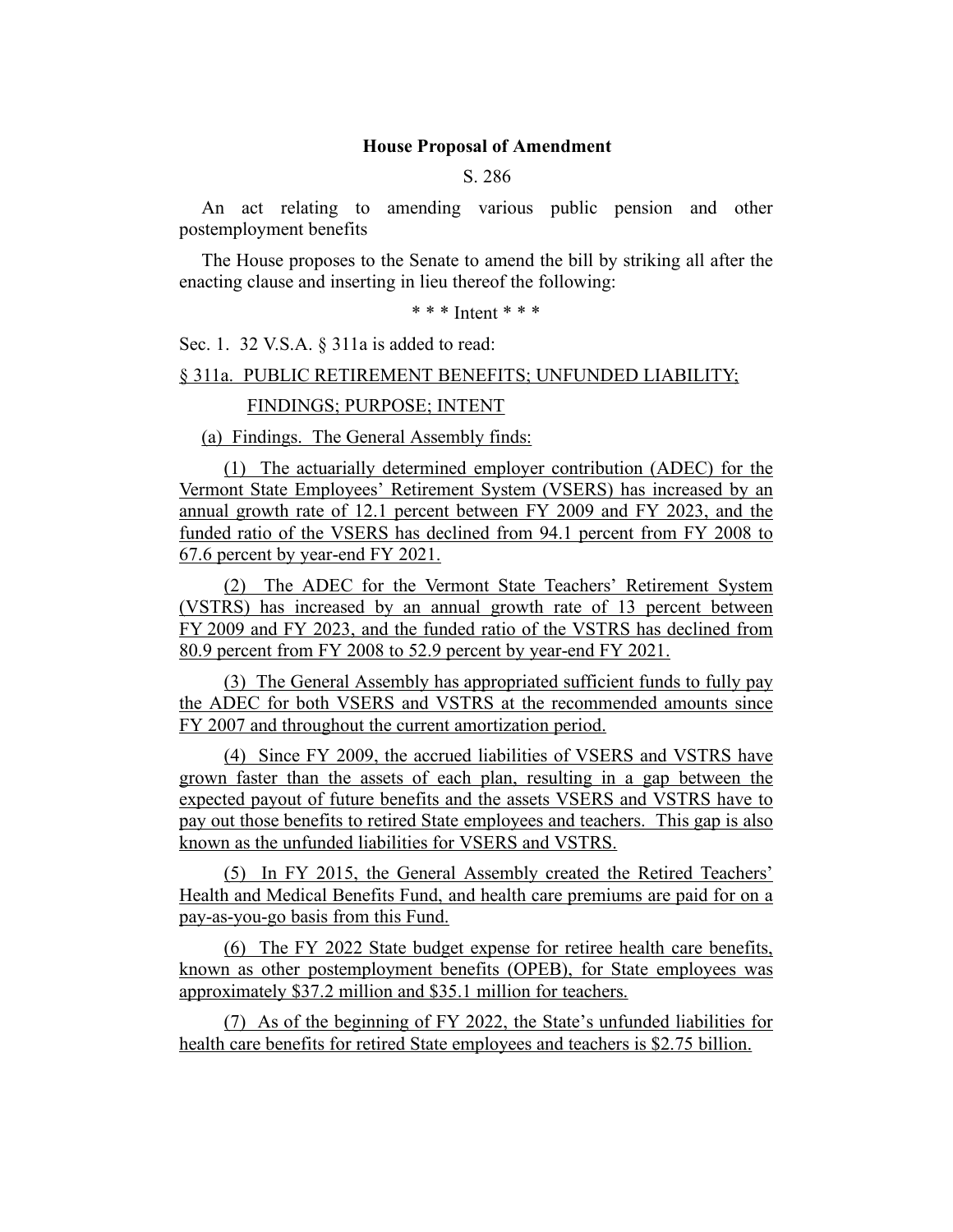(b) Purpose. The purpose of this section is to provide economic stability for retired State employees and teachers by maintaining the financial health of VSERS and VSTRS, while also addressing the unfunded liabilities in the State's pension and OPEB plans and the decline in the funded ratios of those retirement systems.

(c) Intent.

(1) It is the intent of the General Assembly to address the unfunded liabilities and decline in funded ratios of VSERS and VSTRS by implementing several measures, including:

(A) continuing the General Assembly's policy since FY 2007 to fully fund the actuarially determined employer contributions rates for the VSERS and VSTRS at the amounts recommended by the respective boards of each retirement system to the General Assembly each year; and

(B) beginning in FY 2024, annually funding an additional payment to the actuarially recommended unfunded liability amortization payments for VSERS and VSTRS that will increase to not more than \$15,000,000.00 each year to each retirement system and remain until the VSERS plan and the VSTRS plan respectively reach a 90 percent funded ratio.

(2) It is also the intent of the General Assembly to prefund other postemployment benefits to create more security and predictability in health care benefits for retired State employees and teachers.

\* \* \* Vermont State Employees' Retirement System \* \* \*

\* \* \* Pension Benefits \* \* \*

Sec. 2. 3 V.S.A. § 455 is amended to read:

§ 455. DEFINITIONS

(a) As used in this subchapter:

\* \* \*

(4) "Average final compensation" means:

(A) For a Group A and  $a_2$ , Group F, or Group G member, the average annual earnable compensation of a member during the three consecutive fiscal years beginning July 1 and ending June 30 of creditable service affording the highest average, or during all of the years of creditable service if fewer than three years. If the member's highest three years of earnable compensation are the three years prior to separation of service and the member separates prior to the end of a fiscal year, average final compensation shall be determined by adding: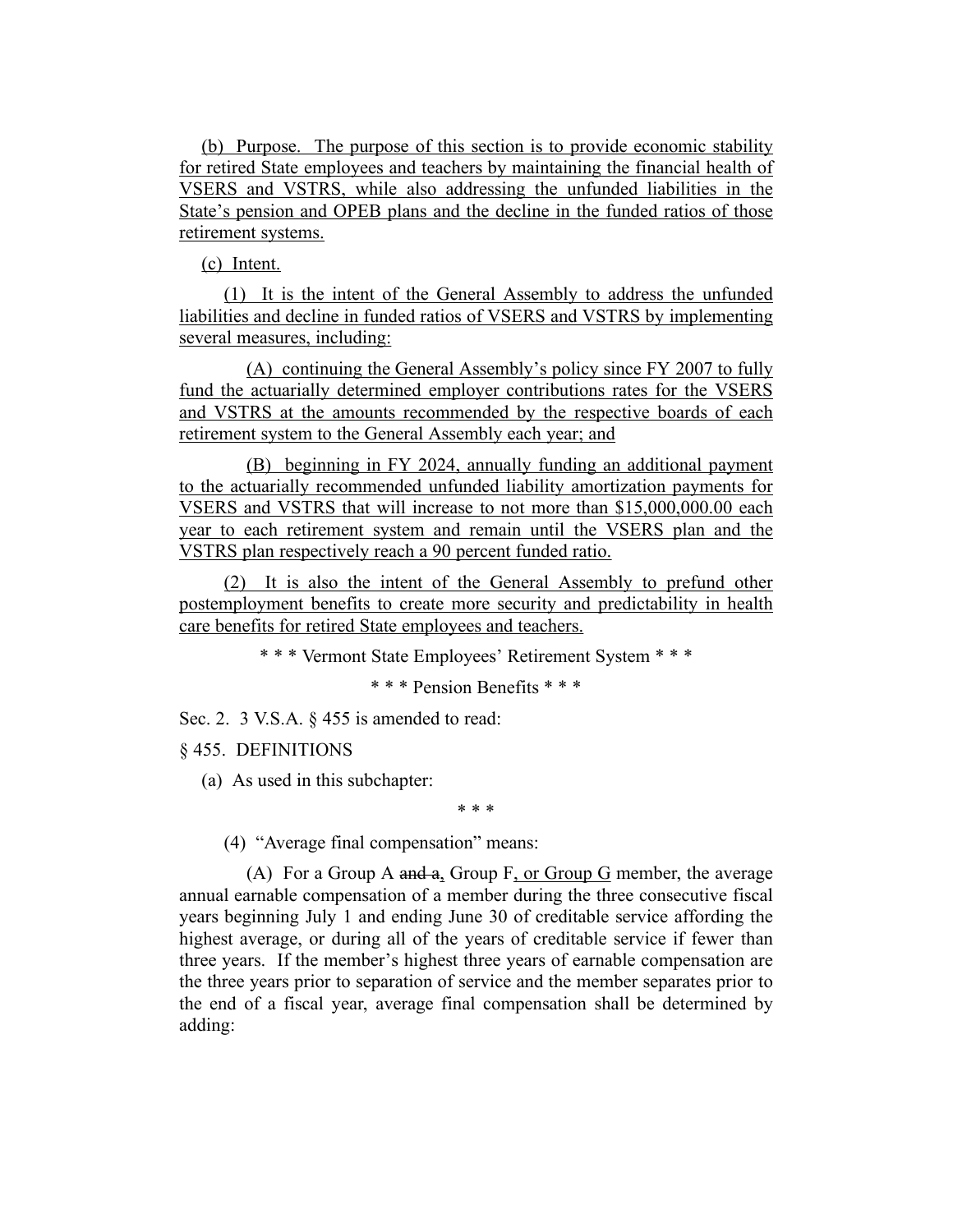(i) The actual earnable compensation earned in the fiscal year of separation through the date of separation and the service credit to correspond with the last pay date.

(ii) The earnable compensation and service credit earned in the preceding two fiscal years.

(iii) The remaining service credit that is needed to complete the three full years, which shall be factored from the fiscal year preceding the two fiscal years described in subdivision (ii) of this subdivision (A). The earnable compensation associated with this remaining service credit shall be calculated by multiplying the annual earnable compensation reported by the remaining service credit that is needed.

\* \* \*

(C) For purposes of determining average final compensation for Group A or Group C members, a member who has accumulated unused sick leave at retirement shall be deemed to have worked the full normal working time for his or her the member's position for 50 percent of such leave, at his or her the member's full rate of compensation in effect at the date of his or her the member's retirement. For purposes of determining average final compensation for Group F or Group G members, unused annual or sick leave, termination bonuses, and any other compensation for service not actually performed shall be excluded. The average final compensation for a State's Attorney and the Defender General shall be determined by the State's Attorney's or the Defender General's highest annual compensation earned during his or her the member's creditable service.

(D) For purposes of determining average final compensation for a member who has accrued service in more than one group plan within the System, the highest consecutive years of earnings shall be based on the formulas set forth in subdivision (A) or (B) of this subdivision (4) using the earnable compensation received while a member of the System.

(E) For Group A, C, or F, or G members who retire on or after July 1, 2012, an increase in compensable hours in any year used to calculate average final compensation that exceeds 120 percent of average compensable hours shall be excluded from that year when calculating average final compensation.

(F) For a Group D member:

(i) Who retires on or before June 30, 2022, the member's final salary.

(ii) Who retires on or after July 1, 2022, but who, on or before June 30, 2022, has five years or more of service as a Supreme Court Justice, a Superior judge, an Environmental judge, a District judge, or a Probate judge,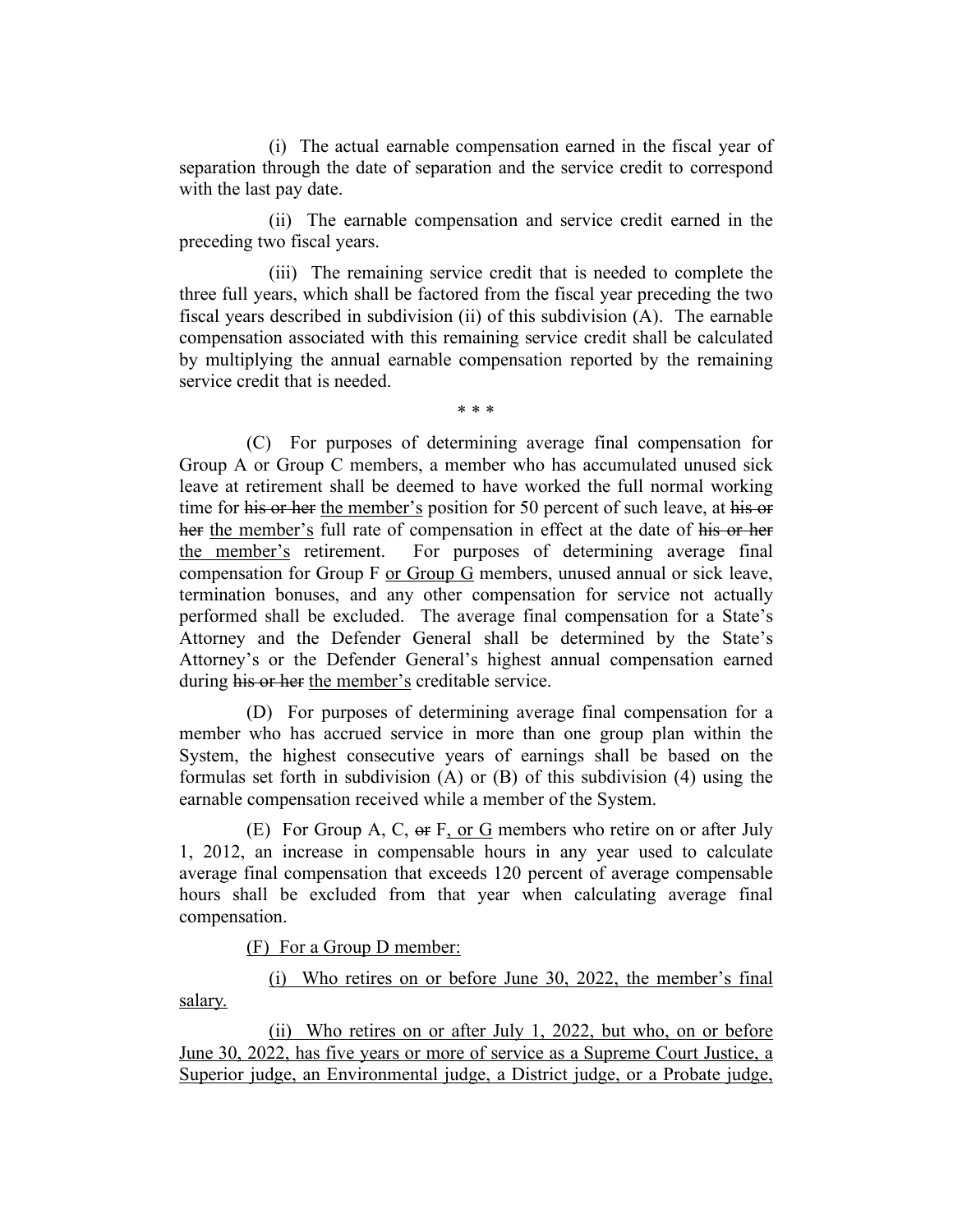or any combination thereof, and has attained 57 years of age or older, or is a Group D member on or before June 30, 2022 and has 15 years or more of creditable service, the member's final salary.

(iii) Who retires on or after July 1, 2022 and who does not meet the requirements set forth in subdivisions (i) and (ii) of this subdivision (F), the average annual earnable compensation of a member during the two consecutive fiscal years beginning on July 1 and ending on June 30 of creditable service affording the highest such average, or during all of the years in the member's creditable service if fewer than two years. If the member separates prior to the end of a fiscal year, average final compensation shall be determined by adding:

(I) The actual earnable compensation earned in the fiscal year of separation through the date of separation and the service credit to correspond with the last pay date.

(II) The earnable compensation and service credit earned in the preceding fiscal year.

(III) The remaining service credit that is needed to complete the two full years, which shall be factored from the fiscal year preceding the fiscal year described in subdivision (II) of this subdivision (F)(iii). The earnable compensation associated with this remaining service credit shall be calculated by multiplying the annual earnable compensation reported by the remaining service credit that is needed.

\* \* \*

(11) "Member" shall mean means any employee included in the membership of the Retirement System under section 457 of this title.

(A) "Group A members" shall mean means employees classified under subdivision (A) of subdivision (9) of this subsection (a).

(B) [Repealed.]

(C) "Group C members" shall mean means employees classified under subdivision (B) of subdivision (9) of this subsection (a) who become members as of the date of establishment, any person who is first included in the membership of the System on or after July 1, 1998, any person who was a Group B member on June 30, 1998, who was in service on that date, and any person who was a Group B member on June 30, 1998, who was absent from service on that date who returns to service on or after July 1, 1998.

(D) "Group D members" shall mean means Justices of the Supreme Court, Superior judges, district judges, environmental judges, and probate judges.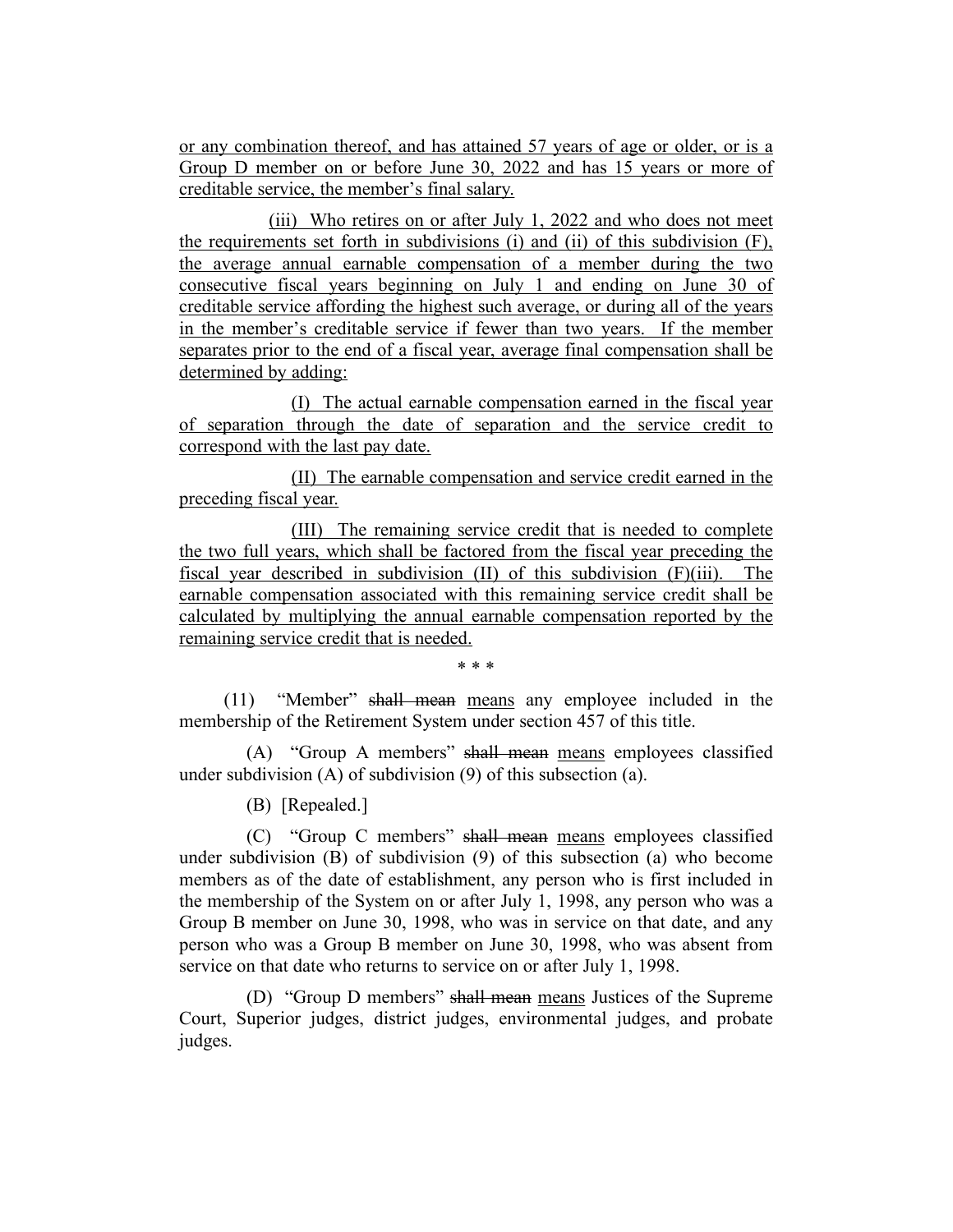(E) "Group F member" shall mean means any person who is first included in the membership of the System on or after January 1, 1991, any person who was a Group E member on December 31, 1990, who was in service on that date, and any person who was a Group E member on December 31, 1990, who was absent from service on that date who returns to service on or after January 1, 1991.

(F) "Group G member" means the following employees who are first employed in the positions listed in this subdivision (F) on or after July 1, 2022, or who are members of the System as of June 30, 2022 and make an irrevocable election to prospectively join Group G on or before June 30, 2023, pursuant to the terms set by the Board: facility employees of the Department of Corrections, as Department of Corrections employees who provide direct security and treatment services to offenders under supervision in the community, as employees of a facility for justice-involved youth, or as Vermont State Hospital employees or as employees of its successor in interest, who provide direct patient care.

\* \* \*

(13) "Normal retirement date" shall mean means:

(A) with respect to a Group A member, the first day of the calendar month next following (i) attainment of age 65 years of age, and following completion of five years of creditable service for those members hired on or after July 1, 2004, or (ii) attainment of age 62 and completion of 20 years of creditable service, whichever is earlier;

(B) with respect to a Group C member, the first day of the calendar month next following attainment of age 55 years of age, and following completion of five years of creditable service for those members hired on or after July 1, 2004, or completion of 30 years of service, whichever is earlier;

(C) with respect to a Group D member<sub>5</sub>:

(i) for those members first appointed or elected on or before June 30, 2022, the first day of the calendar month next following attainment of age 62 years of age and completion of five years of creditable service; or

(ii) for those members first appointed or elected on or after July 1, 2022, the first day of the calendar month next following attainment of 65 years of age and completion of five years of creditable service; and

(D) with respect to a Group F member, the first day of the calendar month next following attainment of age 62 years of age, and following completion of five years of creditable service for those members hired on or after July 1, 2004, or completion of 30 years of creditable service, whichever is earlier; and with respect to a Group F member first included in the membership of the system on or after July 1, 2008, the first day of the calendar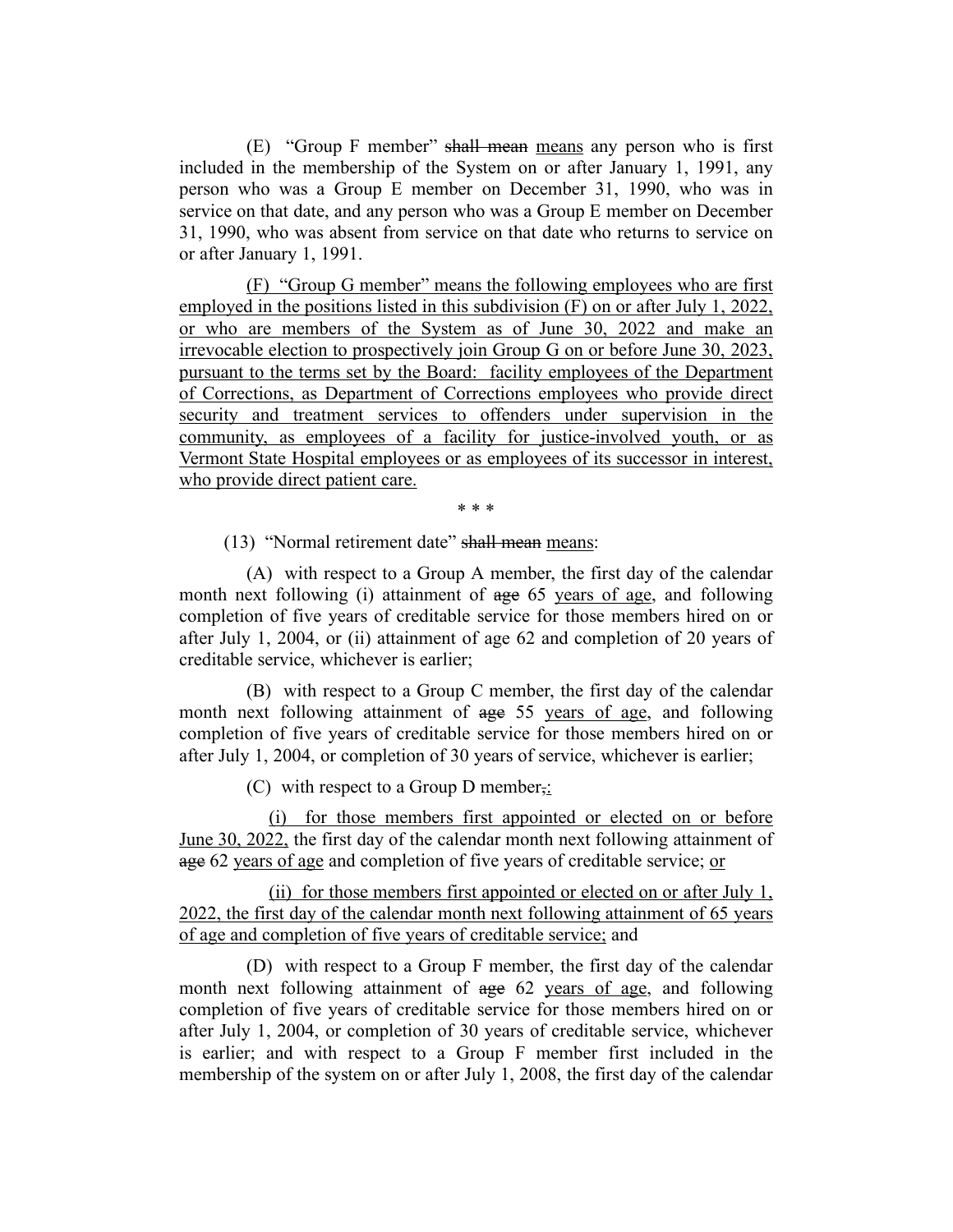month next following attainment of age 65 years of age and following completion of five years of creditable service, or attainment of 87 points reflecting a combination of the age of the member and number of years of service, whichever is earlier.

# (E) with respect to a Group G member:

(i) for facility employees of the Department of Corrections, Department of Corrections employees who provide direct security and treatment services to offenders under supervision in the community, employees of a facility for justice-involved youth, or employees of the Vermont State Hospital or its successor in interest, who provide direct patient care, who were first included in the membership of the System on or before June 30, 2008, who were employed as of June 30, 2022, and who made an irrevocable election to prospectively join Group G on or before July 1, 2023, pursuant to the terms set by the Board, the first day of the calendar month next following the earlier of (I) 62 years of age and following completion of five years of creditable service, (II) completion of 30 years of creditable service, or (III) 55 years of age and following completion of 20 years of creditable service; or

(ii) for facility employees of the Department of Corrections, Department of Corrections employees who provide direct security and treatment services to offenders under supervision in the community, as employees of a facility for justice-involved youth, or employees of the Vermont State Hospital or its successor in interest, who provide direct patient care, who were first included in the membership of the System on or after July 1, 2008, who were employed as of June 30, 2022, and who made an irrevocable election to prospectively join Group G on or before July 1, 2023, pursuant to the terms set by the Board, the first day of the calendar month next following the earlier of (I) 65 years of age and following completion of five years of creditable service, (II) attainment of 87 points reflecting a combination of the age of the member and number of years of service, or (III) 55 years of age and following completion of 20 years of creditable service; or

(iii) for facility employees of the Department of Corrections, Department of Corrections employees who provide direct security and treatment services to offenders under supervision in the community, employees of a facility for justice-involved youth, or employees of the Vermont State Hospital or its successor in interest, who provide direct patient care, who first become a Group G member on or after July 1, 2023, the first day of the calendar month next following attainment of 55 years of age and following completion of 20 years of creditable service.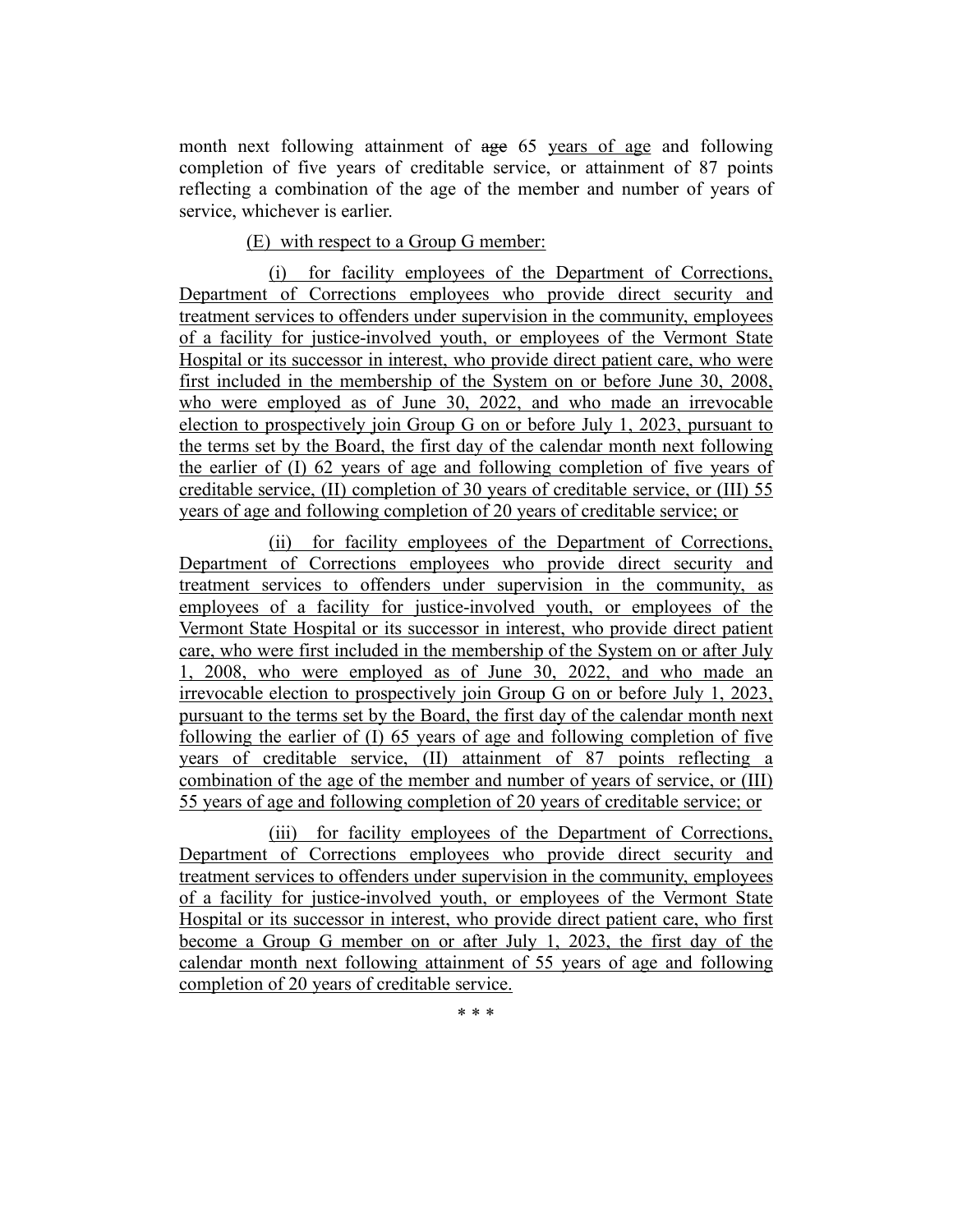Sec. 3. 3 V.S.A. § 457 is amended to read:

#### § 457. MEMBERS

\* \* \*

(d) Should any Group A, C, D,  $\Theta$  F, or G member who has less than five years of creditable service in any period of five consecutive years after last becoming a member be absent from service more than three years or should he or she the member withdraw his or her contributions, or become a beneficiary or die, he or she the member shall thereupon cease to be a member. However, the membership of any employee entering such classes of military or naval service of the United States as may be approved by resolution of the Retirement Board, shall be continued during such military or naval service if he or she the member does not withdraw his or her contributions, but no such member shall be considered in the service of the State for the purpose of the Retirement System during such military or naval service, except as provided in subsection 458(e) of this title.

\* \* \*

Sec. 4. 3 V.S.A. § 458 is amended to read:

#### § 458. CREDITABLE SERVICE; MILITARY SERVICE

\* \* \*

(b) All service of a group  $Group A$ , group  $Group C$ , group  $Group D$ , or group Group F, or Group G member since he or she the member last became a member on account of which contributions are made shall be credited as membership service.

\* \* \*

Sec. 5. 3 V.S.A. § 459 is amended to read:

#### § 459. NORMAL AND EARLY RETIREMENT

(a) Normal retirement.

(1) Group A, group Group D, and group Group F, and Group G members. Any group Group A, group Group D, or group Group F, or Group G member who has reached his or her the member's normal retirement date may retire on a normal retirement allowance on the first day of any month after his or her the member's separation from service by filing an application in the manner outlined in subdivision (3) of this subsection.

(2) Group C members. Any  $\frac{1}{2}$  Group C member who is an officer or employee of the Department of Public Safety assigned to police and law enforcement duties, including the Commissioner of Public Safety appointed before July 1, 2000, and who has reached his or her normal retirement date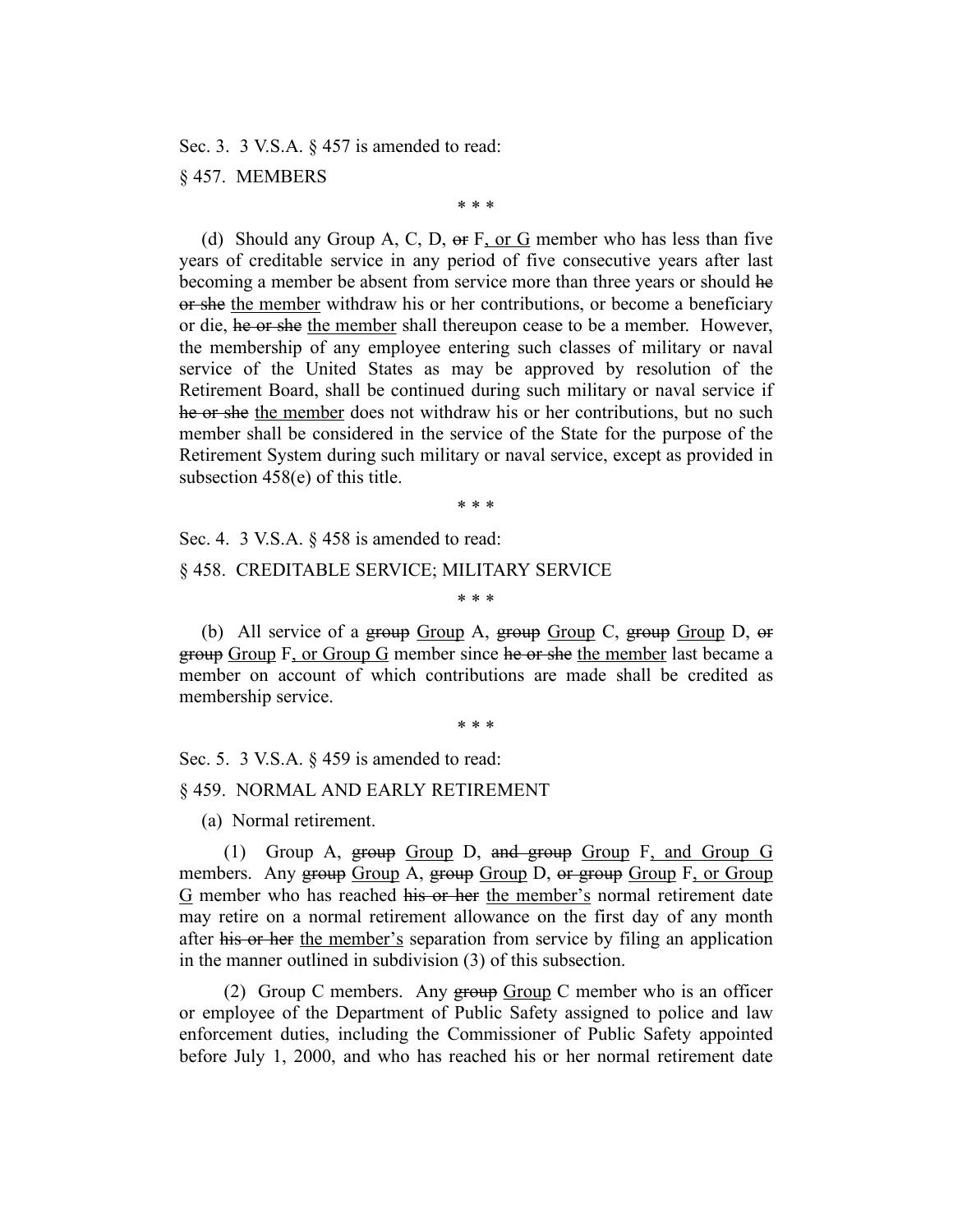may retire on a normal retirement allowance, on the first day of any month after he or she the member may have separated from service, by filing an application in the manner outlined in subdivision (3) of this subsection. Any group Group C member in service shall be retired on a normal retirement allowance on the first day of the calendar month next following attainment of age 55 57 years of age. Notwithstanding, it is provided that any such member who is an official appointed for a term of years may remain in service until the end of his or her the member's term of office or any extension thereto, resulting from reappointment.

\* \* \*

#### (b) Normal retirement allowance.

(1) Upon normal retirement, a group Group A member shall receive a normal retirement allowance which that shall be equal to 50 percent of his or her the member's average final compensation; provided, however, that if the member has not completed 30 years of creditable service at retirement, or, if earlier, the date of attainment of such age as may be applicable under the provisions of subdivision (a)(4) of this section, his or her the member's allowance shall be multiplied by the ratio that the number of his or her the member's years of creditable service at retirement, or such earlier date, bears to 30.

 $(2)(A)$  Upon normal retirement, a group Group C member shall receive a normal retirement allowance which that shall be equal to 50 percent of his or her the member's average final compensation; provided, however, that if the member has not completed 20 years of creditable service at retirement, or, if earlier, the date of attainment of such age as may be applicable under the provisions of subdivision (a)(4) of this section, the member's allowance shall be multiplied by the ratio that the number of his or her the member's years of creditable service at retirement, or such earlier date, bears to 20.

(B) For a Group C member, for each year of service that is completed on or after July 1, 2022 after attaining the later of 50 years of age or completing 20 years of service, a member's maximum normal retirement allowance shall increase by an amount equal to one and one-half percent of the member's average final compensation.

(3)(A) Group D members who are Justices of the Supreme Court, Superior judges, Environmental judges, and District judges; additional retirement allowance. Justices of the Supreme Court, Superior judges, Environmental judges, and District judges, upon normal retirement under this section, shall receive a normal retirement allowance equal to one and twothirds percent of the member's average final compensation times the years of Group D membership service up to 12 years. Group D members shall receive an additional retirement allowance according to years of service as a Supreme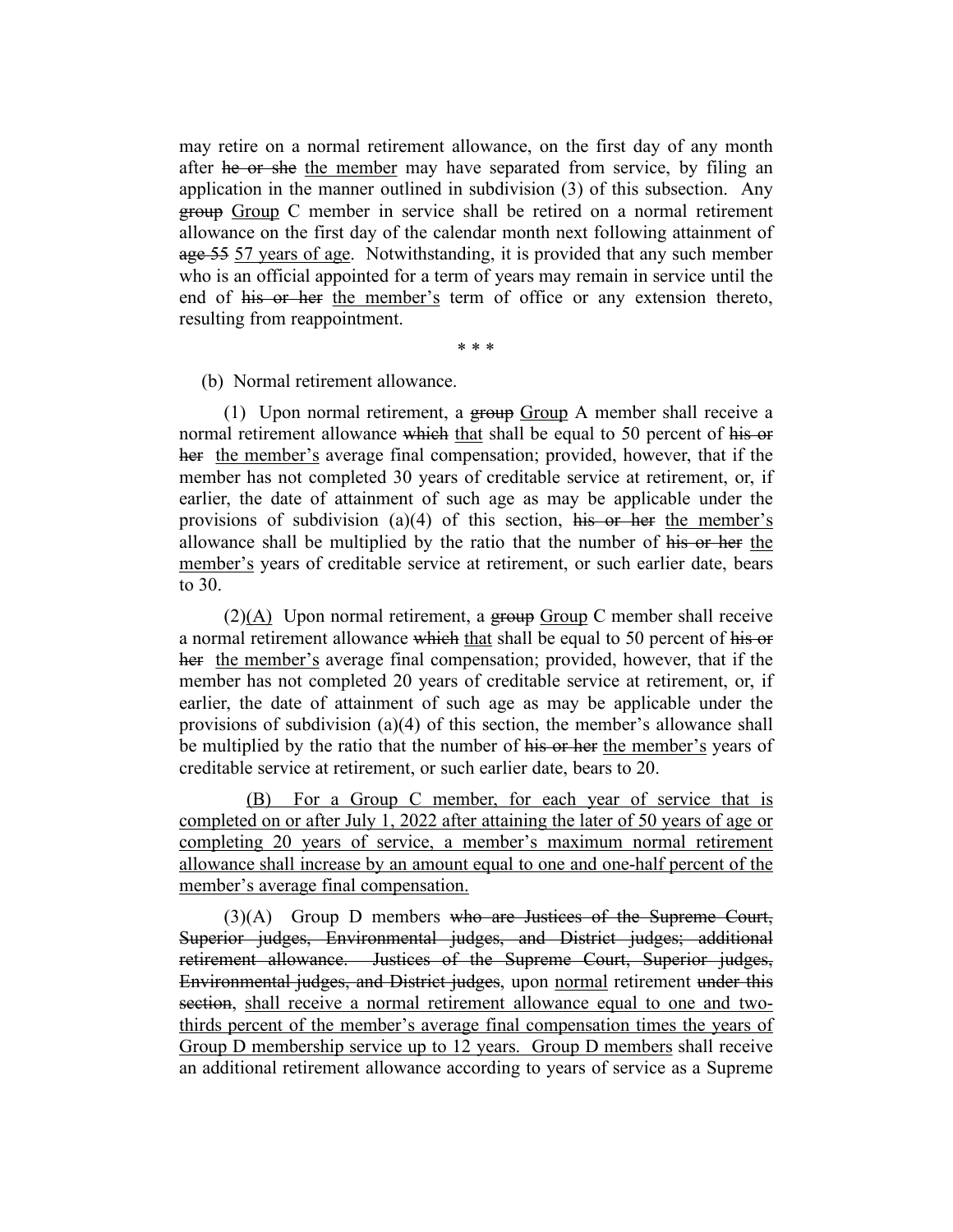Court Justice, a Superior judge, an Environmental judge, or a District judge, or a Probate judge, or any combination thereof, as follows:

(i) After 12 years of service, an additional retirement allowance of an amount which that, together with the normal service retirement allowance for the first 12 years, will make the total equal to two-fifths of their salary at retirement average final compensation.

(ii) For each year of service in excess of 12 years, an amount equal to  $3\frac{1}{3}$  three and one-third percent of their salary at retirement average final compensation shall be added to the retirement allowance as computed in subsection (a) subdivision (i) of this section subdivision  $(b)(3)(A)$ . However, at no time shall the total retirement allowance exceed their salary at retirement. Such In addition to the normal retirement allowance, such additional retirement allowance shall be treated as the normal retirement allowance for all purposes of the retirement act.

(B) In order to qualify for the benefits provided by this title each Justice or judge shall have the maximum employee contribution in accordance with the requirements of the State Employees' Retirement System. These provisions shall apply to surviving Justices and judges retired before its enactment, but only from the effective date of its enactment, and not retroactively. The total retirement allowance for Group D members shall be as follows:

(i) For a Group D member who retires on or before June 30, 2022, the total retirement allowance shall not exceed the member's salary at retirement.

(ii) For a Group D member who, on or before June 30, 2022, has five years or more of service as a Supreme Court Justice, a Superior judge, an Environmental judge, a District judge, or a Probate judge, or any combination thereof, and has attained 57 years of age or older, or is a Group D member on or before June 30, 2022 and has 15 years or more of creditable service, the total retirement allowance shall not exceed the member's salary at retirement.

(iii) For a Group D member who retires on or after July 1, 2022, and who does not meet the requirements set forth in subdivision (i) or (ii) of this subdivision (B), the member's total retirement allowance shall not exceed 80 percent of the member's average final compensation.

(C) For the purposes of this section, years of service as a municipal judge are to be counted as years of service in determining the additional retirement allowance, insofar as they represent years of membership service. [Repealed.]

(4) Group D members who are Probate judges; additional retirement allowance. Probate judges, having retired under this section, shall be entitled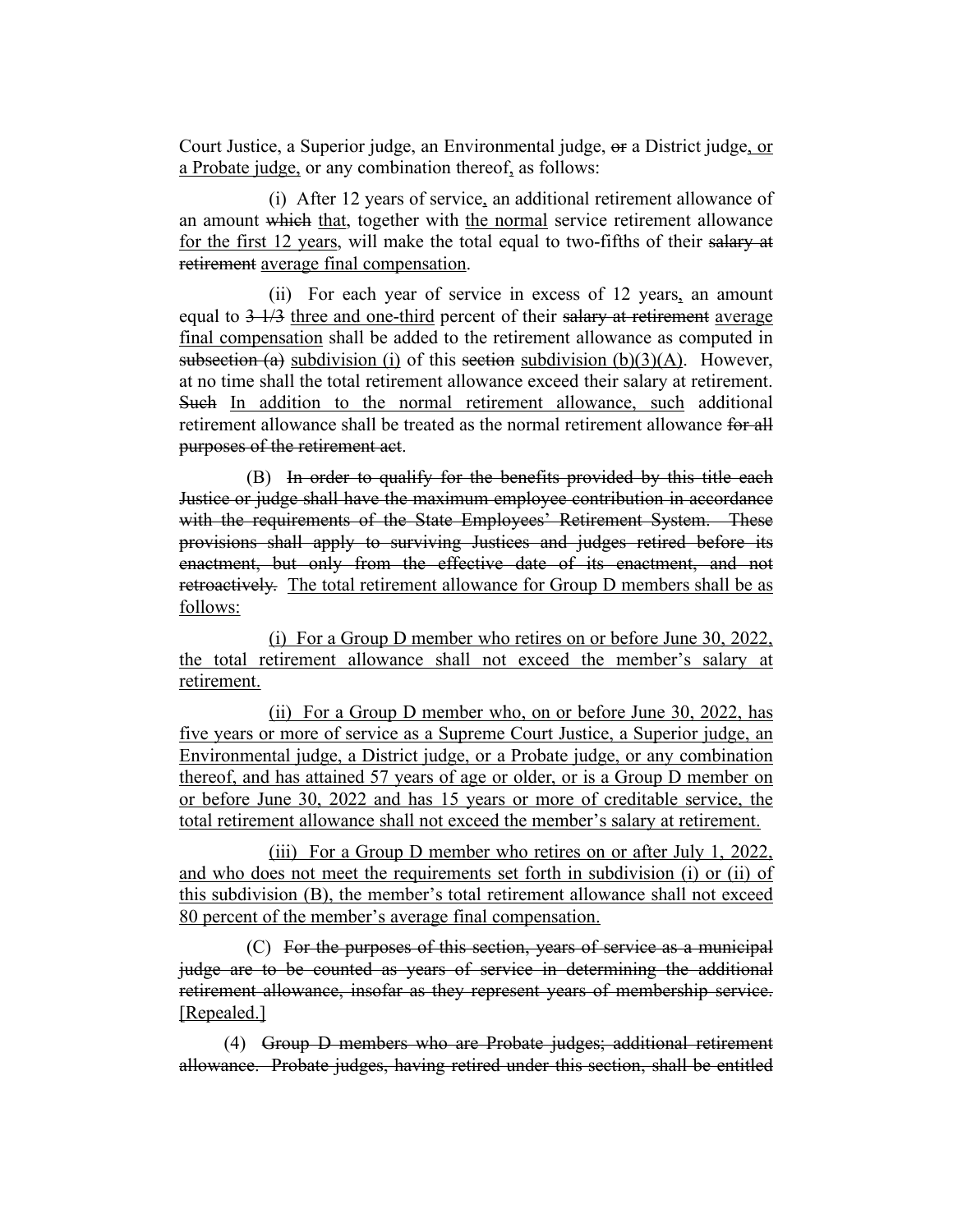to an additional retirement allowance according to their years in service as follows:

(A) Upon completion of 12 years of service an amount which with service retirement allowance will equal two-fifths of the salary at retirement.

(B) For each additional year of service, an amount equal to 3 1/3 percent of the salary at retirement shall be added to the retirement allowance as computed in subsection (a) of this section. Such additional retirement allowance shall be treated as the normal retirement allowance for all purposes of the retirement act. [Repealed.]

\* \* \*

(6)(A) Upon normal retirement pursuant to subdivisions  $455(a)(13)(E)(i)$  and (iii) of this chapter, a group G member shall receive a normal retirement allowance equal to two and one-half of a percent of the member's average final compensation times years of membership service in Group G. The maximum retirement allowance shall be 50 percent of average final compensation.

(B) Upon normal retirement pursuant to subdivision  $455(a)(13)(E)(ii)$  of this chapter, a Group G member shall receive a normal retirement allowance equal to two and one-half of a percent of the member's average final compensation times years of membership service in Group G. The maximum retirement allowance shall be 60 percent of average final compensation.

(c) Early retirement.

\* \* \*

(4) Group G members. Any Group G member who has attained 55 years of age and has completed five years of creditable service may retire on an early retirement allowance.

(d) Early retirement allowance.

\* \* \*

(3) Upon early retirement, a group Group D member shall receive an early retirement allowance which that shall be equal to the normal retirement allowance reduced by one-quarter of one percent for each month the member is under age 62 the member's normal retirement date at the time of early retirement.

(4)(A) Upon early retirement, a Group G member who was previously a Group F member first included in the membership of the System on or before June 30, 2008, and who elected to transfer into Group G on July 1, 2023 pursuant to the terms set by the Board, shall receive an early retirement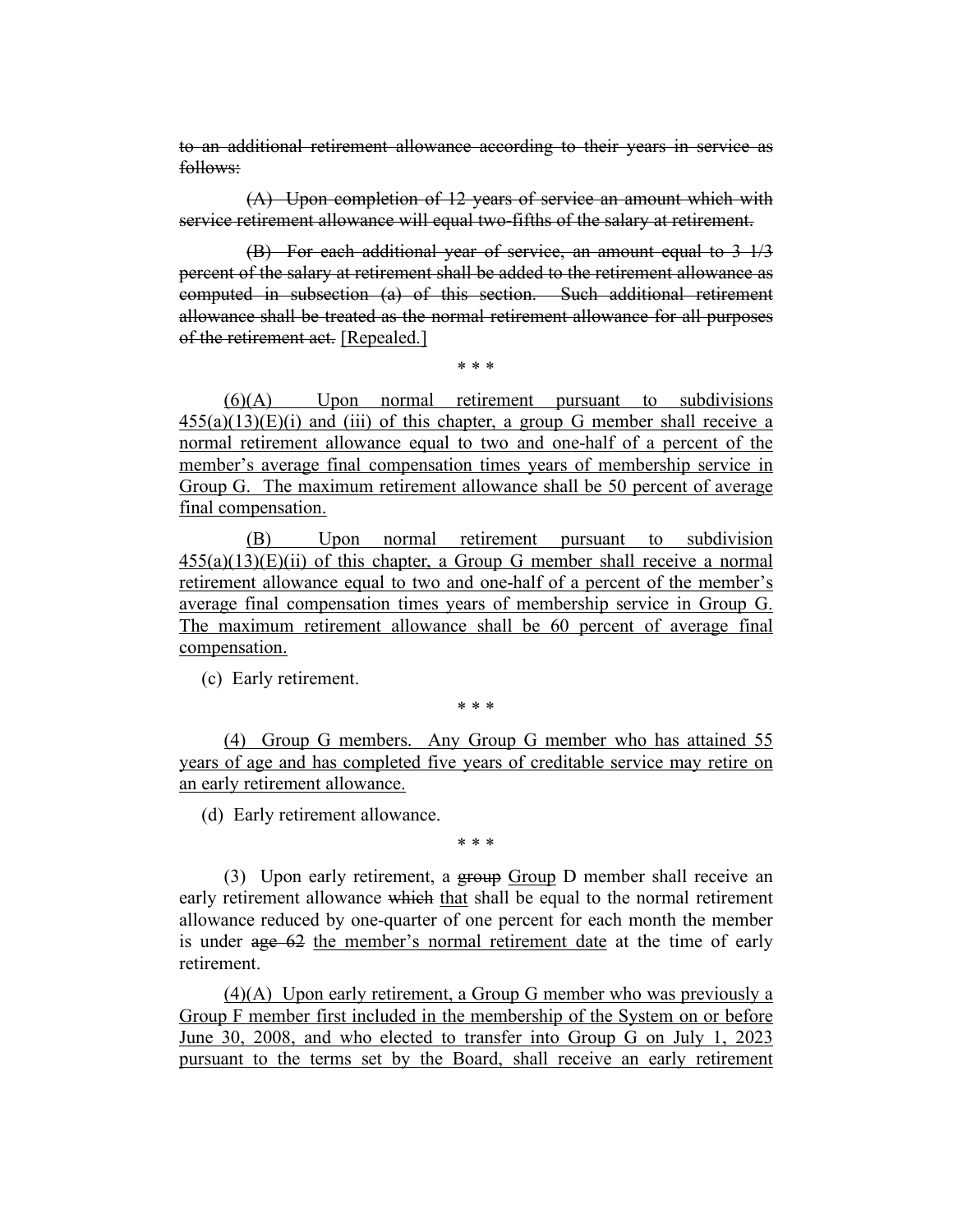allowance that shall be equal to the normal retirement allowance reduced by the lesser of (i) one-half of one percent for each month equal to the difference between the 240 months and the member's months of creditable service, or (ii) an amount that shall be the actuarial equivalent of the normal retirement allowance computed under subsection (b) of this section.

(B) Upon early retirement, a Group G member who was previously a Group F member first included in the membership of the System on or after July 1, 2008, and who elected to transfer into Group G on July 1, 2023 pursuant to the terms set by the Board, shall receive an early retirement allowance that shall be equal to the normal retirement allowance reduced by the lesser of (i) five-ninths of one percent for each month equal to the difference between the 240 months and the member's months of creditable service, or (ii) an amount that shall be the actuarial equivalent of the normal retirement allowance computed under subsection (b) of this section.

(C) Upon early retirement, all Group G members other than those specified in subdivision  $(d)(4)(A)$  of this section shall receive an early retirement allowance that shall be equal to the normal retirement allowance reduced by an amount that shall be the actuarial equivalent of the normal retirement allowance computed under subsection (b) of this section.

 $(4)(5)$  Notwithstanding subdivisions (1) and (2) of this subsection, an employee of the Department of Fish and Wildlife assigned to law enforcement duties, an employee of the Military Department assigned to airport firefighting duties, or a group Group C member shall, upon early retirement, receive an early retirement allowance which that shall be equal to his or her the normal retirement allowance computed under subsection (b) of this section.

 $(5)(6)$  Notwithstanding subdivisions (1) and (2) of this subsection, a State's Attorney, the Defender General, or sheriff who has completed 20 years of creditable service, of which 15 years has been as a State's Attorney, the Defender General, or sheriff, shall receive an early retirement allowance equal to the normal retirement allowance, at age 55 years of age, without reductions.

\* \* \*

Sec. 6. 3 V.S.A. § 459a is amended to read:

§ 459a. RESTORATION OF SERVICE

\* \* \*

(b)(1) Upon the subsequent retirement of an employee who once again became a member under subsection (a) of this section, the employee shall once again become a beneficiary whose former retirement allowance shall be restored under the same plan provisions applicable at the time of the initial retirement, but the beneficiary shall not be entitled to cost of living adjustments for the period during which he or she the beneficiary was restored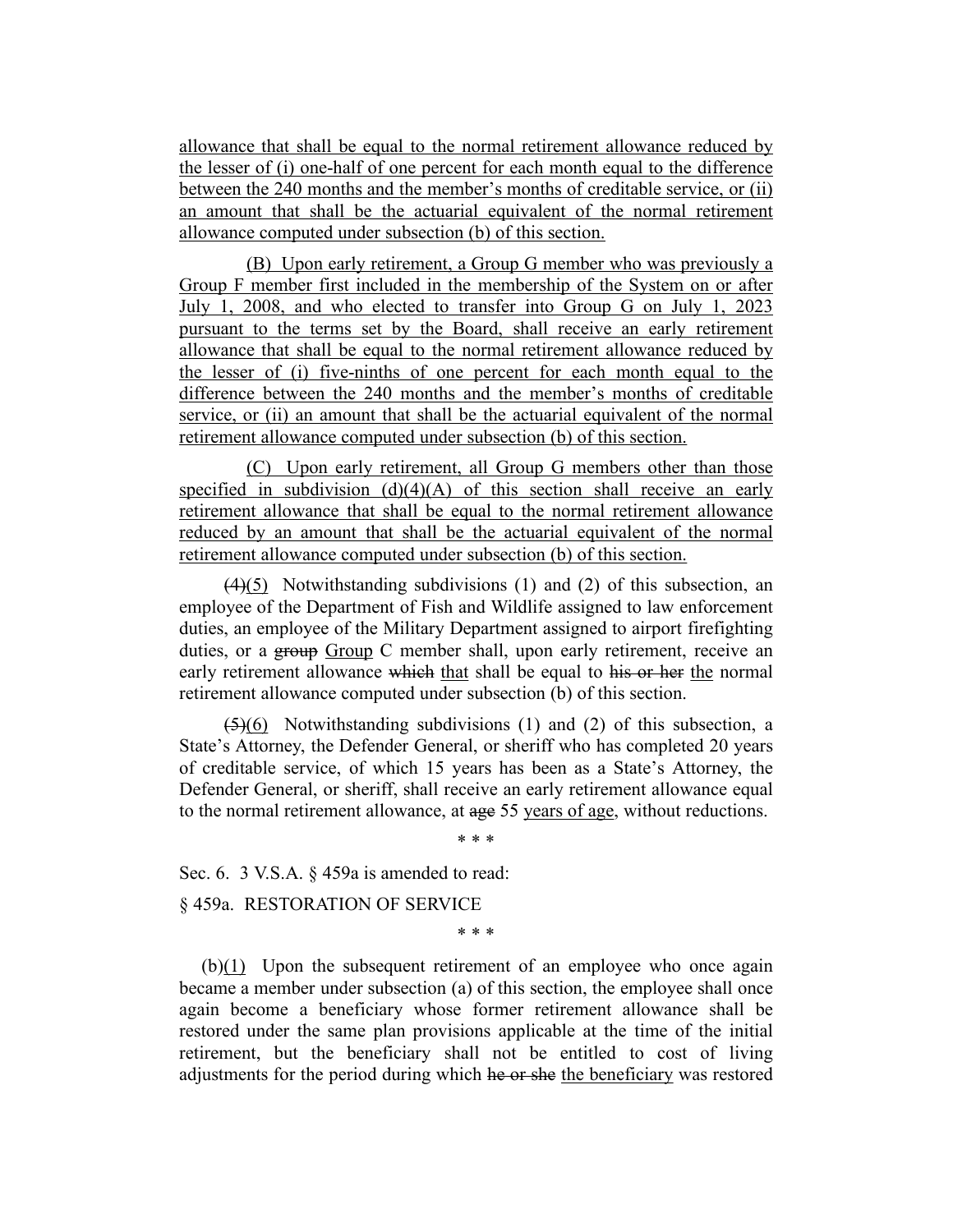to service. In addition to the former retirement allowance, a beneficiary shall be entitled to a retirement allowance separately computed for the period beginning with his or her the beneficiary's last restoration to service for which the member has made a contribution. If the beneficiary is not vested in the system since he or she the beneficiary was last restored to service, the member's contributions plus accumulated interest shall be returned to him or her the beneficiary.

(2) Notwithstanding subdivision (1) of this subsection, for a Group C member who has attained the later of 50 years of age and has completed 20 or more years of service, in no event shall the member's separately computed retirement allowance increase by an amount equal to more than one and onehalf percent of the member's average final compensation per year of service actually performed during the period beginning with the member's last restoration to service.

Sec. 7. 3 V.S.A. § 460 is amended to read:

# § 460. ORDINARY DISABILITY RETIREMENT

(a) Upon the application of a member or of his or her the member's department head not later than 90 days, or longer for cause shown, after the date the member may have separated from service, any group Group A, group Group C, group Group D, or group Group F, or Group G member who has had five or more years of creditable service may be retired by the retirement board on an ordinary disability retirement allowance, not less than 30 nor more than 90 days after filing such application; provided he or she the member is not eligible for accidental disability retirement; provided he or she the member has requested application prior to death; and provided that the Medical Board, after a medical examination of such member, shall certify that the member is mentally or physically incapacitated for the further performance of duty, that such incapacity has existed since the time of the member's separation from service and is likely to be permanent, and that he or she should be retired. The Retirement Board may consider, or may ask the Medical Board or a certified vocational rehabilitation counselor to consider whether the individual is disabled from performing other types of suitable work. However, if disability is denied because the individual is found to be suitable for other work, the member shall be advised at the time of denial of the following provisions which that shall apply:

(1) the individual will retain his or her the individual's existing retirement accrual status;

(2) the State shall provide any necessary retraining;

(3) there shall be no loss in pay;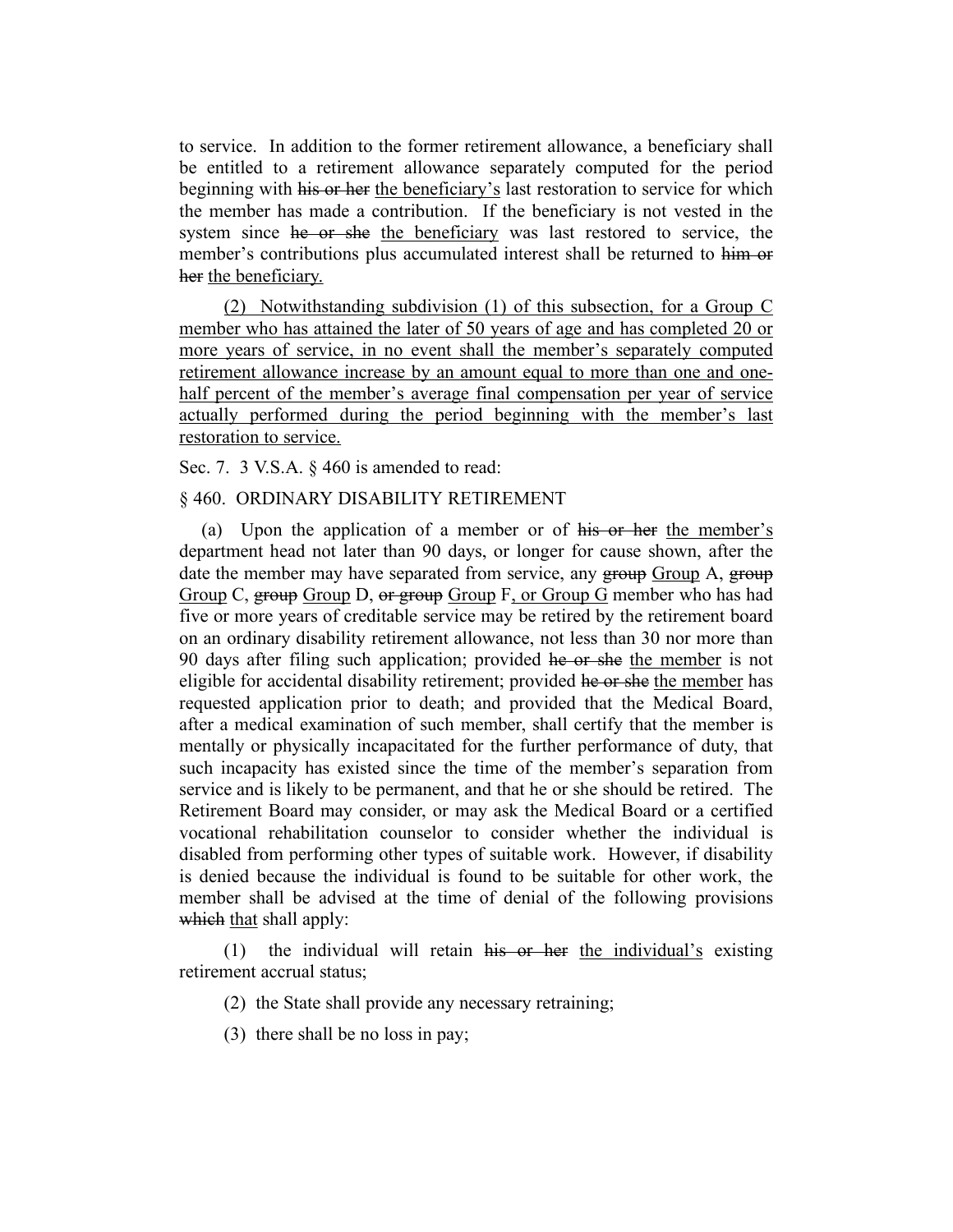(4) involuntary geographical moves beyond normal commuting distance are not permitted; and

(5) before any individual who is reassigned to another position rather than retired on disability may be terminated for performance reasons, the individual must first be reconsidered for disability retirement by the Retirement Board.

 $(b)(1)$  Upon ordinary disability retirement, a group Group A, group Group D, or group Group F, or Group G member shall receive a normal retirement allowance equal to the normal retirement benefit accrued to the effective date of the disability retirement; provided, however, that such allowance shall not be less than 25 percent of his or her the member's average final compensation at the time of his or her the member's disability retirement.

(2) Employees who are not eligible for representation by the Vermont State Employees' Association, including managerial, confidential, elected, and appointed officials, judicial, legislative, and exempt employees, who are employed on February 1, 1997, and whose application for the State's longterm disability plan is denied solely because of a preexisting condition, shall, if they are otherwise eligible for ordinary disability retirement, be entitled to a retirement allowance which, when added to Social Security and/or other disability payments, equals 662/3 percent of his or her the employee's final average compensation at the time of the disability retirement.

\* \* \*

Sec. 8. 3 V.S.A. § 464 is amended to read:

#### § 464. ACCIDENTAL AND OCCUPATIONALLY RELATED DEATH

#### BENEFIT

(a) If the Retirement Board shall find on the basis of such evidence as may come before it that a group Group A, group Group D, or group Group F, or group G member in service died prior to his or her retirement under the system as the natural and proximate result of an accident occurring at a definite time and place during the course of his or her performance of duty as an employee and that such accident was not the result of the member's own gross negligence or willful misconduct, a retirement allowance shall be paid to his or her the member's designated dependent beneficiary during his or her the member's life.

\* \* \*

Sec. 9. 3 V.S.A. § 465 is amended to read: § 465. TERMINATION OF SERVICE; ORDINARY DEATH BENEFIT

\* \* \*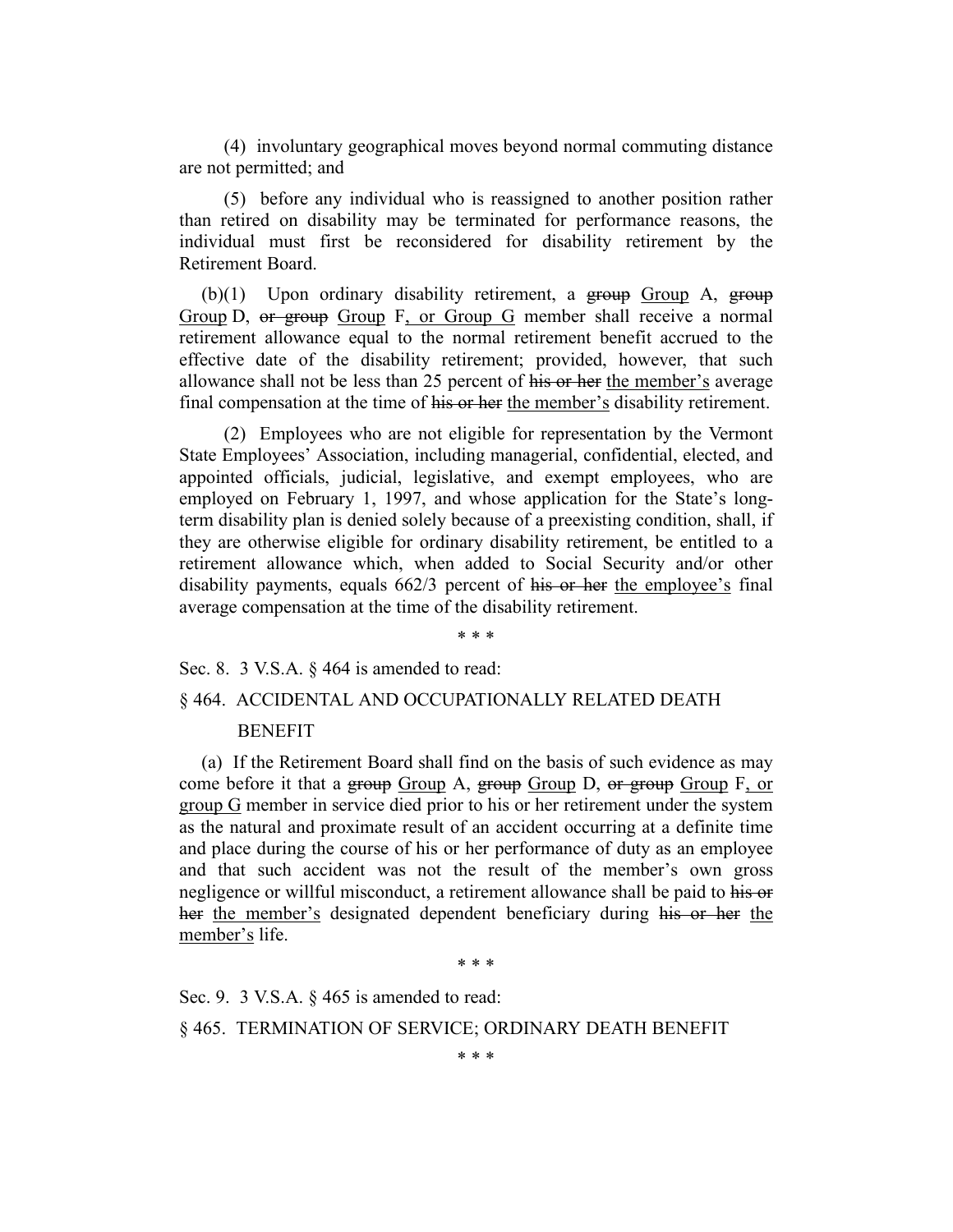(c) If a Group A, Group D, or Group F, or Group G member dies in service after becoming eligible for early retirement or after completing 10 years of creditable service, a retirement allowance will be payable to the member's designated dependent beneficiary during his or her the member's life. If the designated dependent beneficiary so elects, however, the return of the member's accumulated contributions shall be made in lieu thereof.

\* \* \*

# Sec. 10. 3 V.S.A. § 470 is amended to read:

#### § 470. POSTRETIREMENT ADJUSTMENTS TO RETIREMENT

#### ALLOWANCES

(a) For Group A, Group C, and Group D members, as of June 30th in each year, commencing June 30, 1972, a determination shall be made of any increase or decrease, to the nearest one-tenth of a percent, in the ratio of the average of the Consumer Price Index for the month ending on that date to the average of said index for the month ending on June 30, 1971, or the month ending on June 30th of the most recent year subsequent thereto. In the event of an increase, and provided that the net increase following the application of any offset as provided in this subsection equals or exceeds one percent, the retirement allowance of each beneficiary in receipt of an allowance for at least one year on the next following December 31st shall be increased by an equal percentage. Such increase shall commence on the January 1st immediately following such December 31st. Such percentage increase shall also be made in the retirement allowance payable to a beneficiary in receipt of an allowance under an optional election, provided the member on whose account the allowance is payable and such other person shall have received a total of at least 12 monthly payments by such December 31st. In the event of a decrease of the Consumer Price Index as of June 30th for the preceding year, the retirement allowance of a beneficiary shall not be subject to any adjustment on the next following January 1st; provided, however, that:

(1) such decrease shall be applied as an offset against the first subsequent year's increase of the Consumer Price Index when such increase equals or exceeds one percent, up to the full amount of such increase; and

(2) to the extent that such decrease is greater than such subsequent year's increase, such decrease shall be offset in the same manner against two or more years of such increases, for up to but not exceeding five subsequent years of such increases, until fully offset. Postretirement adjustments to retirement allowance. Beginning January 1, 2023 and each year thereafter, the retirement allowance of each beneficiary of the System who is in receipt of a retirement allowance and who meets the eligibility criteria set forth in this section shall be adjusted by the amount described in subsection (d) of this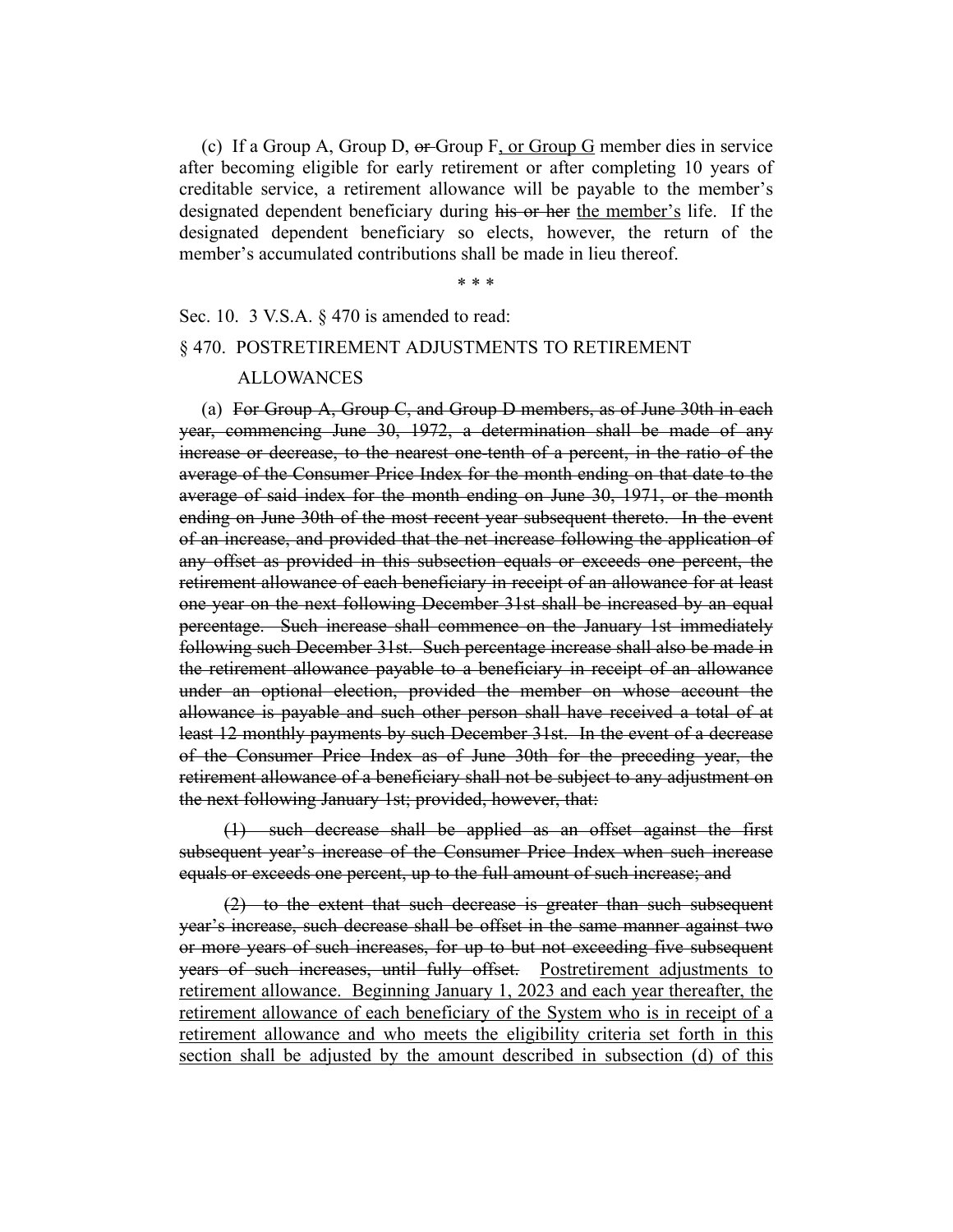section. In no event shall a beneficiary receive a negative adjustment to the beneficiary's retirement allowance.

(b) For Group F members, as of June 30th in each year, commencing January 1, 1991, a determination shall be made of any increase or decrease, to the nearest one-tenth of a percent of the Consumer Price Index for the preceding fiscal year. In the event of an increase, and provided that there exists a net increase following the application of any offset as provided in this subsection, the retirement allowance of each beneficiary in receipt of an allowance for at least one year on the next following December 31st shall be increased by an amount equal to one-half of the net percentage increase. Commencing January 1, 2014, the retirement allowance of each beneficiary who was an active contributing member of the Group F plan on or after June 30, 2008, and who retires on or after July 1, 2008, shall be increased by an amount equal to the net percentage increase. The increase shall commence on the January 1st immediately following such December 31st. The increase shall apply to Group F members receiving an early retirement allowance only in the year following attainment of normal retirement age, provided the member has received benefits for at least 12 months as of December 31st of the year preceding any January adjustment. In the event of a decrease of the Consumer Price Index as of June 30th for the preceding year, the retirement allowance of a beneficiary shall not be subject to any adjustment on the next following January 1st; provided, however, that:

(1) such decrease shall be applied as an offset against the first subsequent year's increase of the Consumer Price Index, up to the full amount of such increase; and

(2) to the extent that such decrease is greater than such subsequent year's increase, such decrease shall be offset in the same manner against two or more years of such increases, for up to but not exceeding five subsequent years of such increases, until fully offset. Calculation of net percentage increase.

(1) Consumer Price Index; maximum and minimum amounts. Prior to October 1 of each year, a determination shall be made of any increase or decrease, to the nearest one-tenth of a percent, in the Consumer Price Index for the month ending on June 30 of that year to the average of said index for the month ending on June 30 of the previous year. Any increase or decrease in the Consumer Price Index shall be subject to adjustment so as to remain within the following maximum and minimum amounts:

(A) For Group A members, the maximum amount of any increase or decrease used to determine the net percentage increase shall be five percent.

(B) For Group C members who are first eligible for normal retirement or unreduced early retirement on or before June 30, 2022, or who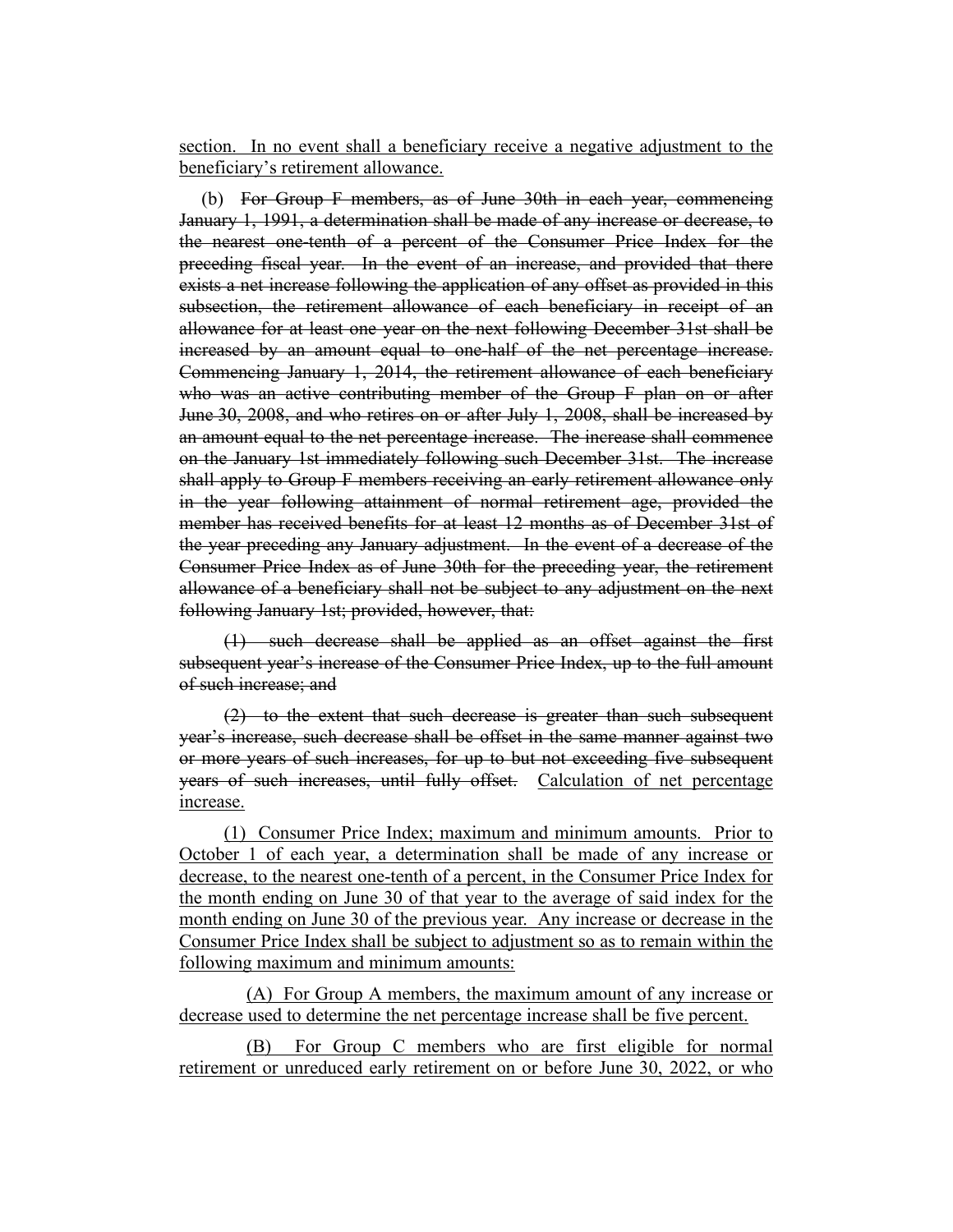are vested deferred members as of June 30, 2022, the maximum amount of any increase or decrease used to determine the net percentage increase shall be five percent.

(C) For Group C members who are first eligible for normal retirement or unreduced early retirement on or after July 1, 2022, the maximum amount of any increase or decrease used to determine the net percentage increase shall be four percent.

(D) For Group D members, the maximum amount of any increase or decrease used to determine the net percentage increase shall be five percent.

(E) For Group F members who are first eligible for normal retirement or unreduced early retirement on or before June 30, 2022, or who are vested deferred members as of June 30, 2022, the maximum amount of any increase or decrease used to determine the net percentage increase shall be five percent. In the event that there is an increase or decrease of less than one percent, the net percentage increase shall be assigned a value of one percent and shall not be subject to further adjustment pursuant to subsection (d) of this section.

(F) For Group F and Group G members who are first eligible for normal retirement or unreduced early retirement on or after July 1, 2022, the maximum amount of any increase or decrease used to determine the net percentage increase shall be four percent.

(2) Consumer Price Index; decreases. In the event of a decrease in the Consumer Price Index, there shall be no adjustment to retirement allowances for the subsequent year beginning January 1; provided, however, that:

(A) such decrease shall be applied as an offset against the first subsequent year's increase of the Consumer Price Index, up to the full amount of such increase; and

(B) to the extent that such decrease is greater than such subsequent year's increase, such decrease shall be offset in the same manner against two or more years of such increases, for up to but not exceeding five subsequent years of such increases, until fully offset.

(3) Consumer Price Index; increases. In the event of an increase in the Consumer Price Index, and provided there remains an increase following the application of any offset as in subdivision (2) of this subsection, that amount shall be identified as the net percentage increase and used to determine the members' postretirement adjustment as described herein.

(c) For purposes of subsection (a) of this section, the maximum amount of any increase or decrease utilized to determine the net percentage increase shall be five percent. For purposes of subsection (b) of this section, the maximum amount of any increase or decrease utilized to determine the net percentage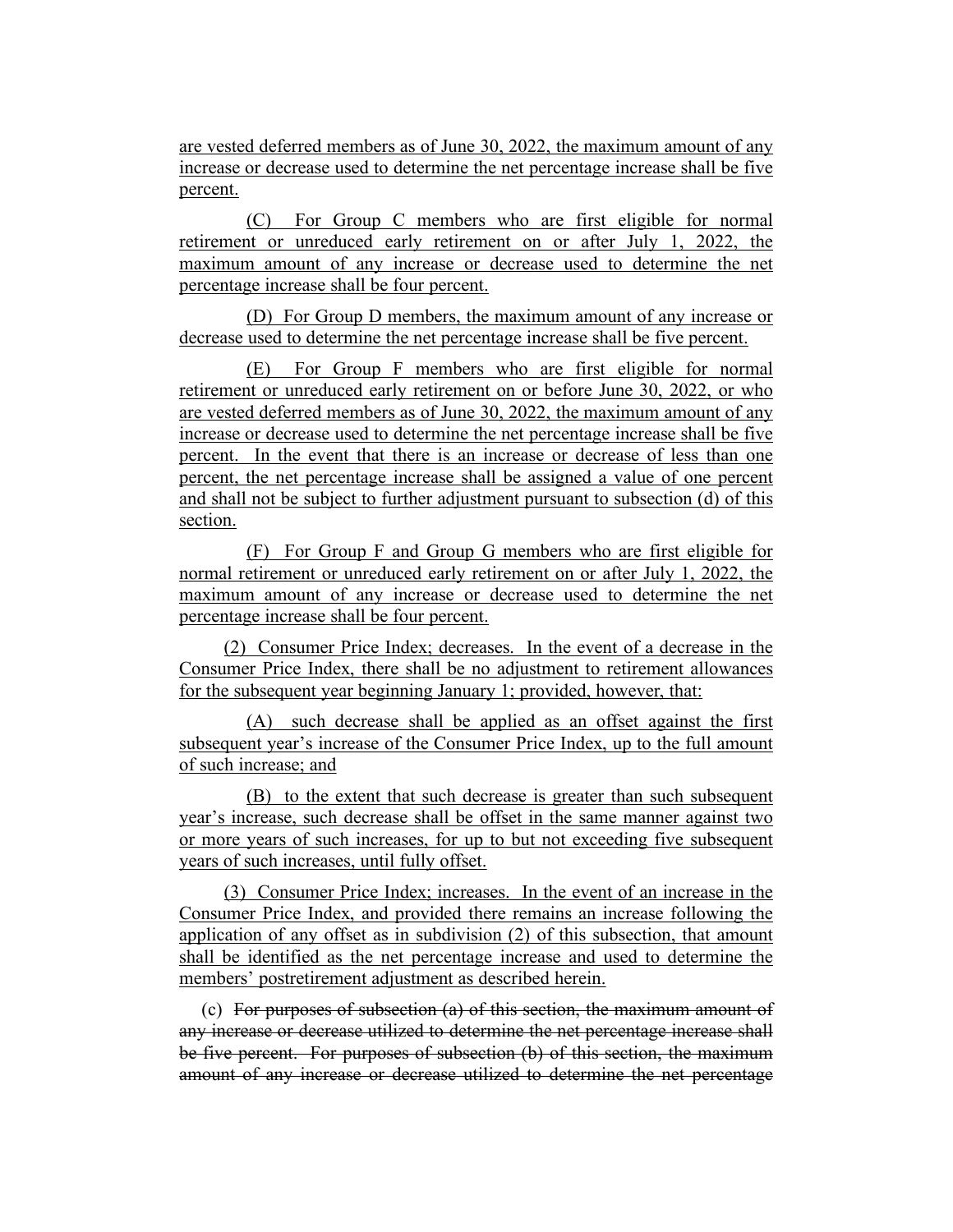increase shall be five percent, and any increase or decrease of less than one percent shall be assigned a value of one percent. Eligibility for postretirement adjustment. In order for a beneficiary to receive a postretirement adjustment to the beneficiary's retirement allowance, the beneficiary must meet the following eligibility requirements:

(1) Retired and vested deferred on or before June 30, 2022. For all members who are retired or vested deferred on or before June 30, 2022, other than those Group F members on an early retirement allowance who have not reached normal retirement age, as specified in subdivision (4) of this subsection, the member must be in receipt of a retirement allowance for at least 12 months prior to the January 1 effective date of any postretirement adjustment.

(2) In service on or before June 30, 2022. For all Group A, C, and F members who are first eligible for normal retirement or unreduced early retirement on or before June 30, 2022, and for Group D members first appointed or elected on or before June 30, 2022, the member must be in receipt of a retirement allowance for at least 12 months prior to the January 1 effective date of any postretirement adjustment.

(3) In service on or after July 1, 2022. For all Group A, C, F, and G members who are first eligible for normal retirement or unreduced early retirement on or after July 1, 2022, and for Group D members first appointed or elected on or after July 1, 2022, the member must be in receipt of a retirement allowance for at least 24 months prior to the January 1 effective date of any postretirement adjustment.

(4) Special rule for Group F and Group G early retirement. A Group F or Group G member in receipt of an early retirement allowance shall not receive a postretirement adjustment to the member's retirement allowance until such time as the member has reached normal retirement age, provided the member has also met the other eligibility criteria set forth in this subsection.

(d) For purposed of this section, Consumer Price Index shall mean the Northeast Region Consumer Price Index for all urban consumers, designated as "CPI-U," in the northeast region, as published by the U.S. Department of Labor, Bureau of Labor Statistics. Amount of postretirement adjustment. The postretirement adjustment for each member who meets the eligibility criteria set forth in subsection (c) of this section shall be as follows:

(1) the full amount of the net percentage increase calculated in subsection (b) of this section for the following:

(A) Group A and C members, provided that the net increase following the application of any offset as provided in this section equals or exceeds one percent;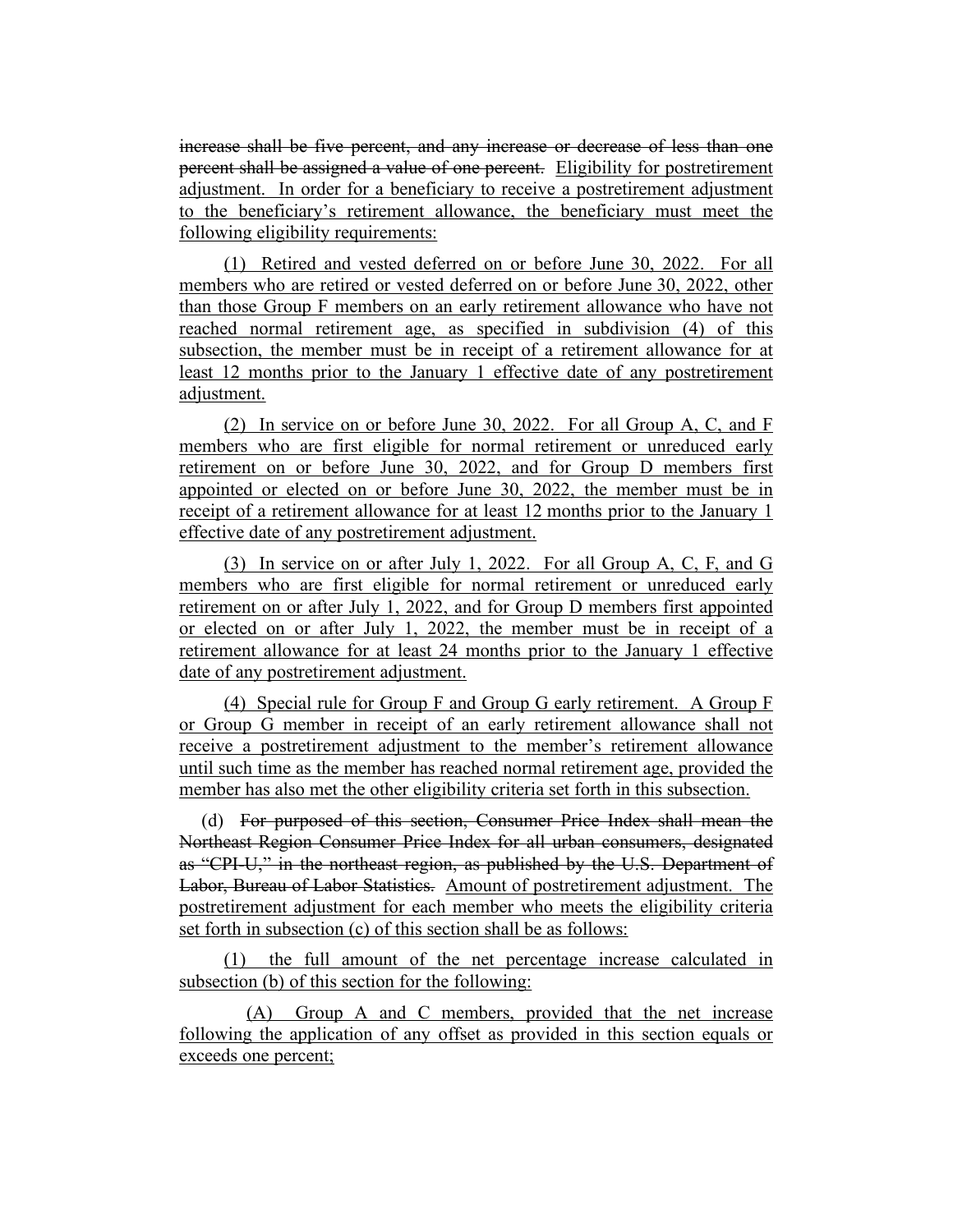(B) Group D members first appointed or elected on or before June 30, 2022, provided that the net increase following the application of any offset as provided in this section equals or exceeds one percent; and

(C) commencing January 1, 2014, any active contributing member of the Group F or Group G plan on or after June 30, 2008, and who retires as a Group F or Group G member on or after July 1, 2008;

(2) one-half of the net percentage increase calculated in subsection (b) of this section for Group F members who retired on or before June 30, 2008;

(3) for Group D members first appointed or elected on or after July 1, 2022, provided that the net increase following the application of any offset as provided in this section equals or exceeds one percent, the full amount of the net percentage increase calculated in subsection (b) of this section for amounts equal to or less than \$75,000.00 of annual retirement allowance and one-half the net percentage increase calculated in subsection (b) of this section for amounts \$75,000.01 or greater of annual retirement allowance.

(e) Definition. For purposes of this section:

(1) "Consumer Price Index" means the Northeast Region Consumer Price Index for all urban consumers, designated as "CPI-U," in the northeast region, as published by the U.S. Department of Labor, Bureau of Labor Statistics.

(2) "Vested deferred" means a member who receives a vested deferred allowance payable pursuant to subsection 465(a) of this title.

(f) Deferred vested allowance. No increase shall be made pursuant to this section in a deferred vested allowance payable pursuant to subsection 465(a) of this title prior to its commencement.

Sec. 11. 3 V.S.A. § 473 is amended to read:

§ 473. FUNDS

(a) Assets. All of the assets of the Retirement System shall be credited to the Vermont State Retirement Fund.

(b) Member contributions.

 $(1)(A)$  Allocations. Contributions deducted from the compensation of members together with any member contributions transferred thereto from the predecessor systems shall be accumulated in the Fund and separately recorded for each member. The amounts so transferred on account of Group A members shall be allocated between regular and additional contributions. The amounts so allocated as regular contributions shall be determined as if the rate of contribution of four percent has been continuously in effect in the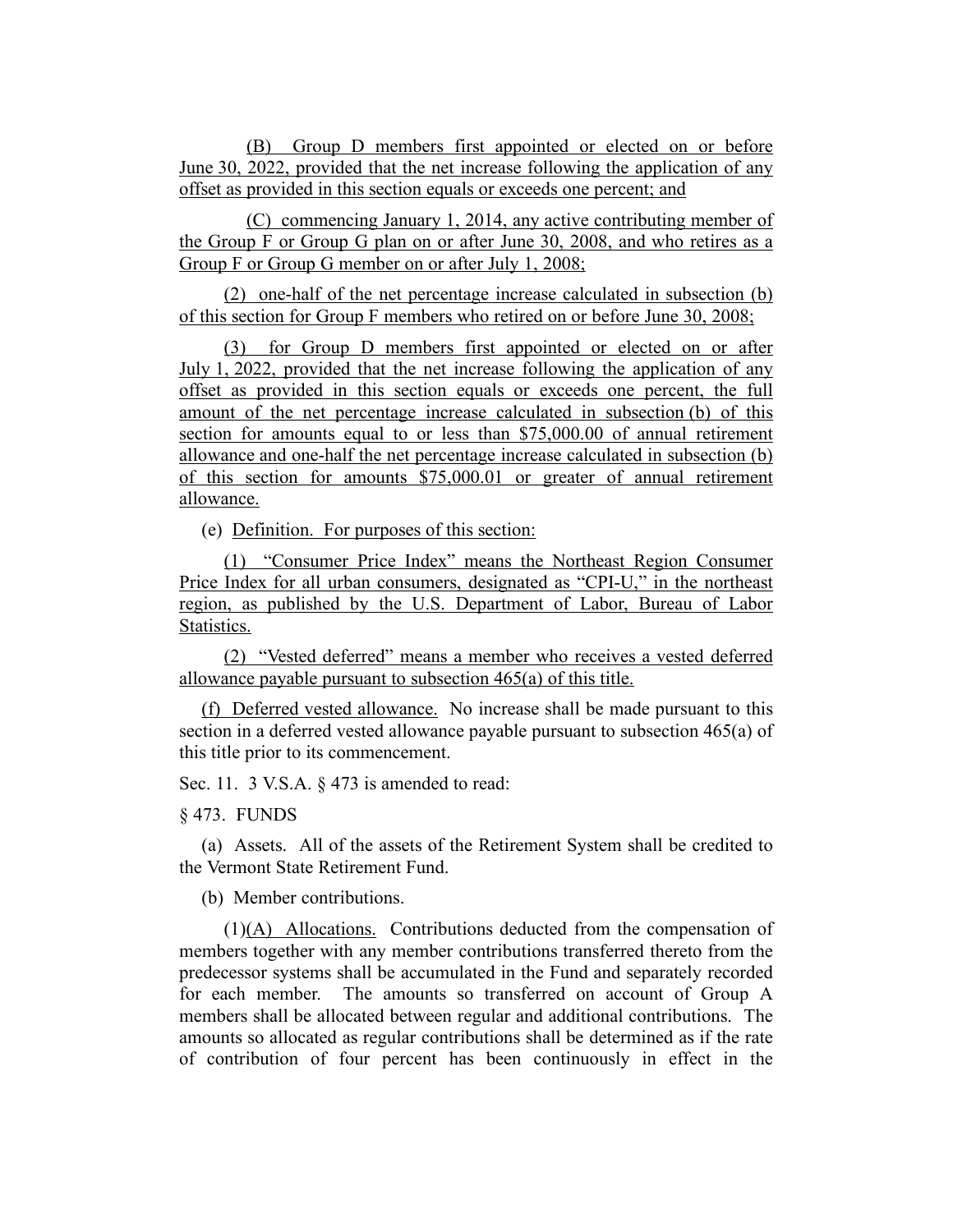predecessor system from which such amounts were transferred and the balance of any amount so transferred on account of any Group A member shall be deemed additional contributions. In the case of Group C members who were members as of the date of establishment and Group D members, all contributions transferred from predecessor systems shall be deemed regular contributions. Those members who, prior to the date of establishment of this system, had been contributing at a rate less than four percent shall have any benefit otherwise payable on their behalf actuarially reduced to reflect such prior contribution rate of less than four percent. Upon a member's retirement or other withdrawal from service on the basis of which a retirement allowance is payable, the member's additional contributions, with interest thereon, shall be paid as an additional allowance equal to an annuity which that is the actuarial equivalent of such amount, in the same manner as the benefit otherwise payable under the System.

(B) Periodic review. When the State Employees' Retirement System has been determined by the actuary to have assets at least equal to its accrued liability, contribution rates will be reevaluated by the actuary with a subsequent recommendation to the General Assembly. In determining the amount earnable by a member in a payroll period, the Retirement Board may consider the annual or other periodic rate of earnable compensation payable to such member on the first day of the payroll period as continuing throughout such payroll period, and it may omit deduction from compensation for any period less than a full payroll period if an employee was not a member on the first day of the payroll period, and to facilitate the making of deductions it may modify the deduction required of any member by such an amount as, on an annual basis, shall not exceed one-tenth of one percent of the annual earnable compensation upon the basis of which such deduction is to be made. Each of the amounts shall be deducted until the member retires or otherwise withdraws from service and when deducted shall be paid into the Annuity Savings Fund and shall be credited to the individual account of the member from whose compensation the deduction was made.

(2)(A) Group A members. Commencing on July 1, 2016, contributions shall be 6.55 percent of compensation for Group  $A$ ,  $D$ , and  $F$  members and 8.43 percent of compensation for Group C members. When the State Employees' Retirement System has been determined by the actuary to have assets at least equal to its accrued liability, contribution rates will be reevaluated by the actuary with a subsequent recommendation to the General Assembly. In determining the amount earnable by a member in a payroll period, the Retirement Board may consider the annual or other periodic rate of earnable compensation payable to such member on the first day of the payroll period as continuing throughout such payroll period, and it may omit deduction from compensation for any period less than a full payroll period if an employee was not a member on the first day of the payroll period, and to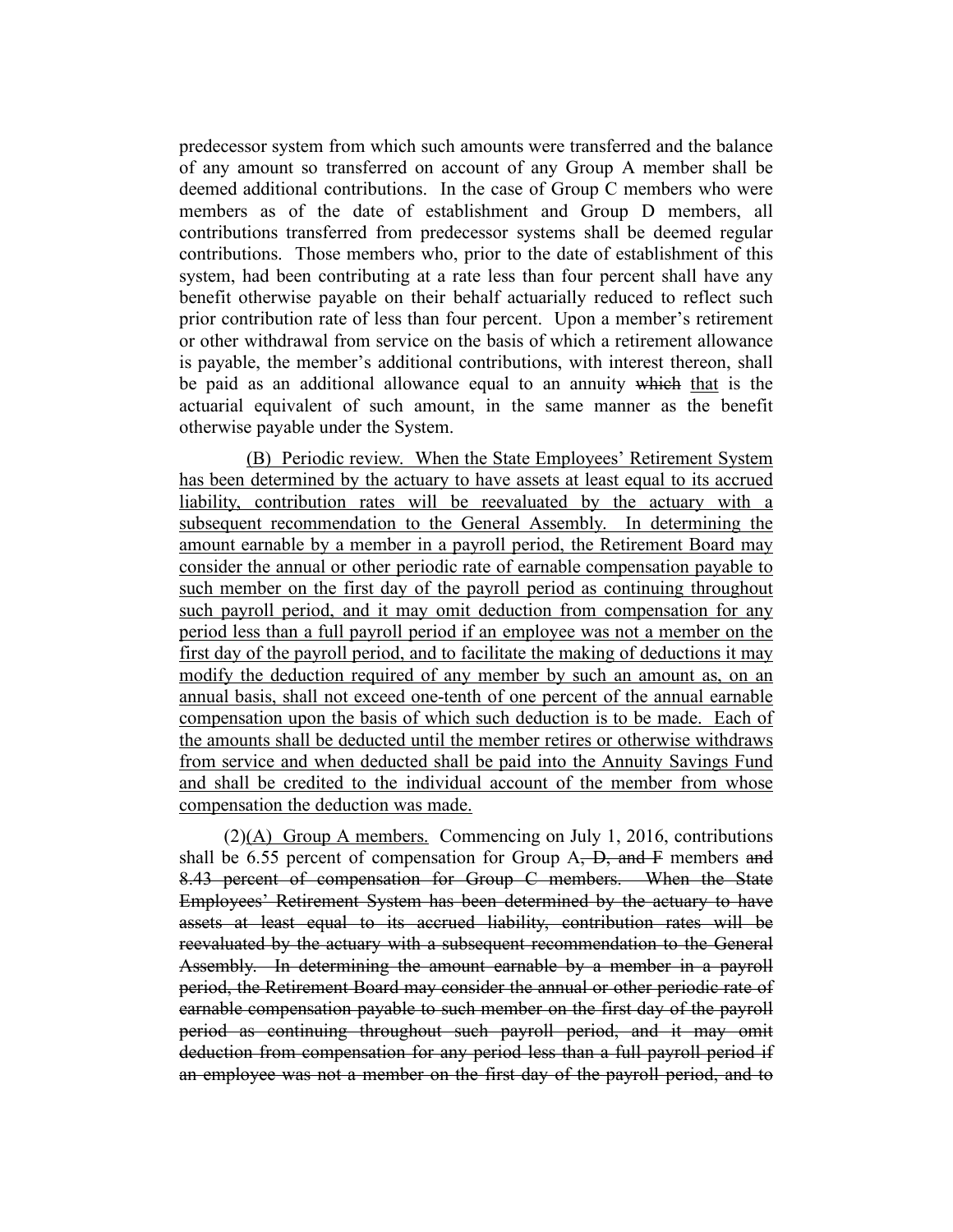facilitate the making of deductions it may modify the deduction required of any member by such an amount as, on an annual basis, shall not exceed onetenth of one percent of the annual earnable compensation upon the basis of which such deduction is to be made. Each of the amounts shall be deducted until the member retires or otherwise withdraws from service, and when deducted shall be paid into the Annuity Savings Fund, and shall be credited to the individual account of the member from whose compensation the deduction was made.

(B) Group C members.

(i) Commencing the first full pay period in fiscal year 2023, the contribution rate for Group C members shall be 8.93 percent of compensation.

(ii) Commencing the first full pay period in fiscal year 2024, the contribution rate for Group C members shall be 9.43 percent of compensation.

(iii) Commencing the first full pay period in fiscal year 2025 and annually thereafter, the contribution rate for Group C members shall be 9.93 percent of compensation.

(C) Group D members. Commencing on July 1, 2022, the contribution rate for Group D members shall be based on the quartile in which a member's hourly rate of pay falls. Quartiles shall be determined annually in the first full pay period of each fiscal year by the Department of Human Resources based on the hourly rate of pay by all Group D members. The contribution rates shall be based on the schedule set forth below:

(i) Based on the quartiles for the first full pay period of each fiscal year and effective the first full pay period in that fiscal year, for members who have an hourly rate of pay in any pay period below the 25th percentile of Group D member hourly rates of pay, the contribution rate shall be 6.55 percent of compensation.

(ii) Based on the quartiles for the first full pay period of each fiscal year and effective the first full pay period in that fiscal year, for members who have an hourly rate of pay in any pay period at the 25th percentile and below the 50th percentile of Group D member hourly rates of pay, the contribution rate shall be as follows:

(I) commencing in fiscal year 2023, 7.05 percent of compensation;

(II) commencing in fiscal year 2024, 7.55 percent of compensation; and

(III) commencing in fiscal year 2025 and annually thereafter, 8.05 percent of compensation.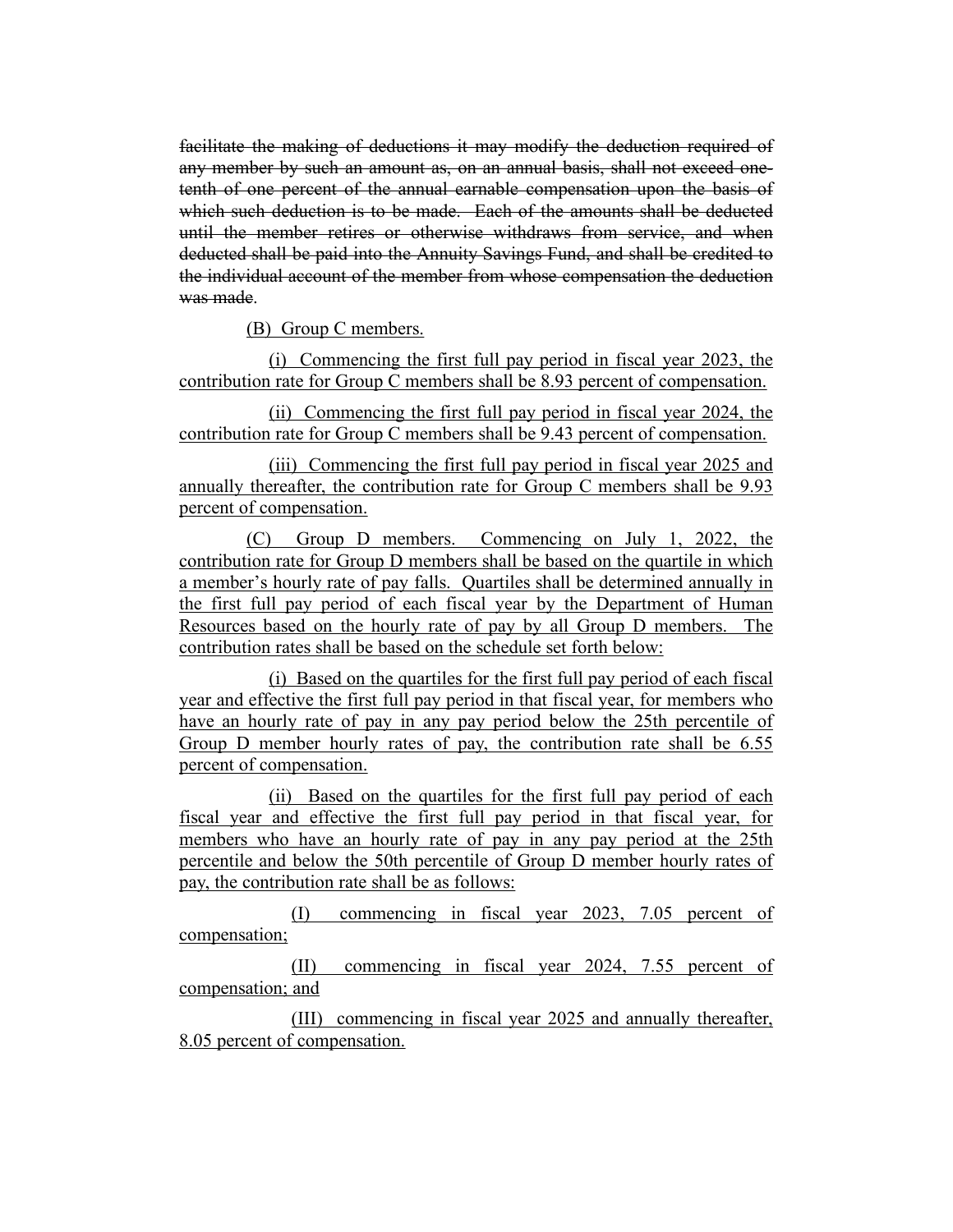(iii) Based on the quartiles for the first full pay period of each fiscal year and effective the first full pay period in that fiscal year, for members who have an hourly rate of pay in any pay period at the 50th percentile and below the 75th percentile of Group D member hourly rates of pay, the contribution rate shall be as follows:

(I) commencing in fiscal year 2023, 7.05 percent of compensation;

(II) commencing in fiscal year 2024, 7.55 percent of compensation;

(III) commencing in fiscal year 2025, 8.05 percent of compensation; and

(IV) commencing in fiscal year 2026 and annually thereafter, 8.55 percent of compensation.

(iv) Based on the quartiles for the first full pay period of each fiscal year and effective the first full pay period in that fiscal year, for members who have an hourly rate of pay in any pay period at or above the 75th percentile of Group D member hourly rates of pay, the contribution rate shall be as follows:

(I) commencing in fiscal year 2023, 7.05 percent of compensation;

(II) commencing in fiscal year 2024, 7.55 percent of compensation;

(III) commencing in fiscal year 2025, 8.05 percent of compensation;

(IV) commencing in fiscal year 2026, 8.55 percent of compensation; and

(V) commencing in fiscal year 2027 and annually thereafter, 9.05 percent of compensation.

(D) Group F members. Commencing on July 1, 2022, the contribution rate for Group F members shall be based on the quartile in which a member's hourly rate of pay falls. Quartiles shall be determined annually in the first full pay period of each fiscal year by the Department of Human Resources based on the hourly rate of pay of all Group F members. The contribution rates shall be based on the schedule set forth below:

(i) Based on the quartiles for the first full pay period of each fiscal year and effective the first full pay period in that fiscal year, for members who have an hourly rate of pay in any pay period below the 25th percentile of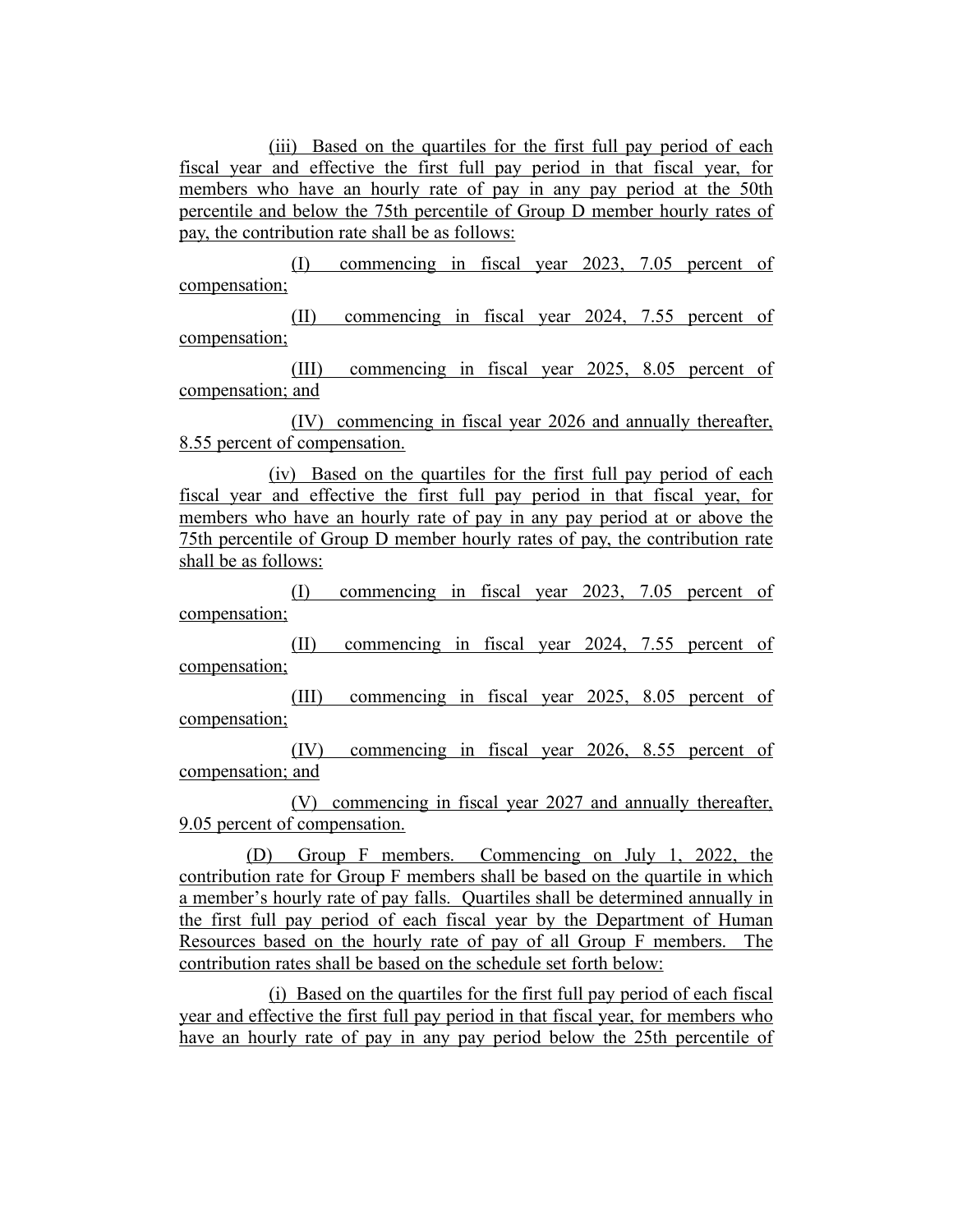Group F member hourly rates of pay, the contribution rate shall be 6.55 percent of compensation.

(ii) Based on the quartiles for the first full pay period of each fiscal year and effective the first full pay period in that fiscal year, for members who have an hourly rate of pay in any pay period at the 25th percentile and below the 50th percentile of Group F member hourly rates of pay, the contribution rate shall be as follows:

(I) commencing in fiscal year 2023, 7.05 percent of compensation;

(II) commencing in fiscal year 2024, 7.55 percent of compensation; and

(III) commencing in fiscal year 2025 and annually thereafter, 8.05 percent of compensation.

(iii) Based on the quartiles for the first full pay period of each fiscal year and effective the first full pay period in that fiscal year, for members who have an hourly rate of pay in any pay period at the 50th percentile and below the 75th percentile of Group F member hourly rates of pay, the contribution rate shall be as follows:

(I) commencing in fiscal year 2023, 7.05 percent of compensation;

(II) commencing in fiscal year 2024, 7.55 percent of compensation;

(III) commencing in fiscal year 2025, 8.05 percent of compensation; and

(IV) commencing in fiscal year 2026 and annually thereafter, 8.55 percent of compensation.

(iv) Based on the quartiles for the first full pay period of each fiscal year and effective the first full pay period in that fiscal year, for members who have an hourly rate of pay in any pay period at or above the 75th percentile of Group F member hourly rates of pay, the contribution rate shall be as follows:

(I) commencing in fiscal year 2023, 7.05 percent of compensation;

(II) commencing in fiscal year 2024, 7.55 percent of compensation;

(III) commencing in fiscal year 2025, 8.05 percent of compensation;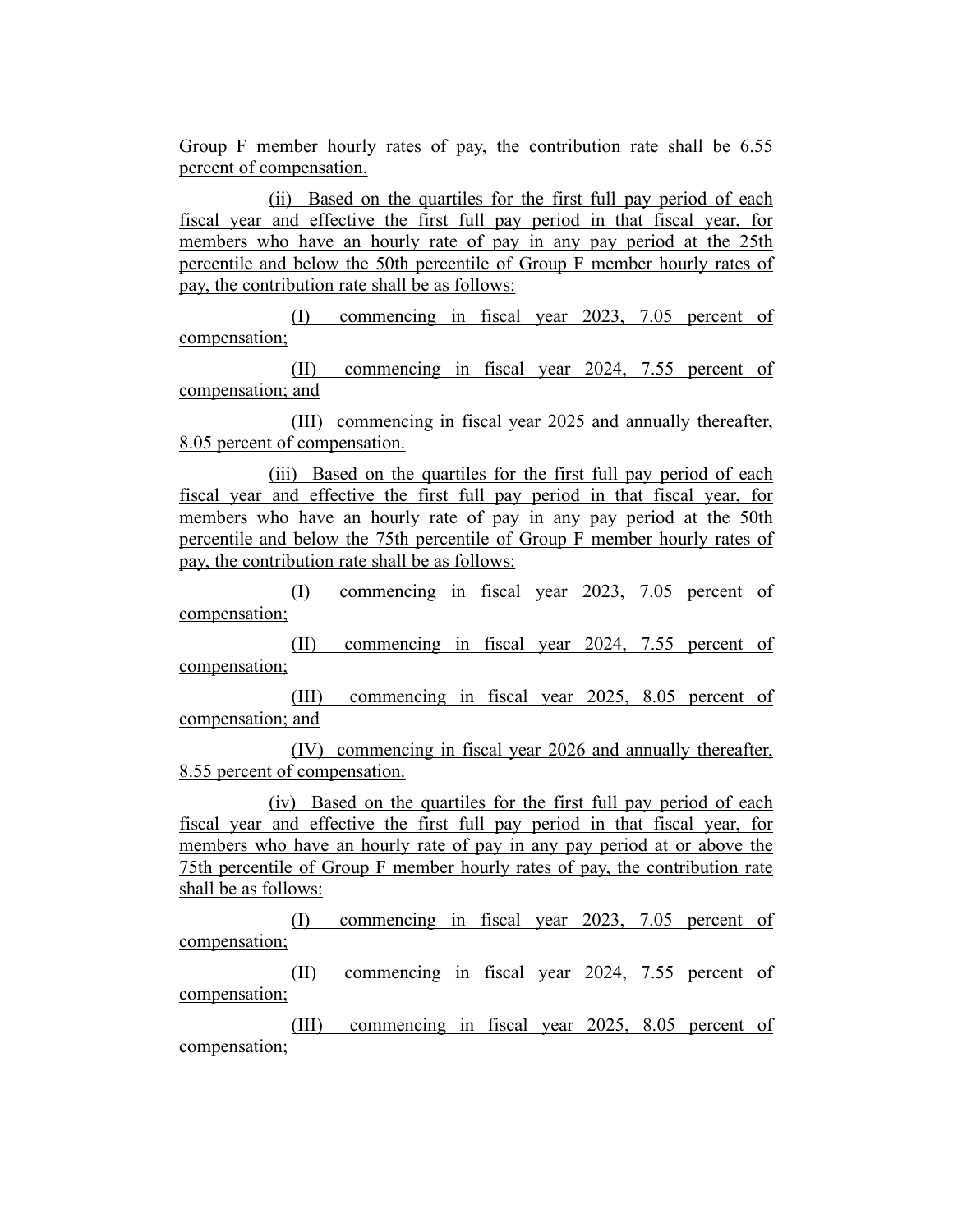(IV) commencing in fiscal year 2026, 8.55 percent of compensation; and

(V) commencing in fiscal year 2027 and annually thereafter, 9.05 percent of compensation.

(E) Group G members. Commencing on July 1, 2023, the contribution rate for Group G members shall be based on the quartile in which a member's hourly rate of pay falls. Quartiles shall be determined annually in the first full pay period of each fiscal year by the Department of Human Resources based on the hourly rate of pay of all Group G members. The contribution rates shall be based on the schedule set forth below:

(i) Based on the quartiles for the first full pay period of each fiscal year and effective the first full pay period in that fiscal year, for members who have an hourly rate of pay in any pay period below the 25th percentile of Group G member hourly rates of pay, the contribution rate shall be 11.23 percent of compensation.

(ii) Based on the quartiles for the first full pay period of each fiscal year and effective the first full pay period in that fiscal year, for members who have an hourly rate of pay in any pay period at the 25th percentile and below the 50th percentile of Group G member hourly rates of pay, the contribution rate shall be as follows:

(I) commencing in fiscal year 2024, 12.23 percent of compensation; and

(II) commencing in fiscal year 2025 and annually thereafter, 12.73 percent of compensation.

(iii) Based on the quartiles for the first full pay period of each fiscal year and effective the first full pay period in that fiscal year, for members who have an hourly rate of pay in any pay period at the 50th percentile and below the 75th percentile of Group G member hourly rates of pay, the contribution rate shall be as follows:

(I) commencing in fiscal year 2024, 12.23 percent of compensation;

(II) commencing in fiscal year 2025, 12.73 percent of compensation; and

(III) commencing in fiscal year 2026 and annually thereafter, 13.23 percent of compensation.

(iv) Based on the quartiles for the first full pay period of each fiscal year and effective the first full pay period in that fiscal year, for members who have an hourly rate of pay in any pay period at or above the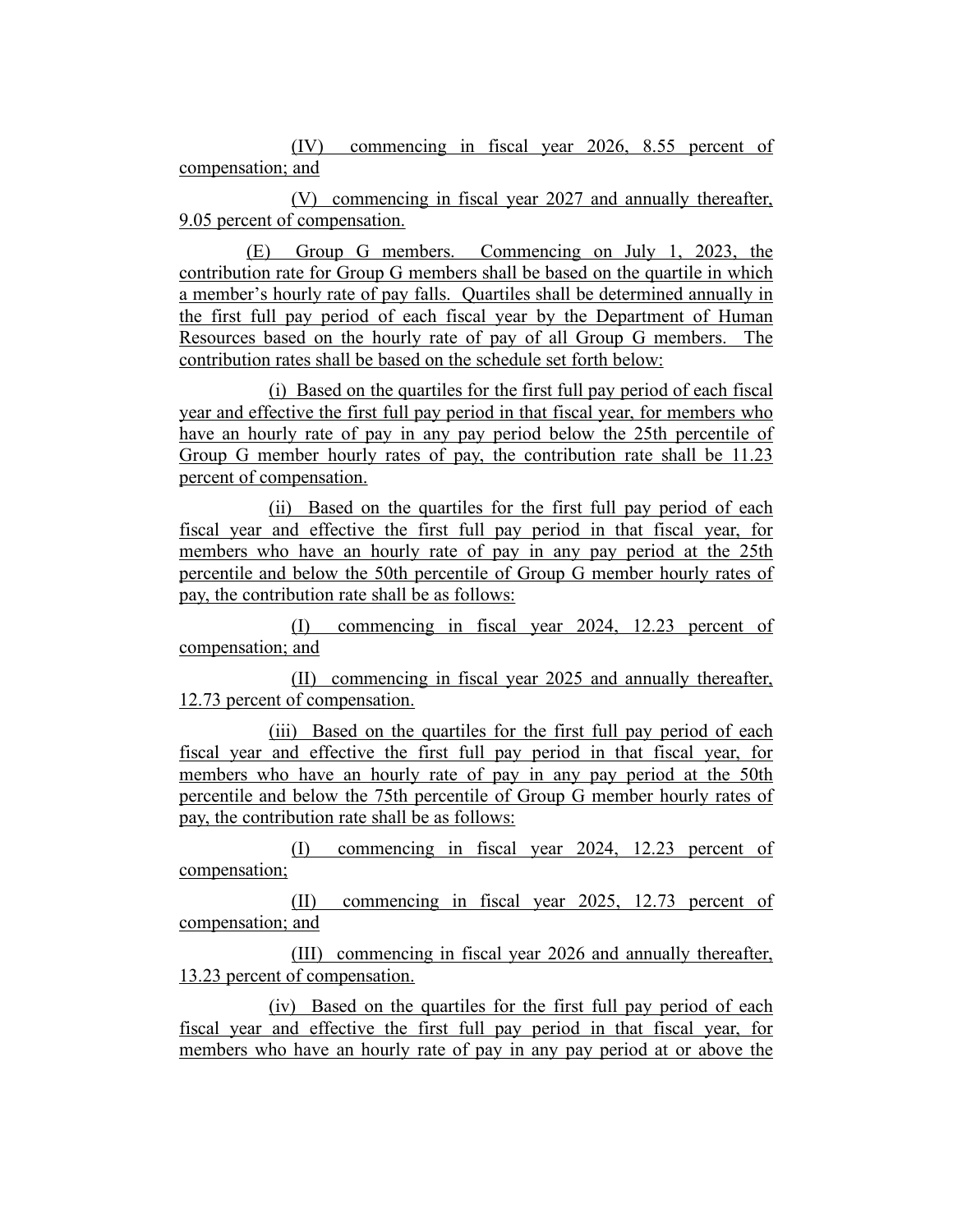75th percentile of Group G member hourly rates of pay, the contribution rate shall be as follows:

(I) commencing in fiscal year 2024, 12.23 percent of compensation;

(II) commencing in fiscal year 2025, 12.73 percent of compensation;

(III) commencing in fiscal year 2026, 13.23 percent of compensation; and

(IV) commencing in fiscal year 2027 and annually thereafter, 13.73 percent of compensation.

(3) Deductions. The deductions provided for herein shall be made notwithstanding that the minimum compensation provided for by law for any member shall be reduced thereby. Every member shall be deemed to consent and agree to the deductions made and provided herein and shall receipt for full compensation, and payment of compensation less such deduction shall be a full and complete discharge and acquittance of all claims and demands whatsoever for the services rendered by such person during the period covered by such payment, except as to the benefits provided under this subchapter.

(4) Additional contributions. Subject to the approval of the Retirement Board, in addition to the contributions deducted from compensation as hereinbefore provided, any member may redeposit in the Fund by a single payment or by an increased rate of contribution an amount equal to the total amount which that the member previously withdrew from this System or one of the predecessor systems; or any member may deposit therein by a single payment or by an increased rate of contribution an amount computed to be sufficient to purchase an additional annuity which that, together with prospective retirement allowance, will provide for the member a total retirement allowance not in excess of one-half of average final compensation at normal retirement date, with the exception of Group D members for whom creditable service shall be restored upon redeposits of amounts previously withdrawn from the System, or for whom creditable service shall be granted upon deposit of amounts equal to what would have been paid if payment had been made during any period of service during which such a member did not contribute. Such additional amounts so deposited shall become a part of the member's accumulated contributions as additional contributions.

(5) Beneficiaries. The contributions of a member and such interest as may be allowed thereon which that are withdrawn by the member or paid to the member estate or to a designated beneficiary in event of the member's death, shall be paid from the Fund.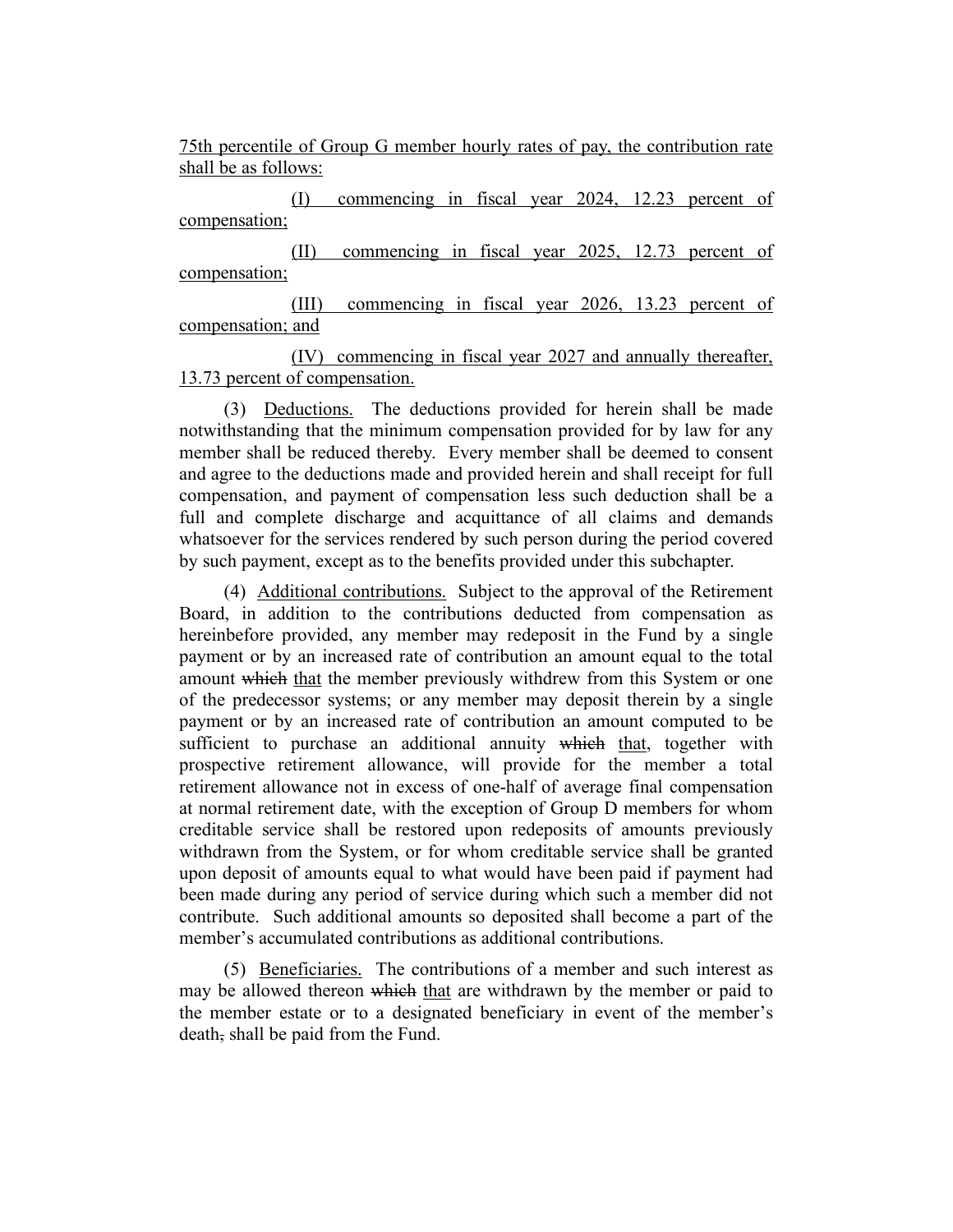(6) Scope. Contributions required under this subsection shall be limited to contributions from Group A, Group C, Group D, and Group F, and Group G members.

(7) [Repealed.]

(c) Employer contributions, earnings, and payments.

\* \* \*

(8) Annually, the Board shall certify an amount to pay the annual actuarially determined employer contribution, as calculated in this subsection, and additional amounts as follows:

(A) in fiscal year 2024, the amount of \$9,000,000.00;

(B) in fiscal year 2025, the amount of \$12,000,000.00; and

(C) in fiscal year 2026 and in any year thereafter when the Fund is calculated to have a funded ratio of less than 90 percent, the amount of \$15,000,000.00.

\* \* \*

Sec. 12. 3 V.S.A. § 477a is amended to read:

§ 477a. ELECTIONS

\* \* \*

(h) When a  $Group F$  member has a minimum of 25 years of creditable service, he or she the member may elect to purchase up to five years of additional service credit. A member who makes an election under this subsection shall deposit in the fund by a single contribution, an amount computed at regular interest to be sufficient to provide at normal retirement an annuity equal to 1-2/3 percent of the member's average final compensation multiplied by the number of years purchased.

Sec. 13. 3 V.S.A. § 479 is amended to read:

# § 479. GROUP INSURANCE

(a) As provided under section 631 of this title, a member who is insured by the respective group insurance plans immediately preceding the member's effective date of retirement shall be entitled to continuation of group insurance as follows:

(1)(A) coverage in the group medical benefit plan provided by the State of Vermont for active State employees; or

(B) for a Group F and Group G plan member first included in the membership of the system on or after July 1, 2008, coverage in the group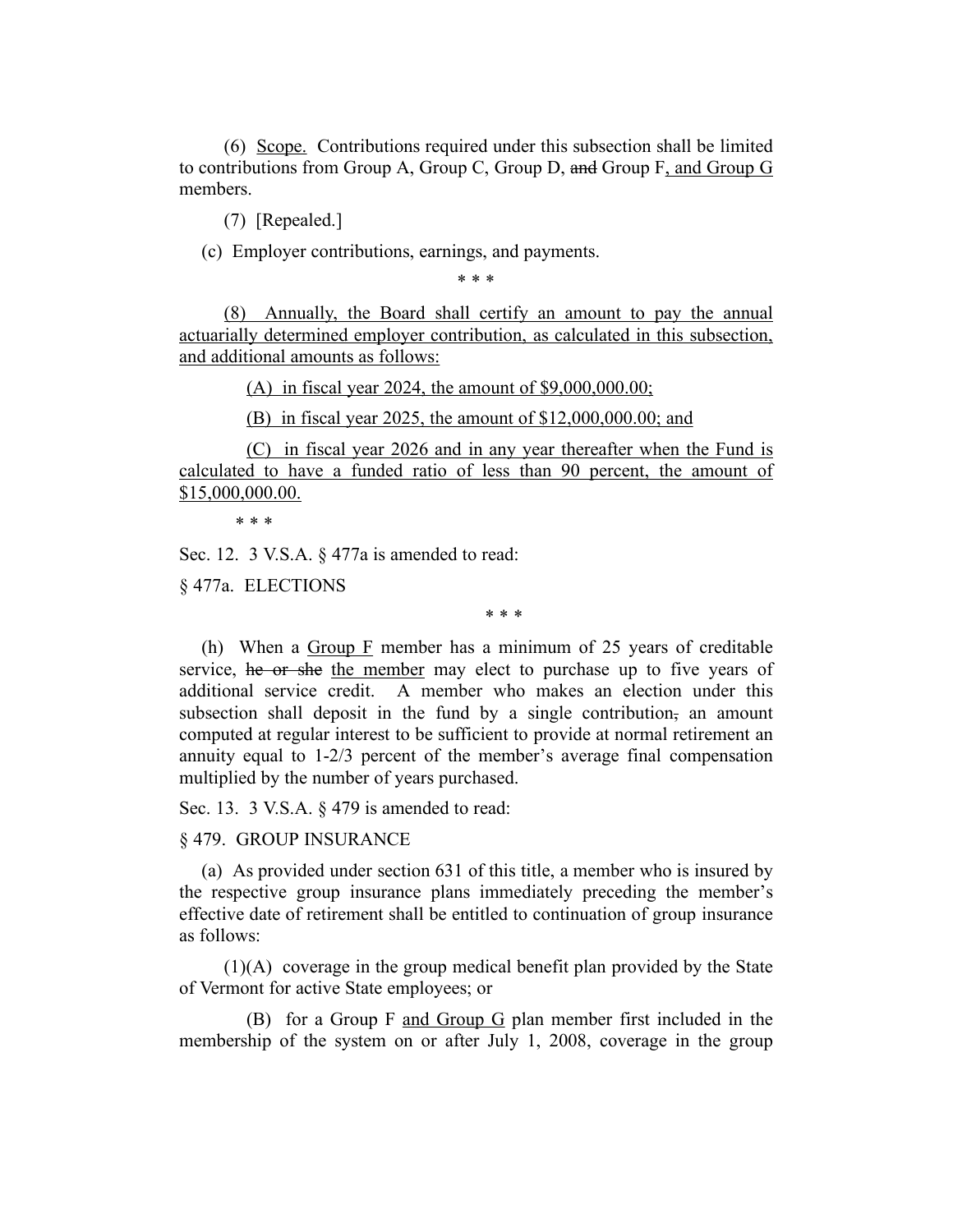medical benefit plan offered by the State of Vermont for active State employees and pursuant to the following, provided:

(i) a member who has completed five years and less than 10 years of creditable service at his or her the member's retirement shall pay the full cost of the premium;

(ii) a member who has completed 10 years and less than 15 years of creditable service at his or her the member's retirement shall pay 60 percent of the cost of the premium;

(iii) a member who has completed 15 years and less than 20 years of creditable service at his or her retirement shall pay 40 percent of the cost of the premium;

(iv) a member who has completed 20 years or more of creditable service at his or her retirement shall pay 20 percent of the cost of the premium; and

(2) members who have completed 20 years of creditable service at their effective date of retirement shall be entitled to the continuation of life insurance in the amount of \$10,000.00.

\* \* \*

(g) A member of the Group F or Group G plan who is first included in the membership of the System on or after July 1, 2008, who separates from service prior to being eligible for retirement benefits under this chapter, who has at least 20 years of creditable service, and who participated in the group medical benefit plan at the time of separation from service shall have a onetime option at the time retirement benefits commence to reinstate the same level of coverage, in the group medical benefit plan provided by the State of Vermont for active State employees, that existed at the date of separation from service. Premiums for the plan shall be prorated between the retired member and the Retirement System pursuant to subsection 479(a) of this title.

#### \* \* \*

#### Sec. 14. ONE-TIME IRREVOCABLE ELECTION FOR CERTAIN

#### CORRECTIONS WORKERS

(a) On or before September 15, 2022, the Department of Human Resources, in consultation with the State Treasurer's office, shall establish a list of positions eligible for Group G of the Vermont State Employees' Retirement System. The list of Group G-eligible positions shall be limited to the following State employees:

(1) facility employees of the Department of Corrections;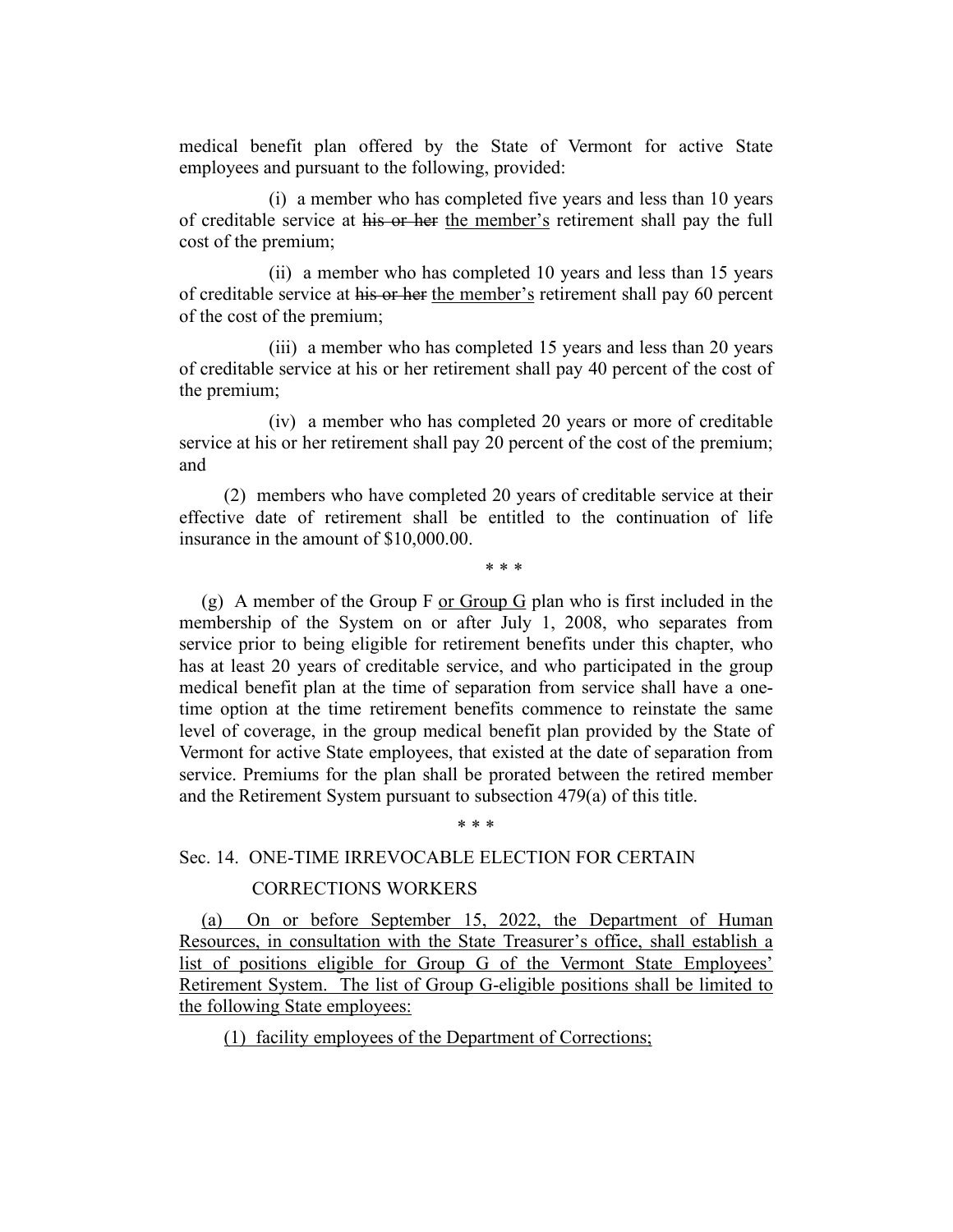(2) Department of Corrections employees who provide direct security and treatment services to offenders under supervision in the community;

(3) employees of a facility for justice-involved youth; and

(4) employees of the Vermont State Hospital or its successor in interest, who provide direct patient care.

(b) It is the intent of the General Assembly that Group G-eligible positions include those positions that are currently eligible for unreduced early retirement pursuant to 3 V.S.A.  $\S$  459(d)(2).

(c) In establishing any new corrections position on and after July 1, 2023, the Department of Human Resources shall identify that position as eligible for either Group G, pursuant to the criteria set forth in subsection (a), or Group F.

(d)(1) Each person employed in a Group G-eligible position on or before June 30, 2023 shall have a one-time option to transfer to the Group G plan pursuant to the following schedule:

(A) For Group G-eligible employees who are employed on or before March 31, 2023, election to join Group G under this subsection (d) shall be made on or before June 1, 2023.

(B) For Group G-eligible employees who are first employed on or after April 1, 2023, election to join Group G under this subsection (d) shall be made not more than 60 days from the employee's date of hire.

(2) Election to join the Group G plan under this subsection shall be irrevocable.

(e) The effective date of participation in a new group plan for those employees covered under this section and who elect to transfer shall be the first full pay period in fiscal year 2024. All past service accrued through the date of transfer shall be calculated based upon the plan in which it was accrued, with all provisions and penalties, if applicable, applied.

\* \* \* Other Postemployment Benefits \* \* \*

Sec. 15. 3 V.S.A. § 479a is amended to read:

§ 479a. STATE EMPLOYEES' POSTEMPLOYMENT BENEFITS TRUST FUND

\* \* \*

(b) Into the Benefits Fund shall be deposited:

(1) all assets remitted to the State as a subsidy on behalf of the members of the Vermont State Employees' Retirement System for employer-sponsored qualified prescription drug plans pursuant to the Medicare Prescription Drug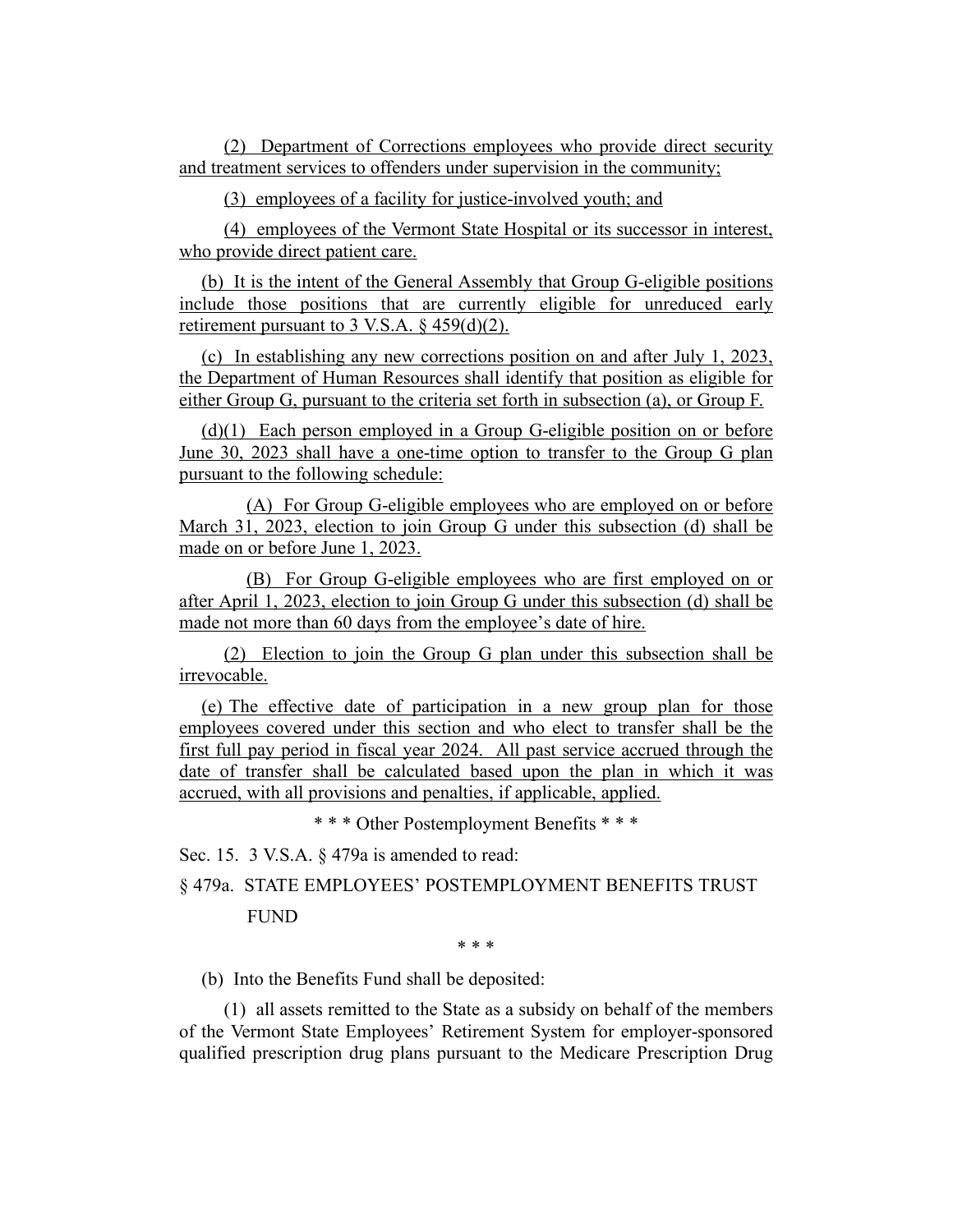Improvement and Modernization Act of 2003, except that any subsidy received from an Employer Group Waiver Program is not subject to this requirement;

(2) any appropriations by the General Assembly for the purposes of paying current and future retiree postemployment benefits for members of the Vermont State Employees' Retirement System; and

(3) amounts contributed or otherwise made available by members of the System or their beneficiaries for the purpose of paying current or future postemployment benefits costs; and

#### (4) any monies pursuant to subsection (e) of this section.

(c) The Benefits Fund shall be administered by the State Treasurer. The Treasurer may invest monies in the Benefits Fund in accordance with the provisions of 32 V.S.A. § 434 or, in the alternative, may enter into an agreement with the Commission to invest such monies in accordance with the standards of care established by the prudent investor rule under 14A V.S.A. § 902, in a manner similar to the Committee's Commission's investment of retirements retirement system monies. All balances in the Benefits Fund at the end of the fiscal year shall be carried forward. Interest earned shall remain in the Benefits Fund. The Treasurer's annual financial report to the Governor and the General Assembly shall contain an accounting of receipts, disbursements, and earnings of the Benefits Fund.

\* \* \*

# (e) State Contribution.

(1) Beginning on July 1, 2022 and annually thereafter, the State shall make annual contributions to the Benefits Fund known as the "normal contribution" and the "accrued liability contribution," each of which shall be fixed on the basis of the liabilities of the System as shown by the most recent actuarial valuation and made by the payroll assessment included in annual agency and department budgets:

(A) The "normal contribution" shall be the amount that, if contributed over each member's prospective period of service, will be sufficient to provide for the payment of all future retiree postemployment benefits after subtracting the unfunded actuarial liability and the total assets of the Benefits Fund. The "normal contribution" shall be identified using the actuarial cost method known as "projected unit credit" and applying a rate of return equal to the most recently adopted actuarial rate of return pursuant to section 523 of this title.

(B) The "accrued liability contribution" shall be the annual payment set forth in the most recent actuarial valuation that is necessary to liquidate the unfunded accrued liability over a closed period of 26 years and determined based on the funding schedule set forth in this section.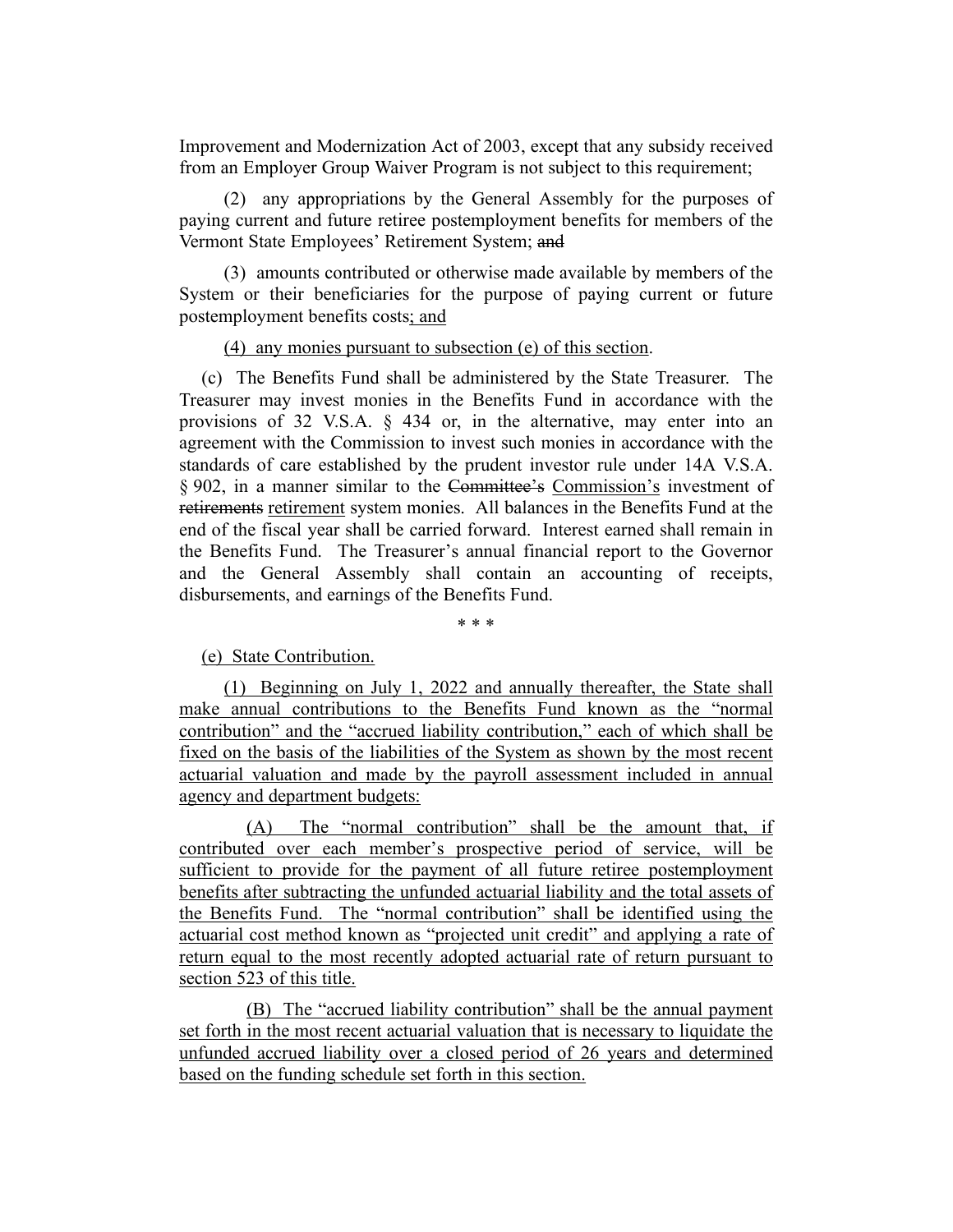(i) It is the policy of the State of Vermont to liquidate fully the unfunded accrued liability for the payment of retiree health and medical benefits.

(ii) Beginning on July 1, 2022, until the unfunded accrued liability is liquidated, the accrued liability contribution shall be the annual payment required to liquidate the unfunded accrued liability over a closed period of 26 years ending on June 30, 2048, provided that the amount of each annual basic accrued liability contribution shall be determined by amortization of the unfunded liability over the remainder of the closed 26-year period in installments.

(2) Any variation in the contribution of normal or accrued liability contributions from those recommended by the actuary and any actuarial gains and losses shall be added or subtracted to the unfunded accrued liability and amortized over the remainder of the closed 26-year period.

(3) The Board shall review annually the amount of State contributions recommended by the actuary. Based on this review, the Board shall determine the amount of State contribution necessary for the next fiscal year to achieve and preserve the financial integrity of the funds and certify a statement of the percentage of the payroll of all members sufficient to fund the normal cost and the accrued liability contribution. On or before December 15 of each year, the Board shall inform the Governor and the House and Senate Committees on Government Operations and on Appropriations in writing about the amount needed. The provisions of 2 V.S.A. § 20(d) (expiration of required reports) shall not apply to the report to be made under this subsection.

\* \* \* VSERS Actuarial Studies \* \* \*

Sec. 16. 3 V.S.A. § 523 is amended to read:

#### § 523. VERMONT PENSION INVESTMENT COMMISSION; DUTIES

(f) Asset and liability study. Beginning on July 1, 2022 2023, and every three years thereafter, based on the most recent actuarial valuations of each Plan, the Commission shall study the assets and liabilities of each Plan over a 20-year period. The study shall:

\* \* \*

(1) project the expected path of the key indicators of each Plan's financial health based on all current actuarial and investment assumptions; current contribution and benefit policies, including the Plans' mark-to-market funded ratio; actuarially required contributions by source; payout ratio; and related liquidity obligations; and

(2) project the effect on each Plan's financial health resulting from: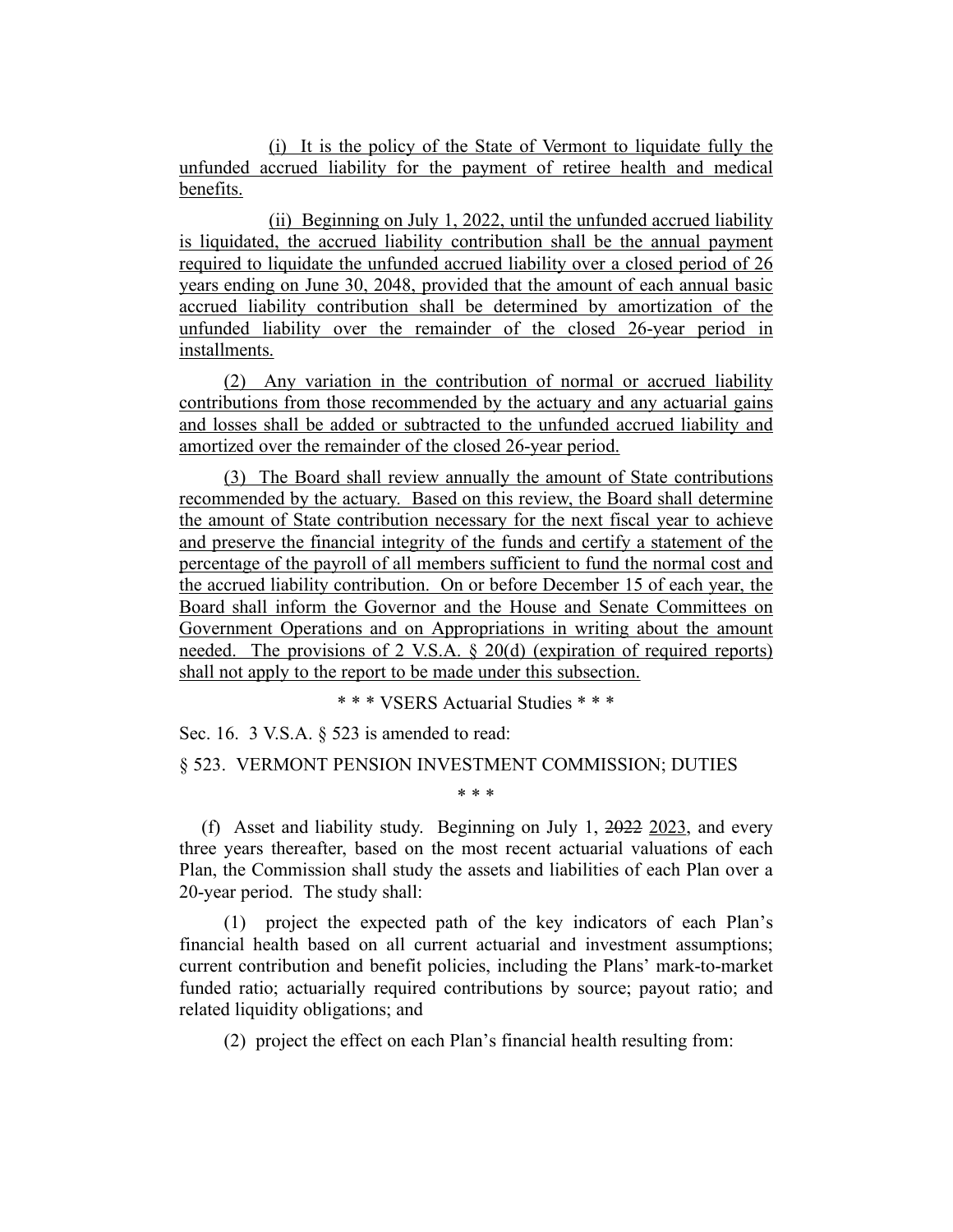(A) possible material deviations from Plan assumptions in investment assumptions, including returns versus those expected and embedded in the actuary's estimate of actuarially required contributions and any material changes in capital markets volatility; and

(B) possible material deviations from key plan actuarial assumptions, including retiree longevity, potential benefit increases, and inflation.

\* \* \*

# Sec. 17. 3 V.S.A. § 471 is amended to read: § 471. RETIREMENT BOARD; MEDICAL BOARD; ACTUARY; RATES OF CONTRIBUTION; SAFEKEEPING OF SECURITIES

\* \* \*

(j) The Retirement Board shall designate an actuary who shall be the technical advisor of the Board on matters regarding the operation of the Fund of the Retirement System, and shall perform such other duties as are required in connection therewith. Immediately after the establishment of the Retirement System, the Retirement Board shall adopt for the Retirement System such mortality and service tables as shall be deemed necessary and shall certify the rates of contribution payable under the provisions of this subchapter. At Beginning July 1, 2023, at least once in each three-year period every three fiscal years following the establishment of the System, the actuary shall make an actuarial investigation into the mortality, service, and compensation experience of the members and beneficiaries of the Retirement System, and taking into account the results of such investigation, the Retirement Board shall adopt for the Retirement System such mortality, service, and other tables as shall be deemed necessary and shall certify the rates of contribution payable under the provisions of this subchapter.

\* \* \* Vermont State Teachers' Retirement System \* \* \*

\* \* \*

\* \* \* VSTRS Actuarial Studies \* \* \*

Sec. 18. 16 V.S.A. § 1942 is amended to read:

§ 1942. BOARD OF TRUSTEES; MEDICAL BOARD; ACTUARY; RATE

#### OF CONTRIBUTION; SAFEKEEPING OF SECURITIES

\* \* \*

(m) Immediately after the establishment of the System, the actuary shall make such investigation of the mortality, service, and compensation experience of the members of the System, as the actuary shall recommend and the Board shall authorize, for the purpose of determining the proper mortality and service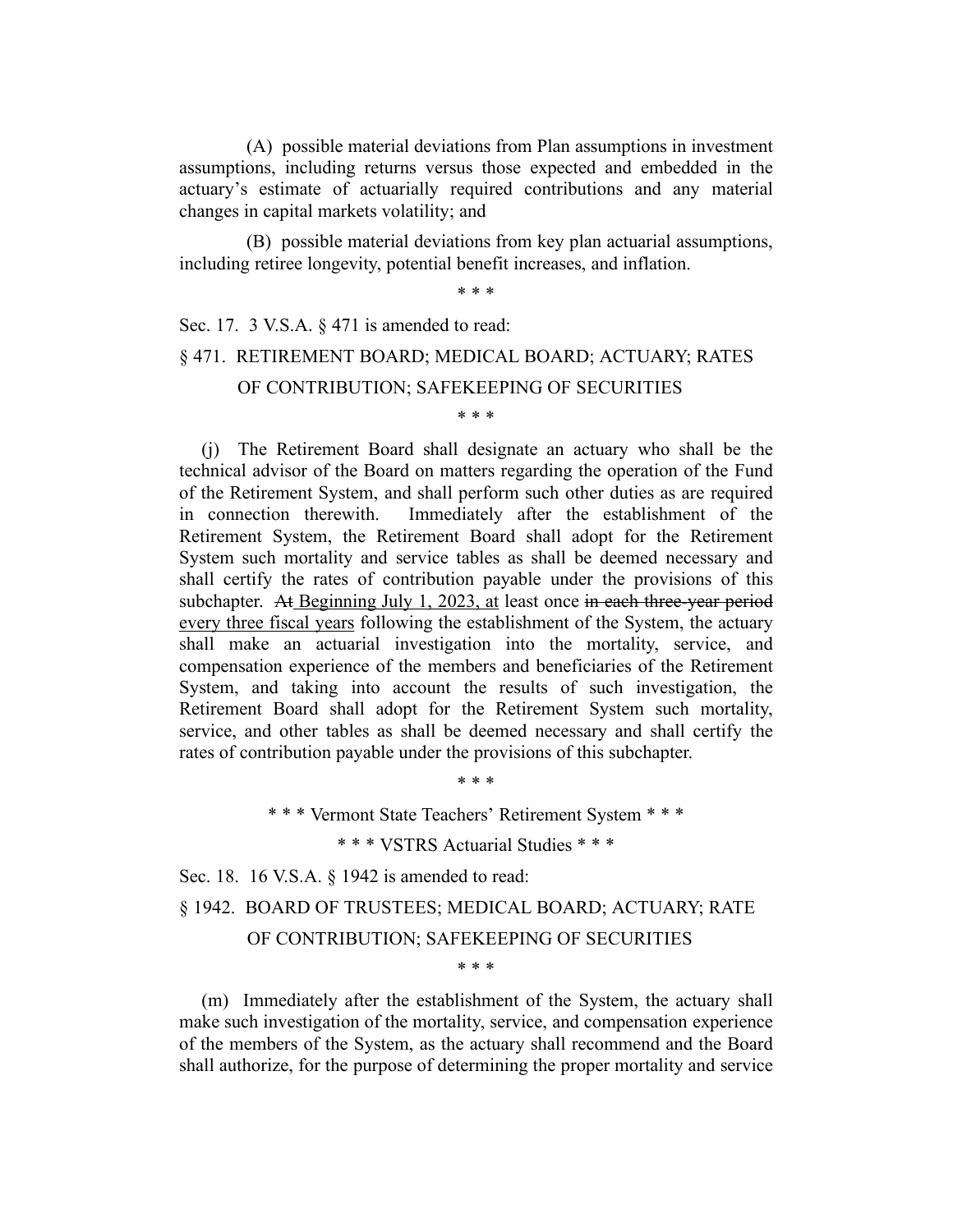tables to be prepared and submitted to the Board for adoption. Having regard to such investigation and recommendation, the Board shall adopt for the System such mortality and service tables as shall be deemed necessary and shall certify the rates of contribution payable under the provisions of this chapter. At least once in each three-year period Beginning July 1, 2023, at least once every three fiscal years following the establishment of the System, the actuary shall make an actuarial investigation into the mortality, service, and compensation experience of the members and beneficiaries of the System, and taking into account the results of such investigation, the Board shall adopt for the System such mortality, service, and other tables as shall be deemed necessary and shall certify the rates of contribution payable under the provisions of this chapter.

> \* \* \* \* \* \* Pension Benefits \* \* \* \* \* \*

Sec. 19. 16 V.S.A. § 1944 is amended to read:

§ 1944. VERMONT TEACHERS' RETIREMENT FUND

(a) Pension Fund. All of the assets of the System shall be credited to the Vermont Teachers' Retirement Fund.

(b) Member contributions.

(1) Contributions deducted from the compensation of members shall be accumulated in the Pension Fund and separately recorded for each member.

(2) The proper authority or officer responsible for making up each employer payroll shall cause to be deducted from the compensation:

(A) of Of each Group A member, five and one-half percent of the member's total earnable compensation;, including compensation paid for absence as provided by subsection 1933(d) of this title.

(B) from Of each Group C member with at least five years of membership service as of July 1, 2014, five percent of the member's earnable compensation; and from each Group C member with less than five years of membership service as of July 1, 2014, six percent of the member's earnable compensation, including the following shall apply:

(i) Beginning on July 1, 2022, a Group C member shall have the rate set forth in this subdivision  $(b)(2)(B)(i)$  applied to the member's total earnable compensation for the fiscal year, which shall include compensation paid for absence as provided by subsection 1933(d) of this title, and any additional stipends identified as of July 1. A member's rate shall not be adjusted during the fiscal year. For a member who works a part-time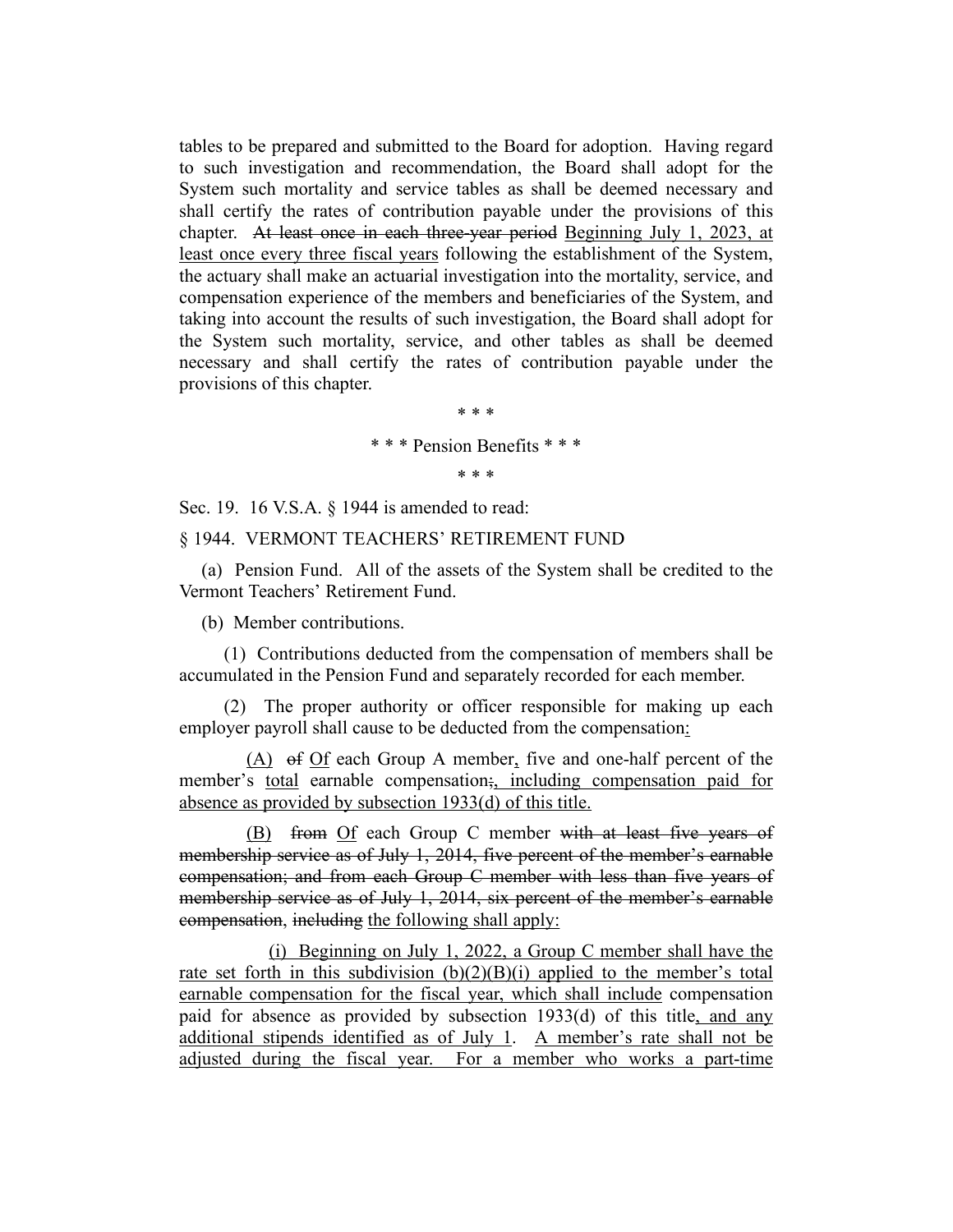equivalency status, the rate shall apply to the member's total earnable compensation and not to an amount equal to an annualized base salary. If a member is employed on a part-time equivalency status with two or more employers, the highest rate shall be applied to the amounts deducted from each employer. A member's rate shall be calculated according to the following rates and income brackets:

(I) If a member's base salary is at or below \$40,000.00, the rate is 6.0 percent.

(II) If a member's base salary is \$40,000.01 or more but not more than \$50,000.00, the rate is 6.05 percent.

(III) If a member's base salary is \$50,000.01 or more but not more than \$60,000.00, the rate is 6.10 percent.

(IV) If a member's base salary is \$60,000.01 or more but not more than \$70,000.00, the rate is 6.20 percent.

(V) If a member's base salary is \$70,000.01 or more but not more than \$80,000.00, the rate is 6.25 percent.

(VI) If a member's base salary is \$80,000.01 or more but not more than \$90,000.00, the rate is 6.35 percent.

(VII) If a member's base salary is \$90,000.01 or more but not more than \$100,000.00, the rate is 6.50 percent.

(VIII) If a member's base salary is \$100,000.01 or more, the rate is 6.65 percent.

(ii) Beginning on July 1, 2023, a Group C member shall have the rate set forth in this subdivision  $(b)(2)(B)(ii)$  applied to the member's total earnable compensation for the fiscal year, which shall include compensation paid for absence as provided by subsection 1933(d) of this title, and any additional stipends identified as of July 1. A member's rate shall not be adjusted during the fiscal year unless the member's full-time equivalency status changes, which shall require that the member's rate be recalculated and the new rate applied for the remainder of that fiscal year. For a member who works a part-time equivalency status, the rate shall apply to the member's total earnable compensation and not to an amount equal to an annualized base salary. If a member is employed on a part-time equivalency status with two or more employers, the highest rate shall be applied to the amounts deducted from each employer. A member's rate shall be calculated according to the following rates and income brackets:

(I) If a member's base salary is at or below \$40,000.00, the rate is 6.10 percent.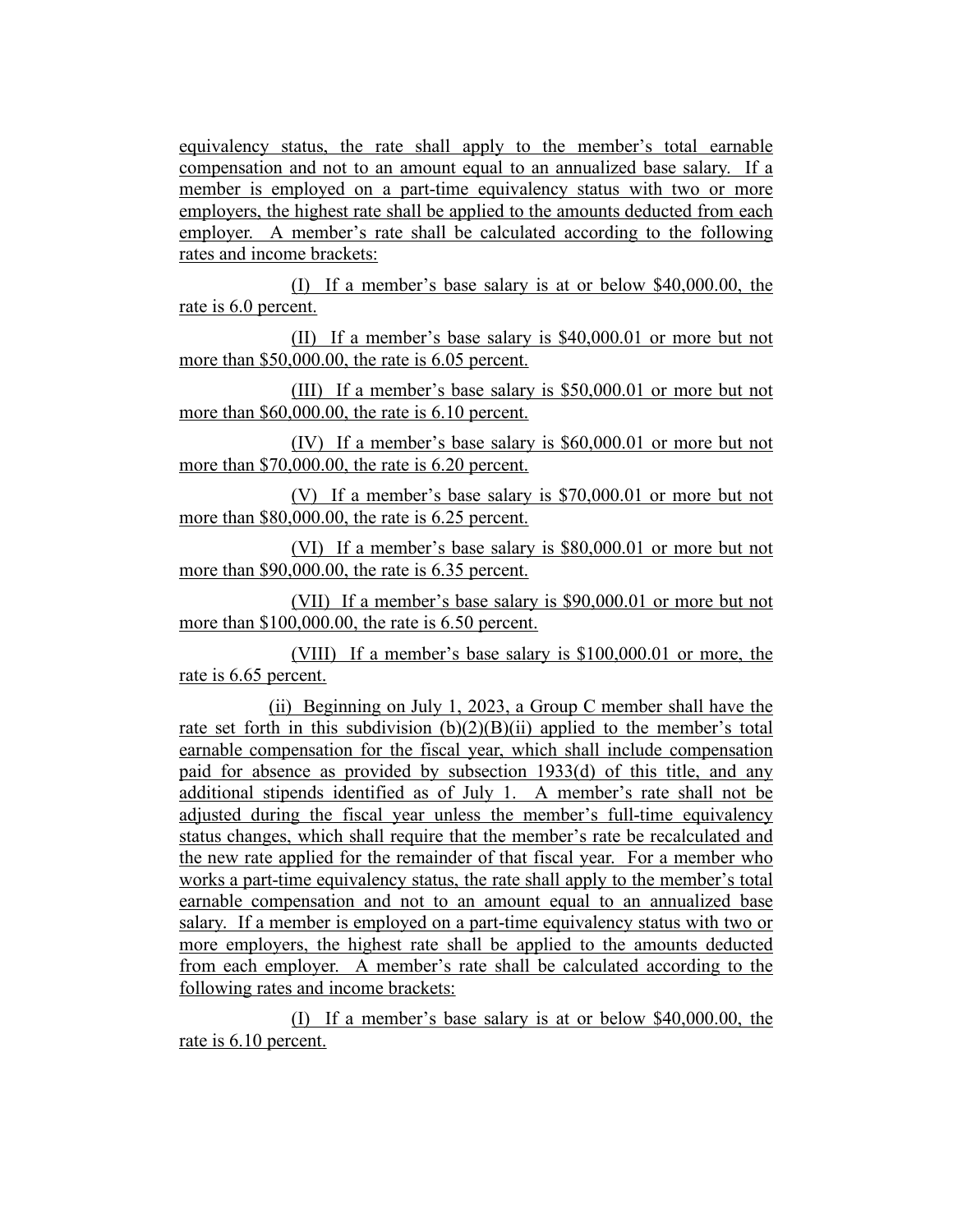(II) If a member's base salary is \$40,000.01 or more but not more than \$50,000.00, the rate is 6.15 percent.

(III) If a member's base salary is \$50,000.01 or more but not more than \$60,000.00, the rate is 6.25 percent.

(IV) If a member's base salary is \$60,000.01 or more but not more than \$70,000.00, the rate is 6.35 percent.

(V) If a member's base salary is \$70,000.01 or more but not more than \$80,000.00, the rate is 6.50 percent.

(VI) If a member's base salary is \$80,000.01 or more but not more than \$90,000.00, the rate is 6.75 percent.

(VII) If a member's base salary is \$90,000.01 or more but not more than \$100,000.00, the rate is 7.0 percent.

(VIII) If a member's base salary is \$100,000.01 or more, the rate is 7.25 percent.

(iii) Beginning on July 1, 2024 and annually thereafter, a Group C member shall have an effective rate, rounded to the nearest hundredth of a percent, that is calculated based on the member's base salary as of July 1 each year, which equals the member's total earnable compensation, including compensation paid for absence as provided by subsection 1933(d) of this title, and any additional stipends identified as of July 1 for the next fiscal year. A member's effective rate shall not be adjusted during any fiscal year unless the member's full-time equivalency status changes, which shall require that the member's effective rate be recalculated and the new rate applied for the remainder of that fiscal year. For a member who works a part-time equivalency status, the effective rate shall apply to the member's total earnable compensation and not to an amount equal to an annualized base salary. If a member is employed on a part-time equivalency status with two or more employers, the highest effective rate shall be applied to the amounts deducted from each employer. A member's effective rate shall be calculated according to the following marginal rates and income brackets:

(I) if a member's base salary is at or below \$40,000.00, the rate is 6.25 percent;

(II) if a member's base salary is \$40,000.01 or more but not more than \$60,000.00, the rate is the equivalent of \$2,900.00 on \$40,000.00 and 6.75 percent of the member's salary that is \$40,000.01 or more;

(III) if a member's base salary is \$60,000.01 or more but not more than \$80,000.00, the rate is the equivalent of \$3,850.00 on \$60,000.00 and 7.5 percent of the member's salary that is \$60,000.01 or more;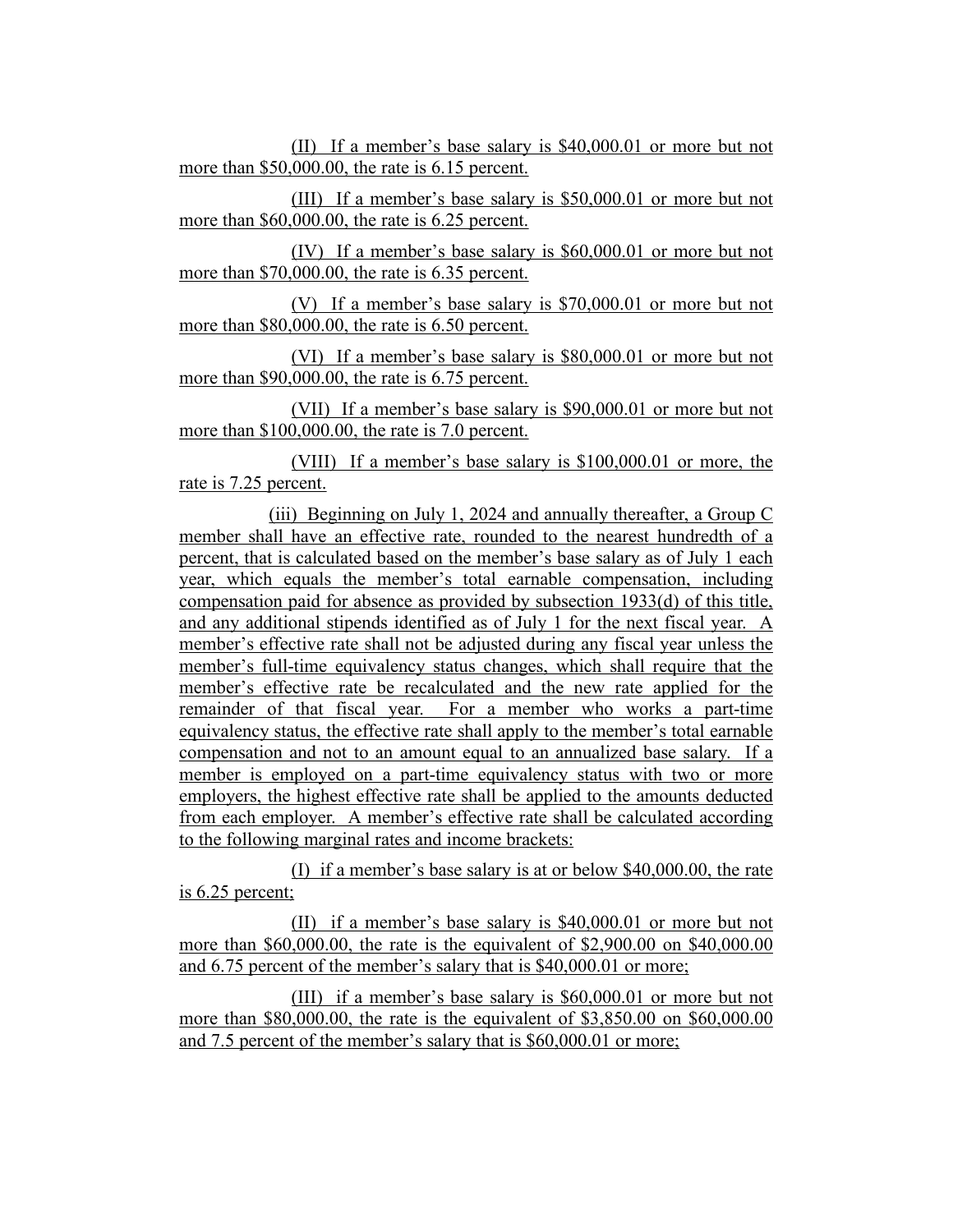(IV) if a member's base salary is \$80,000.01 or more but not more than \$100,000.00, the rate is the equivalent of \$5,350.00 on \$80,000.00 and 8.25 percent of the member's salary that is \$80,000.01 or more; and

(V) if a member's base salary is \$100,000.01 or more, the rate is the equivalent of \$7,000.00 on \$100,000.00 and 9.0 percent of the member's salary that is  $$100,000.01$  or more.

(C) In determining the amount earnable by a member set forth in this subdivision (2) in a payroll period, the Board may consider the rate of compensation payable to such member on the first day of a payroll period as continuing throughout the payroll period, and it may omit deduction from compensation for any period less than a full payroll period if a teacher was not a member on the first day of the payroll period, and to facilitate the making of deductions it may modify the deduction required of any member by such an amount as shall not exceed one-tenth of one percent of the annual earnable compensation upon the basis of which such deduction is made. The actuary shall make annual valuations of the reduction to the recommended State contribution attributable to the increase from five to six percent, and the Board shall include the amount of this reduction in its written report pursuant to subsection 1942(r) of this title.

\* \* \*

(c) State contributions, earnings, and payments.

(1) All State appropriations and all reserves for the payment for all pensions including all interest and dividends earned on the assets of the Retirement System shall be accumulated in the Pension Fund. All benefits payable under the System, except for retired teacher health and medical benefits, shall be paid from the Pension Fund. Annually, the Retirement Board shall allow regular interest on the individual accounts of members in the Pension Fund which that shall be credited to each member's account.

(2) Beginning with the actuarial valuation as of June 30, 2006, the contributions to be made to the Pension Fund by the State shall be determined on the basis of the actuarial cost method known as "entry age normal." On account of each member, there shall be paid annually by the State into the Pension Fund a percentage of the earnable compensation of each member to be known as the "normal contribution" and an additional percentage of the member's earnable compensation to be known as the "accrued liability contribution." The percentage rate of such contributions shall be fixed on the basis of the liabilities of the System as shown by actuarial valuation. "Normal contributions" and "accrued liability contributions" shall be by separate appropriation in the annual budget enacted by the General Assembly.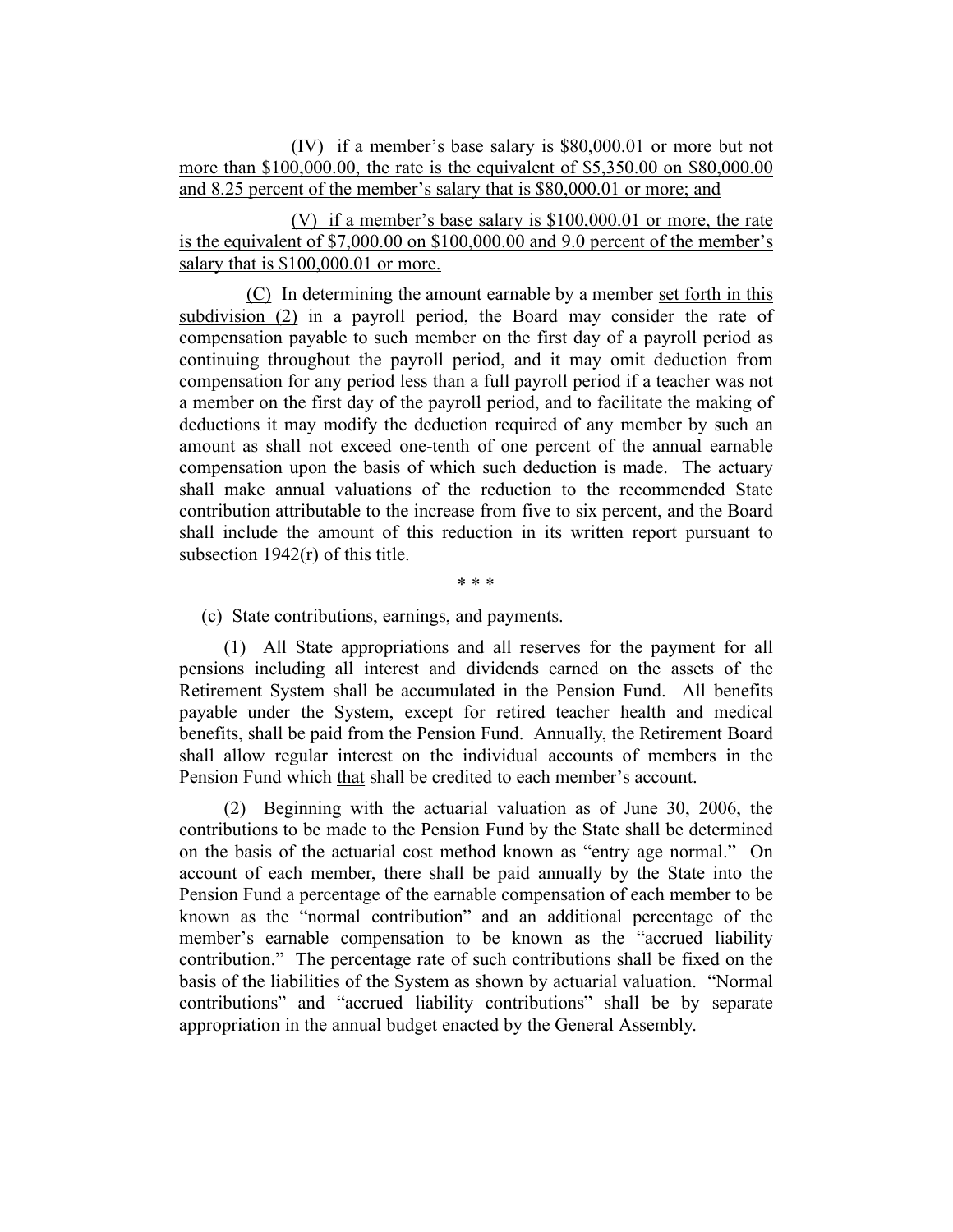(3) The normal contribution shall be the uniform percentage of the total compensation of members that, if contributed over each member's prospective period of service and added to such member's prospective contributions, if any, will be sufficient to provide for the payment of all future pension benefits after subtracting the sum of the unfunded accrued liability and the total assets of the Pension Fund.

(4) It is the policy of the State of Vermont to liquidate fully the unfunded accrued liability to the System. Beginning on July 1, 2008, until the unfunded accrued liability is liquidated, the accrued liability contribution shall be the annual payment required to liquidate the unfunded accrued liability over a closed period of 30 years ending on June 30, 2038, provided that:

(A) From July 1, 2009 to June 30, 2019, the amount of each annual basic accrued liability contribution shall be determined by amortization of the unfunded liability over the remainder of the closed 30-year period in installments increasing at a rate of five percent per year.

(B) Beginning on July 1, 2019 and annually thereafter, the amount of each annual basic accrued liability contribution shall be determined by amortization of the unfunded liability over the remainder of the closed 30-year period in installments increasing at a rate of three percent per year.

(C) Any variation in the contribution of normal or unfunded accrued liability contributions from those recommended by the actuary and any actuarial gains and losses shall be added or subtracted to the unfunded accrued liability and amortized over the remainder of the closed 30-year period.

\* \* \*

(13) Annually, the Board shall certify an amount to pay the annual actuarially determined employer contribution, as calculated in this subsection, and additional amounts as follows:

(A) in fiscal year 2024, the amount of \$9,000,000.00;

(B) in fiscal year 2025, the amount of \$12,000,000.00; and

(C) in fiscal year 2026 and in any year thereafter until the Fund is calculated to have a funded ratio of at least 90 percent, the amount of \$15,000,000.00.

\* \* \*

# Sec. 20. FISCAL YEAR 2025; VERMONT STATE TEACHERS' RETIREMENT SYSTEM; CONTRIBUTION RATES; STUDY

(a) The Secretary of Digital Services and the State Treasurer, in consultation with the Vermont Association of School Business Officers, the Vermont Superintendents Association, and the Vermont-NEA, shall study and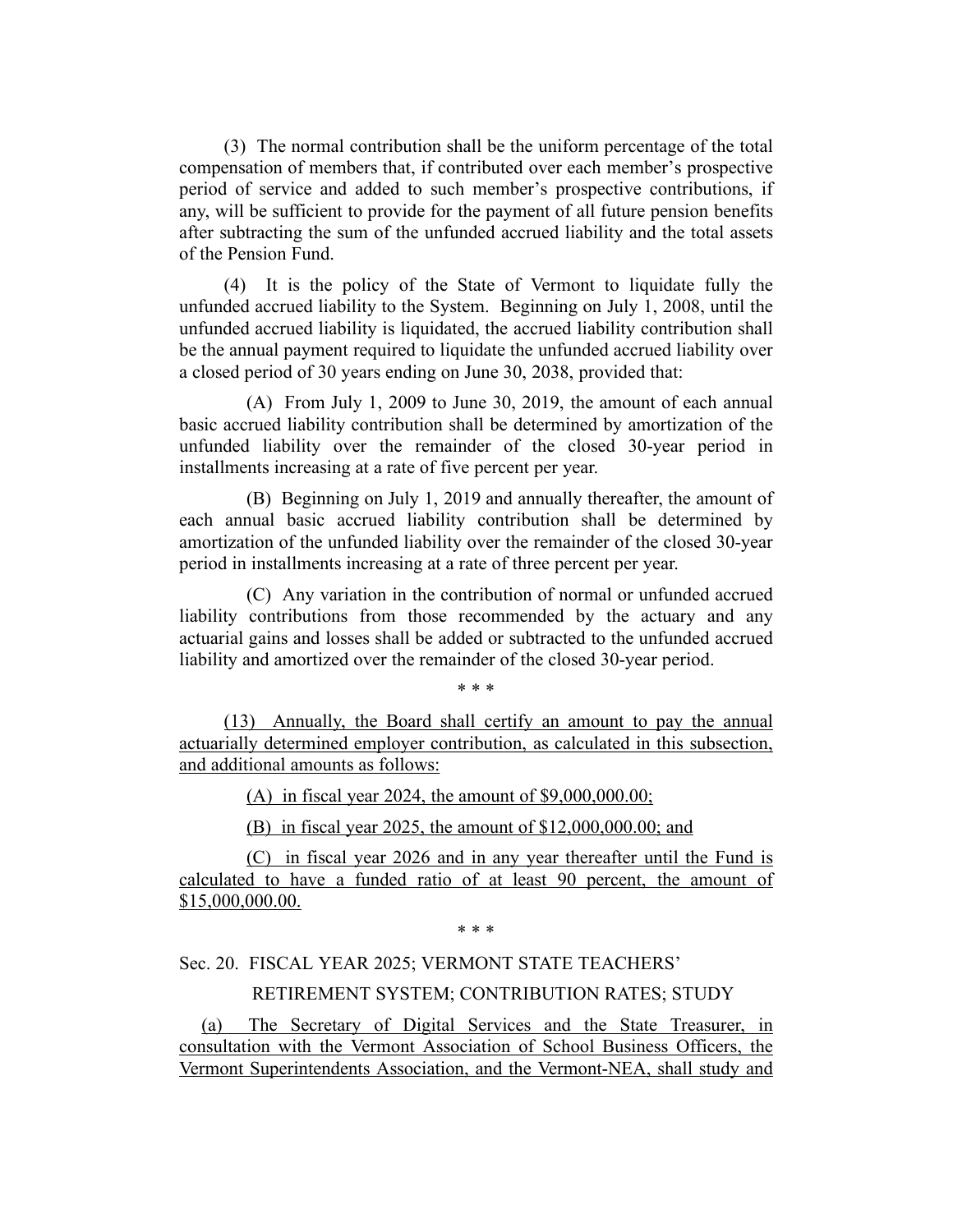make recommendations on the implementation of the marginal rates set forth in 16 V.S.A.  $\S$  1944(b)(2)(B)(iii) in FY 2025 and annually thereafter, including whether any adjustments need to be made to the marginal rate structure.

(b) On or before January 15, 2023, the Secretary of Digital Services and the State Treasurer shall submit a report on the study and recommendations described in subsection (a) of this section to the Joint Pension Oversight Committee and the House and Senate Committees on Appropriations and on Government Operations.

Sec. 21. 16 V.S.A. § 1949a is added to read:

# § 1949a. POSTRETIREMENT ADJUSTMENT ALLOWANCE ACCOUNT

(a) Intent. It is the intent of the General Assembly to recognize members who are in active service on or before June 30, 2022 and made contributions for the duration of fiscal year 2023 and members who are in active service on or after July 1, 2022 and made contributions for at least one year, as part of a broader effort to improve the health of the System. As an acknowledgment of these additional contributions, once the System is in a healthier financial position, it is the intent of the General Assembly that these members should receive postretirement adjustment allowances that will more fully reflect the net percentage increase in the Consumer Price Index. It is also the intent of the General Assembly that the postretirement adjustment allowance formula should be incrementally increased to 100 percent of the net percentage increase in the Consumer Price Index, but that no increase should occur to the formula unless the funded ratio of the System is at least 80 percent funded on an actuarial value basis and the accumulated assets of the Account are equal to or exceed the present value of the benefits to accrue to members.

(b) Creation. There is established the Postretirement Adjustment Allowance Account, to be maintained under the Retirement System, which shall be used to provide funding for postretirement adjustment formula enhancements or other benefits that may accrue to eligible members pursuant to the requirements of subsection (d) of this section.

(c) Funds. The Account shall consist of:

(1) any amounts transferred to it from the General Fund Balance Reserve established in 32 V.S.A. § 308c;

(2) any amounts transferred or appropriated to it by the General Assembly; and

(3) interest earned pursuant to subsection (d) of this section.

(d) Account administration. The Postretirement Adjustment Allowance Account shall be subordinate to the retirement benefits provided by the Retirement System. Contributions to the Account shall be irrevocable, and it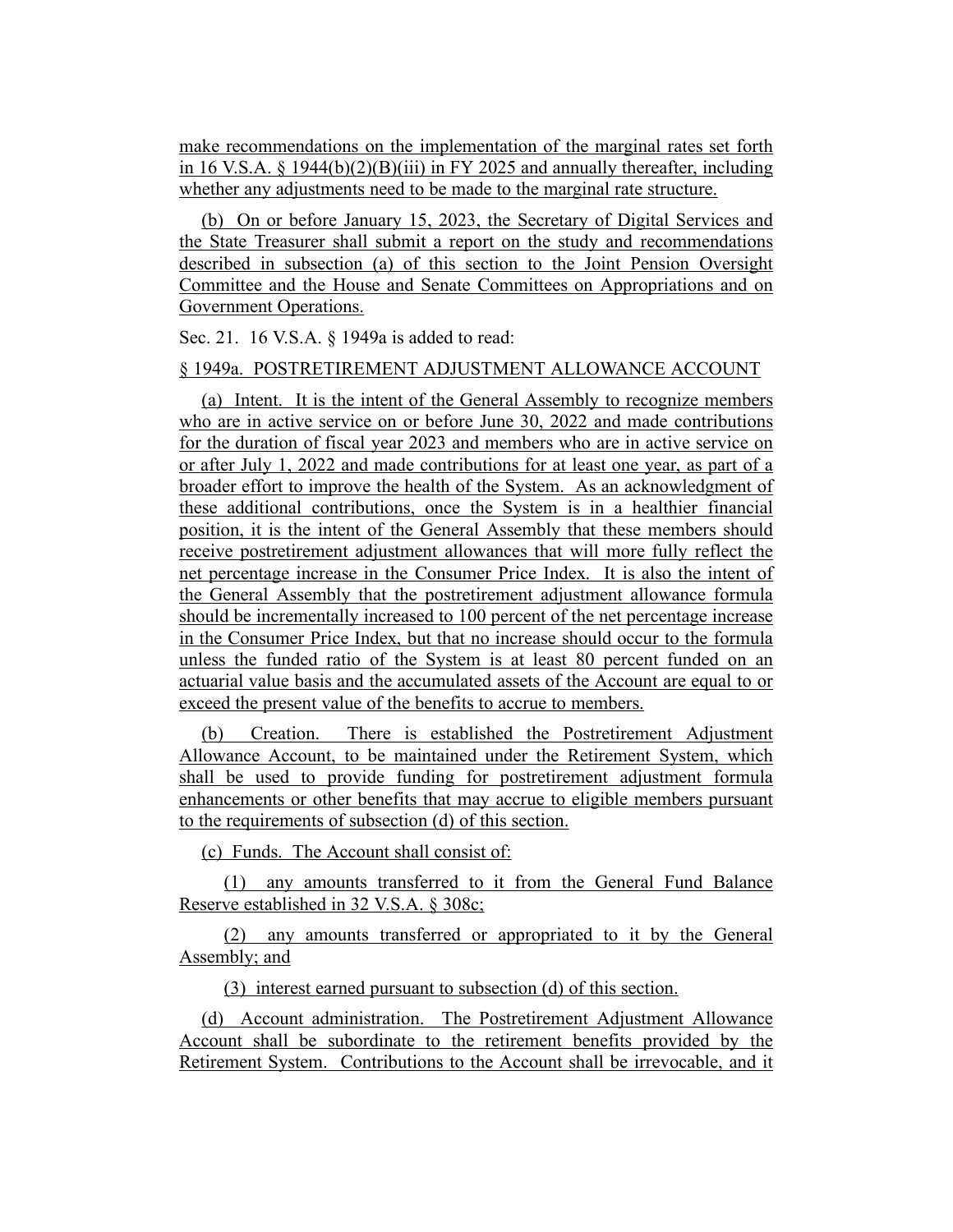shall be impossible at any time before satisfaction of all liabilities to provide funding for postretirement adjustment formula enhancements or other benefits that may accrue to eligible members for any part of the corpus or income of the Account to be used for, or diverted to, any purpose other than providing funding for postretirement adjustment formula enhancements or other benefits that may accrue to eligible members. All balances in the Account at the end of the fiscal year shall be carried forward, and interest earned shall remain in the Account.

(e) Recommendation of Board. In any fiscal year, the Board may recommend to the General Assembly that the monies in the Account be used to provide for postretirement adjustment formula enhancements or other benefits that may accrue to eligible members in the System, provided that:

(1) an evaluation has been conducted pursuant to section 1949b of this chapter;

(2) the actuary has certified that the System has a funded ratio of at least 80 percent in the most recent fiscal year; and

(3) the actuary has certified that the Account has sufficient assets to pay for the present value of any benefit being recommended.

(f) Use of funds. In the event that the General Assembly approves of the Board's recommended postretirement adjustment formula enhancements or other benefit change pursuant to subsection (e) of this section, the Board may direct that funds sufficient to pay the present value of change be charged from the Account for that purpose.

(g) Account charges. In no event shall the funds charged from the Account exceed the outstanding Account balance.

(h) Account assets.

(1) For funding purposes, any asset value utilized in the calculation of the actuarial value of assets of a system shall exclude the Account as of the asset determination date for such calculation.

(2) For all purposes other than funding, the funds in the Account shall be considered assets of the System.

(i) Definition. As used in this section, "eligible member" means:

(1) a member of the System who is in active service on or before June 30, 2022 and made contributions for the duration of fiscal year 2023; or

(2) a member of the System who is in active service on or after July 1, 2022 and made contributions for at least one year.

Sec. 22. 16 V.S.A. § 1949b is added to read: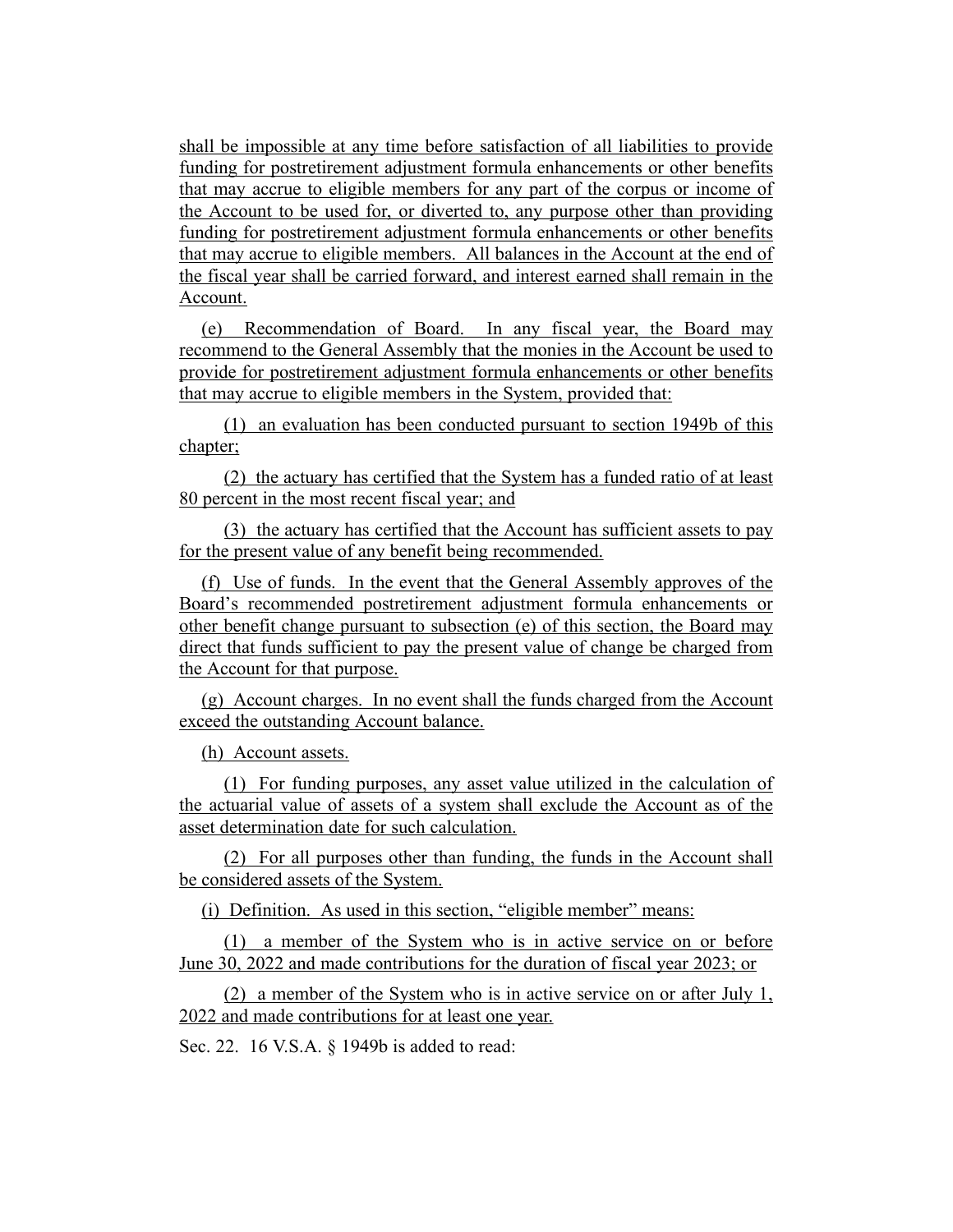#### § 1949b. POSTRETIREMENT ADJUSTMENT TO RETIREMENT

#### ALLOWANCE; FORMULA; EVALUATION

(a) On or before September 1, 2027 and every three years thereafter, or at the request of the Board in conjunction with any proposed changes to the amortization schedule, the Board shall consider the intent set forth in subsection 1949a(a) of this chapter and evaluate whether to modify the postretirement adjustment formula or any other benefit that may accrue to the members of the System who are in active service on or before June 30, 2022 and made contributions for the duration of fiscal year 2023 and members in active service on or after July 1, 2022 and made contributions for at least one year. The evaluation shall only include a proposed benefit change if the Postretirement Adjustment Allowance Fund has sufficient assets to pay for the present value of that benefit.

(b) On or before January 15, 2028 and every three years thereafter, or following a request for an evaluation by the Board, the Board shall submit a report to the House and Senate Committees on Government Operations with the results of the evaluation described in subsection (a) of this section.

Sec. 23. 16 V.S.A. § 1949 is amended to read:

#### § 1949. POSTRETIREMENT ADJUSTMENTS TO RETIREMENT

#### ALLOWANCES

(a) For all Group A members, as of June 30 in each year, beginning June 30, 1972, the Board shall determine any increase or decrease, to the nearest one-tenth of one percent, in the ratio of the average of the Consumer Price Index for the month ending on that date to the average of the Index for the month ending on June 30, 1971, or the month ending on June 30 of the most recent year thereafter. In the event of an increase, and provided that the net increase following the application of any offset as provided in this subsection equals or exceeds one percent, the retirement allowance of each beneficiary in receipt of an allowance for at least one year on the next following December 31 shall be increased by an equal percentage. Such increase shall begin on the January 1 immediately following that December 31. An equivalent percentage increase shall also be made in the retirement allowance payable to a beneficiary in receipt of an allowance under an optional election, provided the member on whose account the allowance is payable and such other person shall have received a total of at least 12 monthly payments by such December 31. In the event of a decrease of the Consumer Price Index as of June 30 for the preceding year, the retirement allowance of a beneficiary shall not be subject to any adjustment on the next following January 1; provided, however, that: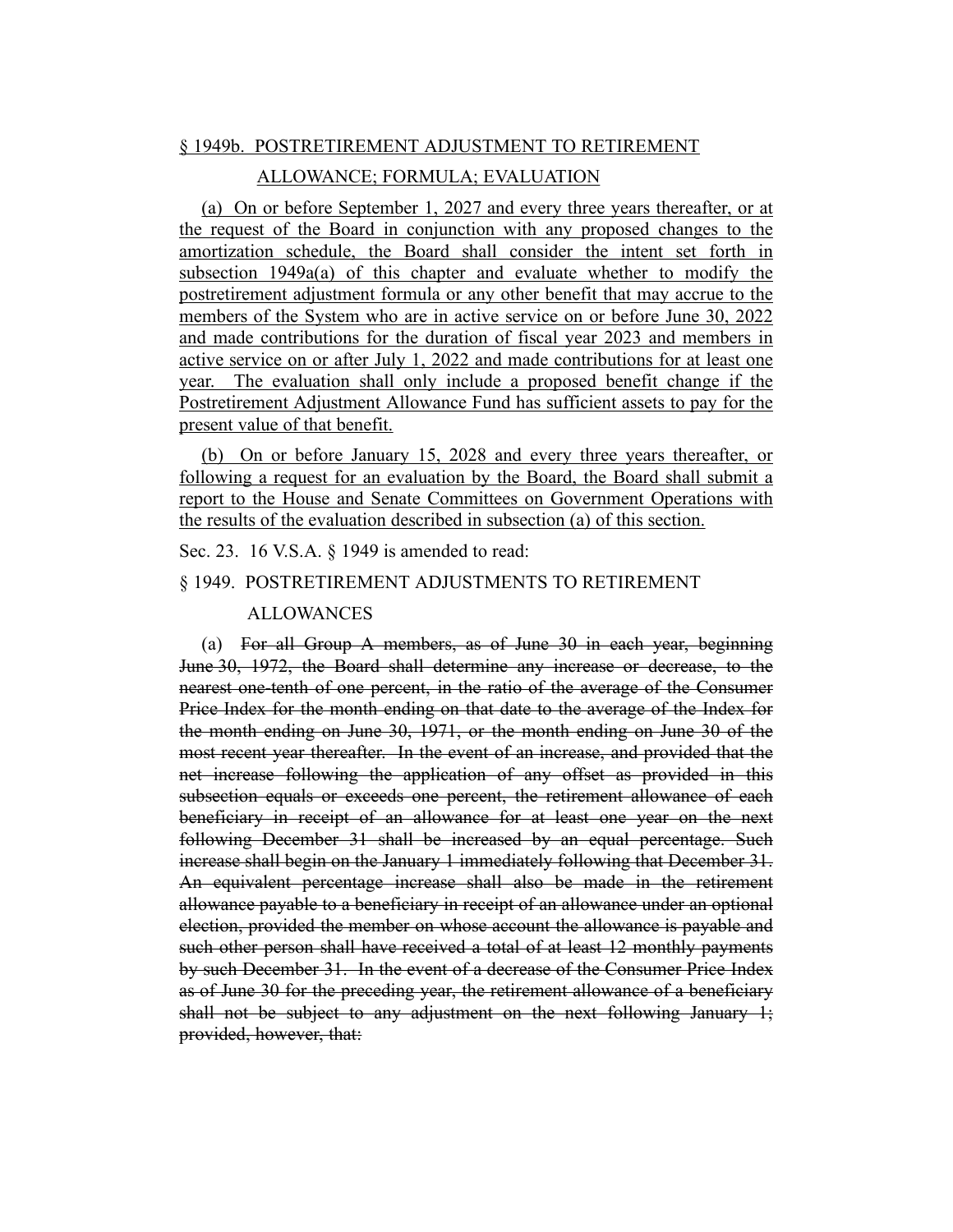(1) such decrease shall be applied as an offset against the first subsequent year's increase of the Consumer Price Index when such increase equals or exceeds one percent, up to the full amount of such increase; and

(2) to the extent that such decrease is greater than such subsequent year's increase, such decrease shall be offset in the same manner against two or more years of such increases, for up to but not exceeding five subsequent years of such increases, until fully offset. Postretirement Adjustments to Retirement allowance. On January 1 of each year, the retirement allowance of each beneficiary of the System who is in receipt of a retirement allowance for at least a one-year period as of December 31 in the previous year, and who meets the eligibility criteria set forth in this section, shall be adjusted by the amount described in subsection (b) of this section. In no event shall a beneficiary receive a negative adjustment to the beneficiary's retirement allowance.

(b) For Group C members, as of June 30 in each year, commencing June 30, 1981, a determination shall be made of any increase or decrease, to the nearest one-tenth of a percent of the Consumer Price Index for the preceding fiscal year. In the event of an increase, and provided that there exists a net increase following the application of any offset as provided in this subsection, the retirement allowance of each beneficiary in receipt of an allowance for at least one year on the next following December 31 shall be increased by an amount equal to one-half of the net percentage increase. The increase shall commence on the January 1 immediately following that December 31. The increase shall apply to Group C members having attained 57 years of age or completed at least 25 years of creditable service as of June 30, 2010, and receiving an early retirement allowance only in the year following attainment of age 62, and shall apply to Group C members not having attained 57 years of age or having completed at least 25 years of creditable service as of June 30, 2010, and receiving an early retirement allowance only in the year following the member's attainment of 65 years of age, provided the member has received benefits for at least 12 months as of December 31 of the year preceding any January adjustment. In the event of a decrease of the Consumer Price Index as of June 30 for the preceding year, the retirement allowance of a beneficiary shall not be subject to any adjustment on the next following January 1; provided, however, that:

(1) such decrease shall be applied as an offset against the first subsequent year's increase of the Consumer Price Index, up to the full amount of such increase; and

(2) to the extent that such decrease is greater than such subsequent year's increase, such decrease shall be offset in the same manner against two or more years of such increases, for up to but not exceeding five subsequent years of such increases, until fully offset. Calculation of Net Percentage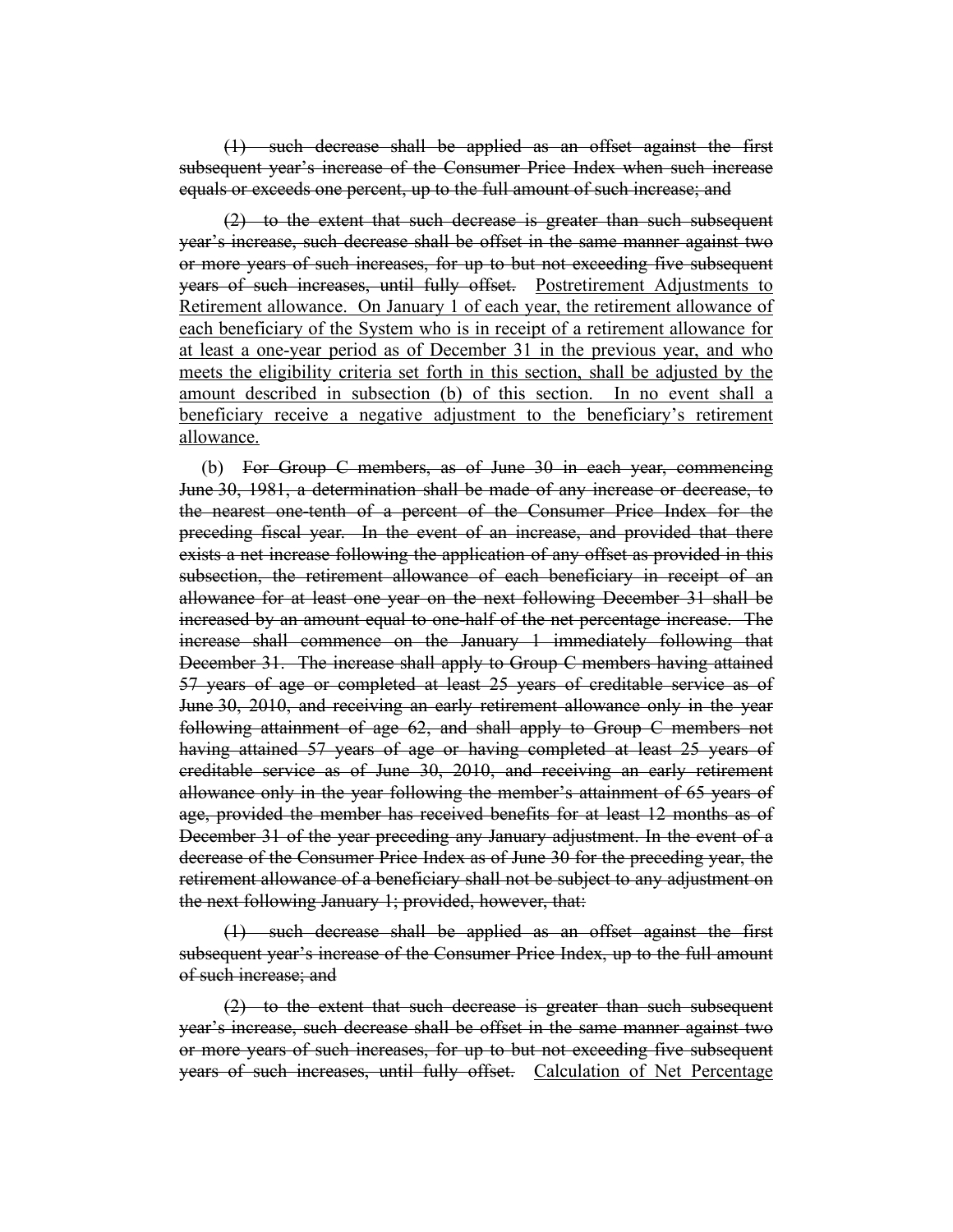Increase. Each year, a determination shall be made of any increase or decrease, to the nearest one-tenth of a percent, in the Consumer Price Index for the month ending on June 30 of that year to the average of the Consumer Price Index for the month ending on June 30 of the previous year.

(1) Consumer Price Index; maximum and minimum amounts. Any increase or decrease in the Consumer Price Index shall be subject to adjustment so as to remain within the following maximum and minimum amounts:

(A) For Group A members and Group C members who are eligible for normal retirement or unreduced early retirement on or before June 30, 2022, the maximum amount of any increase or decrease utilized to determine the net percentage increase shall be five percent.

(B) For Group C members who are eligible for retirement and leave active service on or after July 1, 2022, the maximum amount of any increase or decrease utilized to determine the net percentage increase shall be four percent.

(2) Consumer Price Index; decreases. In the event of a decrease of the Consumer Price Index as of June 30 for the preceding year, there shall be no adjustment to the retirement allowance of a beneficiary for the subsequent year beginning January 1; provided, however, that:

(A) such decrease shall be applied as an offset against the first subsequent year's increase of the Consumer Price Index up to the full amount of such increase; and

(B) to the extent that such decrease is greater than such subsequent year's increase, such decrease shall be offset in the same manner against two or more years of such increases, for up to but not exceeding five subsequent years of such increases, until fully offset.

(3) Consumer Price Index; increases. Subject to the maximum and minimum amounts set forth in subdivision (1) of this subsection, in the event of an increase in the Consumer Price Index, and provided there remains an increase following the application of any offset as in subdivision (2) of this subsection, that amount shall be identified as the net percentage increase and used to determine the members' postretirement adjustment as set forth in subsection (d) of this section.

(c) For purposes of subsection (a) of this section, the maximum amount of any increase or decrease utilized to determine the net percentage increase shall be five percent. For purposes of subsection (b) of this section, the maximum amount of any increase or decrease utilized to determine the net percentage increase shall be five percent, and any increase or decrease less than one percent shall be assigned a value of one percent. Eligibility for postretirement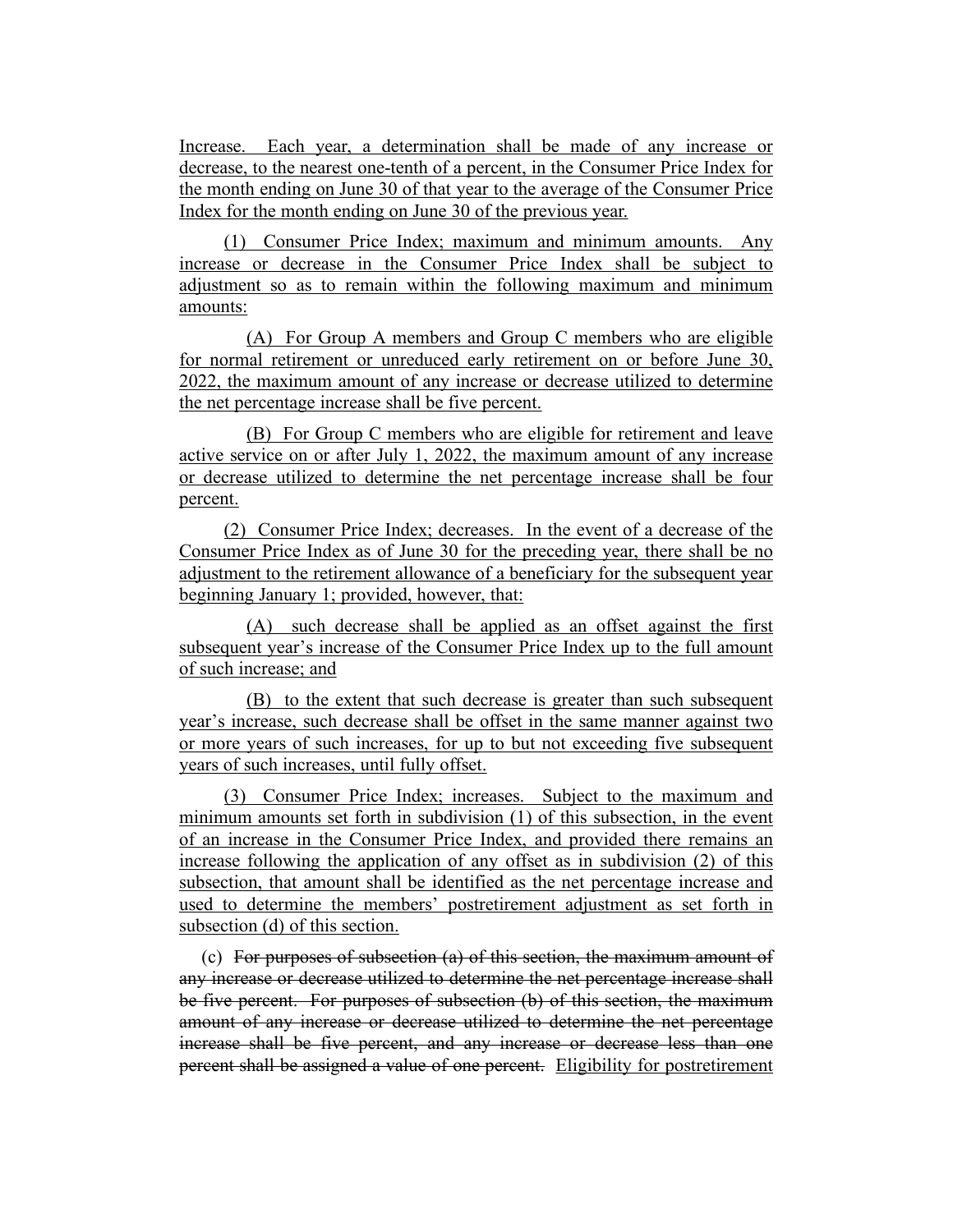adjustment. In order for a beneficiary to receive a postretirement adjustment allowance, the beneficiary must meet the following eligibility requirements:

(1) for any Group A or Group C member eligible for retirement on or before June 30, 2022, the member must be in receipt of a retirement allowance for at least 12 months prior to the January 1 effective date of any postretirement adjustment; and

(2) for any Group C member who is eligible for retirement and leaves active service on or after July 1, 2022, the member must be in receipt of a retirement allowance for at least 24 months prior to the January 1 effective date of any postretirement adjustment.

(d) As used in this section, "Consumer Price Index" shall mean the Northeast Region Consumer Price Index for all urban consumers, designated as "CPI-U," in the northeast region, as published by the U.S. Department of Labor, Bureau of Labor Statistics.

\* \* \* Other Postemployment Benefits \* \* \*

Sec. 24. 16 V.S.A. § 1944b is amended to read:

# § 1944b. RETIRED TEACHERS' HEALTH AND MEDICAL BENEFITS

#### FUND

(a) There is established the Retired Teachers' Health and Medical Benefits Fund (Benefits Fund) to pay retired teacher health and medical retiree postemployment benefits, including prescription drug benefits, when due in accordance with the terms established by the Board of Trustees of the State Teachers' Retirement System of Vermont pursuant to subsection 1942(p) and section 1944e of this title. The Benefits Fund is intended to comply with and be a tax exempt governmental trust under Section 115 of the Internal Revenue Code of 1986, as amended. The Benefits Fund shall be administered by the Treasurer.

(b) The Benefits Fund shall consist of:

(1) all monies remitted to the State on behalf of the members of the State Teachers' Retirement System of Vermont for prescription drug plans, including manufacturer rebates, as well as monies pursuant to the Employer Group Waiver Plan with Wrap pursuant to the Medicare Prescription Drug Improvement and Modernization Act of 2003;

(2) any monies appropriated by the General Assembly for the purpose of paying the health and medical postemployment benefits for retired members and their dependents provided by subsection 1942(p) and section 1944e of this title;

(3) any monies pursuant to subsection  $(e)$  (h) of this section; and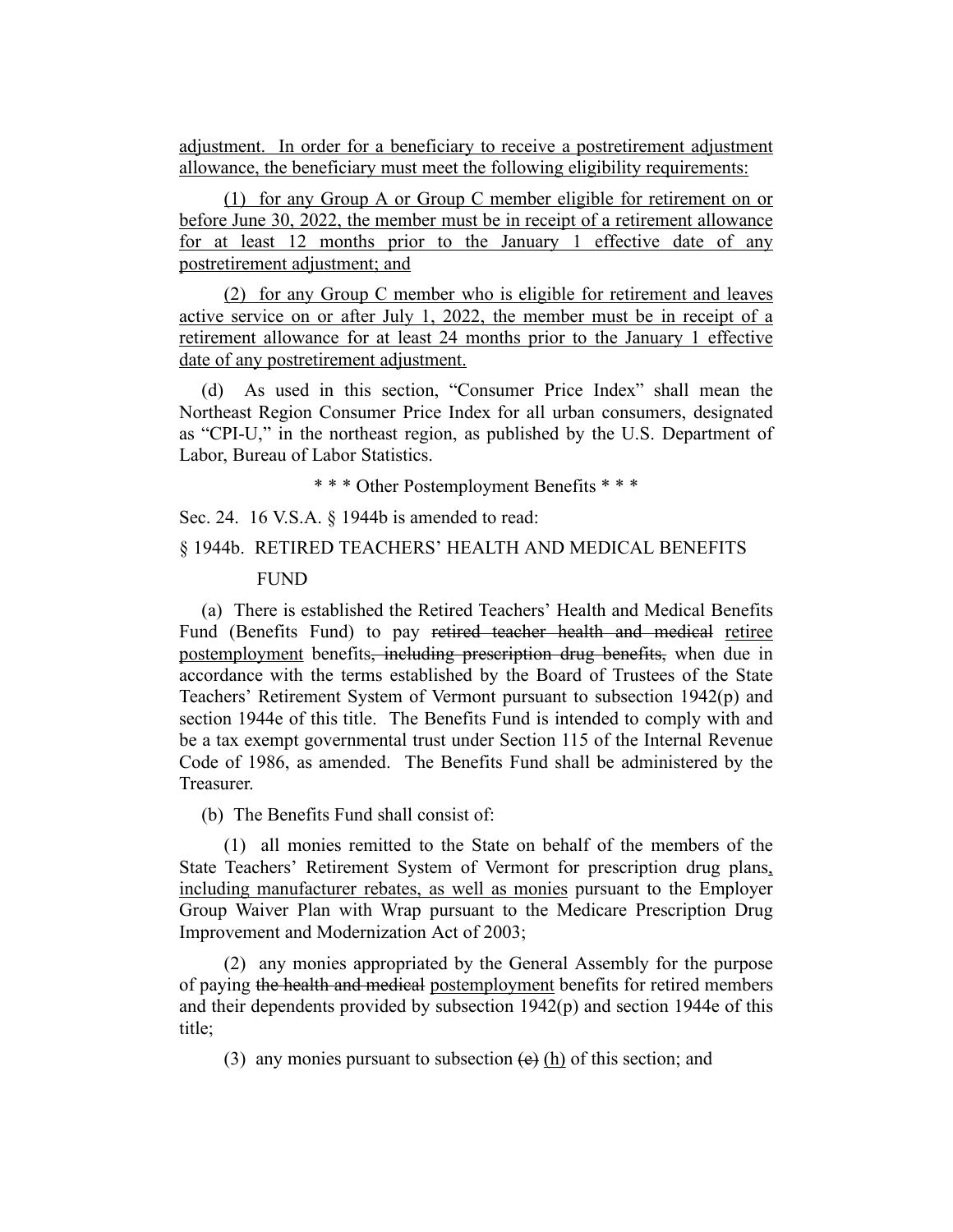(4) [Repealed.]

(5) any monies pursuant to section 1944d of this title.

(c) No employee contributions shall be deposited in the Benefits Fund.

(d) The Treasurer may invest monies in the Benefits Fund in accordance with the provisions of 32 V.S.A. § 434 or, in the alternative, may enter into an agreement with the Vermont Pension Investment Committee Commission to invest such monies in accordance with the standards of care established by the prudent investor rule under 14A V.S.A. § 902, in a manner similar to the Committee's Commission's investment of retirement system monies. Interest earned shall remain in the Benefits Fund, and all balances remaining at the end of a fiscal year shall be carried over to the following year. The Treasurer's annual financial report to the Governor and the General Assembly shall contain an accounting of receipts, disbursements, and earnings of the Benefits Fund.

(e) [Repealed.]

(f) Contributions to the Benefits Fund shall be irrevocable and it shall be impossible at any time prior to the satisfaction of all liabilities, with respect to employees and their beneficiaries, for any part of the corpus or income of the Benefits Fund to be used for, or diverted to, purposes other than the payment of retiree postemployment benefits to members and their beneficiaries and reasonable expenses of administering the Benefits Fund and related benefit plans.

(g) [Repealed.]

(h) State contribution.

(1) Beginning on July 1, 2022, and annually thereafter, the State shall make annual contributions to the Benefits Fund known as the "normal contribution" and the "accrued liability contribution," each of which shall be fixed on the basis of the liabilities of the System as shown by the most recent actuarial valuation and made by separate appropriation in the annual budget enacted by the General Assembly:

(A) The "normal contribution" shall be the amount that, if contributed over each member's prospective period of service, will be sufficient to provide for the payment of all future retiree postemployment benefits after subtracting the unfunded actuarial liability and the total assets of the Benefits Fund. The "normal cost" shall be identified using the actuarial cost method known as "projected unit credit" and applying a rate of return equal to the most recently adopted actuarial rate of return pursuant to 3 V.S.A. § 523.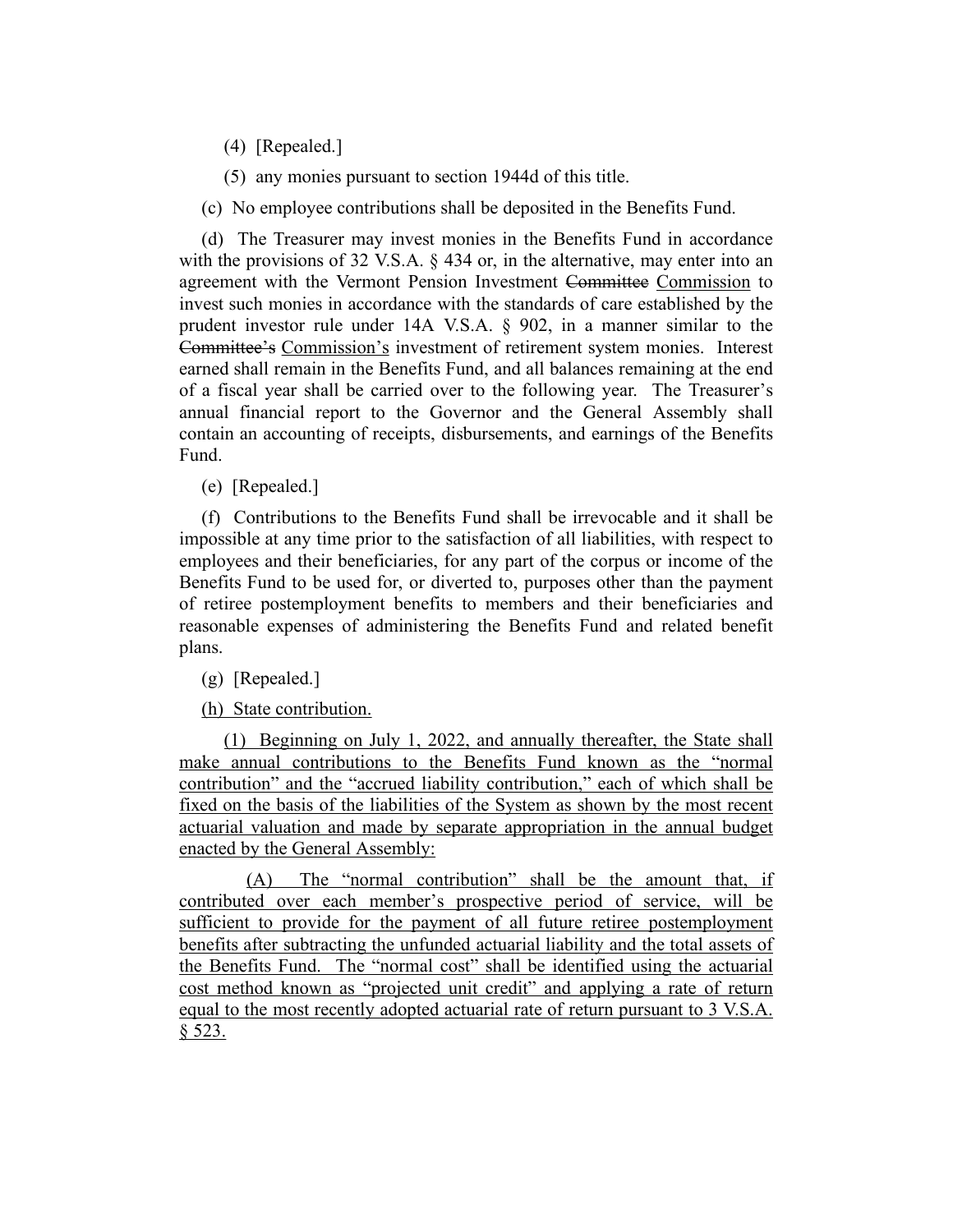(B) The "accrued liability contribution" shall be the annual payment set forth in the most recent actuarial valuation that is necessary to liquidate the unfunded accrued liability over a closed period of 26 years and determined based on the funding schedule set forth in this section.

(i) It is the policy of the State of Vermont to liquidate fully the unfunded accrued liability for the payment of retiree postemployment benefits.

(ii) Beginning on July 1, 2022, until the unfunded accrued liability is liquidated, the accrued liability contribution shall be the annual payment required to liquidate the unfunded accrued liability over a closed period of 26 years ending on June 30, 2048, provided that the amount of each annual basic accrued liability contribution shall be determined by amortization of the unfunded liability over the remainder of the closed 26-year period in installments.

(2) Any variation in the contribution of normal or accrued liability contributions from those recommended by the actuary and any actuarial gains and losses shall be added or subtracted to the unfunded accrued liability and amortized over the remainder of the closed 26-year period.

(3) The Board shall review annually the amount of State contributions recommended by the actuary of the Retirement System. Based on this review, the Board shall determine the amount of State contribution necessary for the next fiscal year to achieve and preserve the financial integrity of the funds. On or before December 15 of each year, the Board shall inform the Governor and the House and Senate Committees on Government Operations and on Appropriations in writing about the amount needed. The provisions of 2 V.S.A. § 20(d) (expiration of required reports) shall not apply to the report to be made under this subsection.

Sec. 25. 16 V.S.A. § 4025 is amended to read:

§ 4025. EDUCATION FUND

\* \* \*

(b) Monies in the Education Fund shall be used for the following:

\* \* \*

(4) To make payments to the Vermont Teachers' Retirement Fund and the Retired Teachers' Health and Medical Benefits Fund for the normal contribution contributions in accordance with subsection subsections 1944(c) of this title and 1994b(h) of this title.

\* \* \*

# Sec. 26. VERMONT TEACHERS' RETIREMENT SYSTEM; REPEAL OF PRIOR SUNSET AND REPORTING PROVISIONS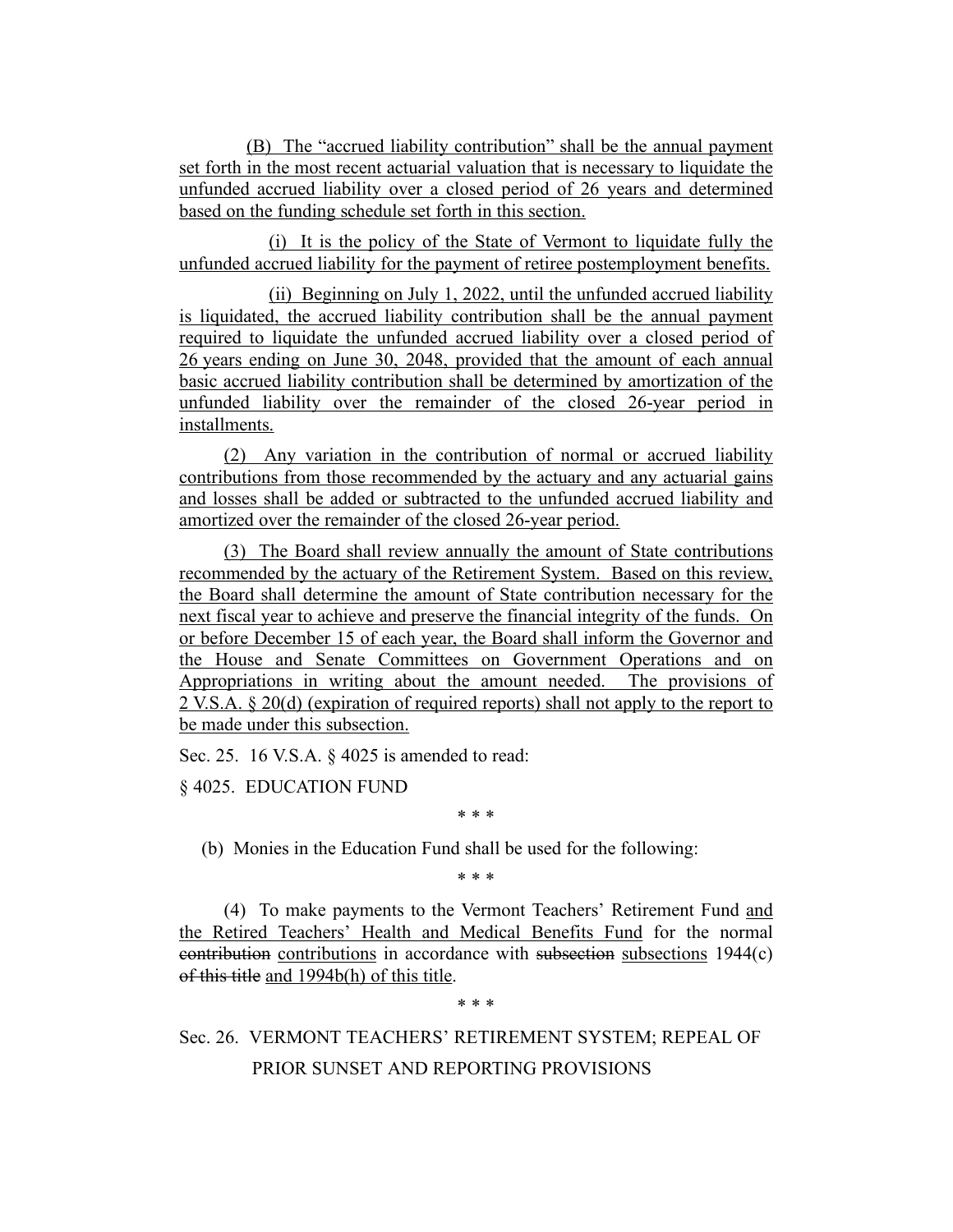2018 (Sp. Sess.) Acts and Resolves No.11, Secs. E.515.3 and E.515.4 are hereby repealed.

\* \* \* Vermont Municipal Employees' Retirement System \* \* \*

Sec. 27. 24 V.S.A. § 5062 is amended to read:

§ 5062. RETIREMENT BOARD; MEDICAL BOARD; ACTUARY; RATES

# OF CONTRIBUTION; SAFEKEEPING OF SECURITIES

\* \* \*

(k) Immediately after the establishment of the Retirement System, the Retirement Board shall adopt for the Retirement System such mortality and service tables as shall be deemed necessary and shall certify the rates of contribution payable under the provisions of this chapter. At least once in each three-year period Beginning July 1, 2023, at least once every three fiscal years following the establishment of the System, the actuary shall make an actuarial investigation into the mortality, service, and compensation experience of the members and beneficiaries of the Retirement System, and taking into account the results of such investigation, the Retirement Board shall adopt for the Retirement System such mortality, service, and other tables as shall be deemed necessary and shall certify the rates of contribution payable under the provisions of this chapter.

\* \* \*

# \* \* \* Funding \* \* \*

Sec. 28. FY 2022; APPROPRIATION; STATE EMPLOYEES'

#### POSTEMPLOYMENT BENEFITS TRUST FUND; RETIRED

# TEACHERS' HEALTH AND MEDICAL BENEFITS FUND

(a) In FY 2022, of the amount of General Funds reserved in 2021 Acts and Resolves No. 74, Sec. C.101(a) is unreserved as follows:

(1) the sum of \$75,000,000.00 is appropriated to the Vermont State Retirement Fund, established in 3 V.S.A. § 473, to address the unfunded accrued liability in pension benefits; and

(2) the sum of \$75,000,000.00 is appropriated to the Vermont Teachers' Retirement Fund, established in 16 V.S.A. § 1944, to address the unfunded accrued liability in pension benefits.

(b) In FY 2022, the amount of \$50,000,000.00 in General Funds shall be appropriated to the to the Vermont Teachers' Retirement Fund, established in 16 V.S.A. § 1944, to address the unfunded accrued liability in pension benefits.